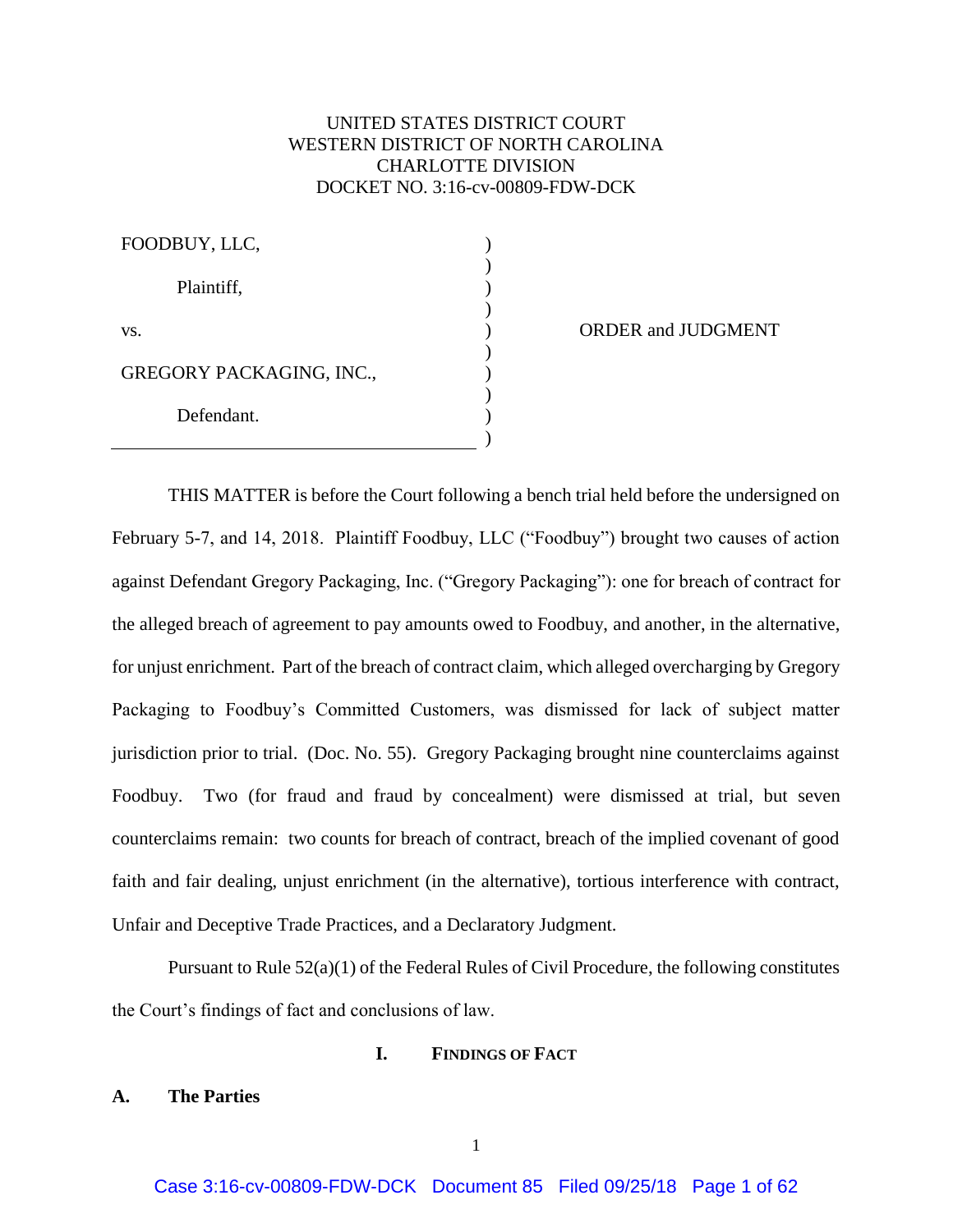1. Plaintiff and counter-defendant Foodbuy is a Group Purchasing Organization wholly owned by Compass Group, a worldwide foodservice provider. (Doc. No. 68 at ¶ 1); (Trial Tr. 33:1 (Knight)).

2. Defendant and Counterclaimant Gregory Packaging is a manufacturer and supplier of juice cups to institutional customers, which are sold under the "Suncup" brand. (Doc. No. 68, ¶ 2); (Trial Tr. 203:8-17(Solado)) (referring to "Gregory Suncup").

### **B. The Foodbuy Supplier Agreement**

3. In 2011, Foodbuy and Gregory Packaging negotiated the Foodbuy Supplier Agreement ("Agreement"). (Trial Tr. Vol. I, pp. 167-68.) Fernando Salado ("Mr. Salado") – the then Senior Sourcing Manager for Foodbuy – negotiated the Agreement with Gregory Goulet ("Mr. Goulet"), Gregory Packaging Vice President of Sales. (*Id*., pp. 168-70.) Gregory Packaging had full opportunity to review the Agreement and negotiate terms that were important to it. (Plaintiff Trial Exhibits 87-89; Trial Tr. Vol. III, pp. 510-13.) Gregory Packaging was represented by counsel to assist it with its negotiations with Foodbuy. (Trial Tr. Vol. III, p. 484.)

4. The Agreement was signed by Gregory Packaging, by its Vice President, Daniel J. Gregory, on November 4, 2011, and by Foodbuy, by its Chairman, Tony Shearer, on December 20, 2011. Nonetheless, the Agreement was retroactively effective as of March 1, 2011. (Def. Ex. 1).

5. The parties stipulate the Agreement dated March 1, 2011, is a valid and binding contract between the parties and governs the relationship between them. (Doc No. 68, p. 2).

6. Foodbuy drafted the Foodbuy Supplier Agreement. (Trial Tr. 465:20-21 (D. Gregory)). It was based on Foodbuy's template supplier agreement. (Trial Tr. 116:22-24 (Knight)). While Gregory Packaging requested changes to the draft agreement, Foodbuy did not accept those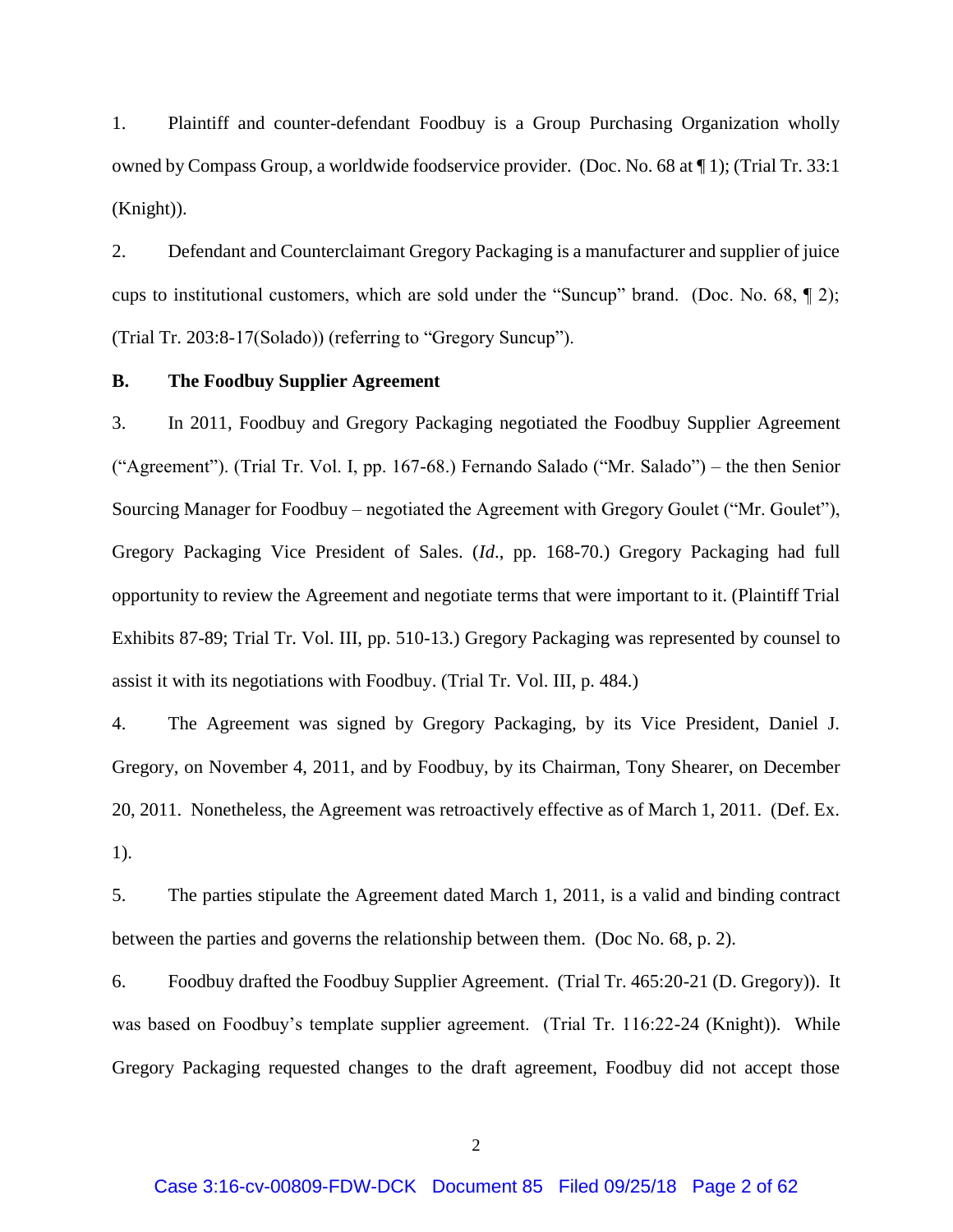changes and accepted it as a "take it or leave it" contract. (Trial Tr. 524:8-11 (D. Gregory)). The Foodbuy cover page to the Agreement, which is not part of the Agreement, notes that the "Foodbuy or Compass contract template" was used. (Def. Ex. 1).

7. Gregory Packaging contends it entered into the Agreement to expand its sales and sell more cases of juice into new venues. (Trial Tr. 456:23-457:3 (D. Gregory)).

8. The term of the Agreement was originally March 1, 2011, to June 30, 2013. (Def. Ex. 1). 9. Gregory Packaging viewed the relationship as "successful" and wanted to renew it. (Plaintiff Trial Tr. Vol. III, p. 547; Pl. Trial Ex. 144.) The Agreement was amended on July 1, 2013, by the First Amendment to the Foodbuy Supplier Agreement ("Amendment"), which extended the Agreement for 2 years, until June 30, 2015. (Pl. Trial Ex. 2.) As with the Agreement, the Amendment was signed after its effective date – on November 27, 2013 by Gregory Packaging, and December 9, 2013 by Foodbuy. (Id.) In these interim periods, the parties continued to operate under the Agreement until it could be formally signed. (Trial Tr. Vol. 1, pp. 190, 215-16.) Sean Cahill ("Mr. Cahill") – the then Vice President of Sourcing for Foodbuy – thoroughly negotiated the Amendment with Vice President of Sales Gregory Goulet over the course of many months. (Id.) As with the Agreement, the Amendment was negotiated by Foodbuy and Gregory Packaging. 10. Amendment was signed by Gregory Packaging, through Mr. Goulet, on November 27, 2013, and by Foodbuy, through its Chairman, Tony Shearer, on December 9, 2013. Nonetheless, the Amendment was retroactively effective as of July 1, 2013. (Def. Ex. 2).

11. The Amendment contained additional terms, updated pricing, and extended the Agreement until June 30, 2015. (Def. Ex. 2).

12. The Agreement, in Section 2 on the first page, provides:

2. PRODUCTS. This Agreement contains the terms and conditions for the sale of products specified on Attachment "A" attached hereto (the "Products"), at the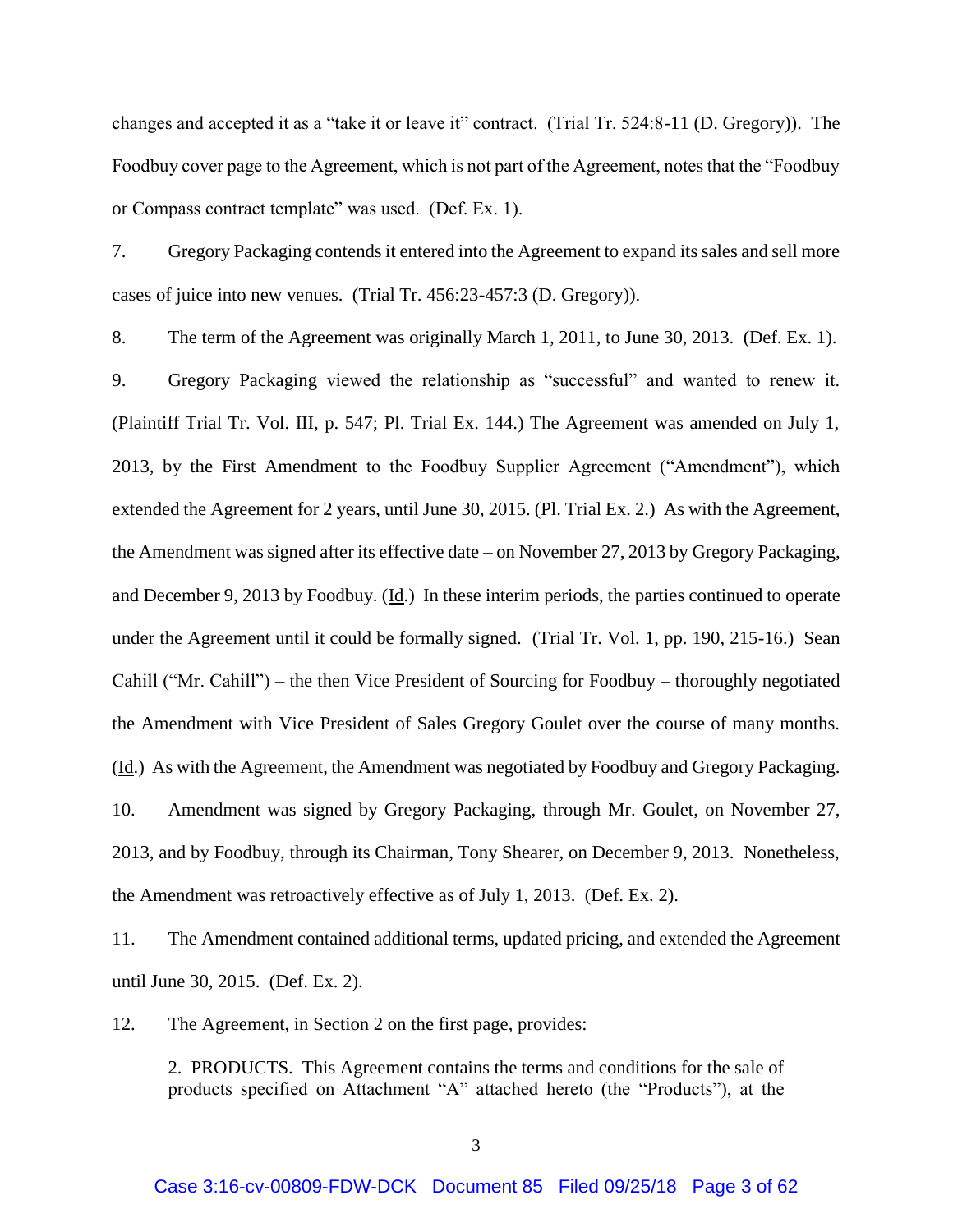prices specified on Attachment "A" (the "Prices") by Seller to Foodbuy Distributors (as defined in Section 3 below) purchasing on behalf of Committee Customers. The parties agree that this is a non-exclusive relationship, and there are no quantities committed by Foodbuy, the Committee Customers or the Foodbuy Distributors in either dollar value or Product items.

(Pl. Trial Ex. 1, p. 1).

13. The Agreement defines the term "Committed Customer, and states:

As used in this Agreement, the term "Committed Customer" shall mean a client of Foodbuy that has agreed in writing to authorize Foodbuy to negotiate the commercial terms of purchasing contracts on its behalf or has outsourced all or a portion of its purchasing functions to Foodbuy by written agreement.

(Pl. Trial Ex. 1, p. 1). A list of Committed Customers was attached to the Agreement and replaced

with a new attachment to the Amendment.

14. The financial components of the Agreement and Amendment are the contracted product

pricing and the contracted volume allowance. (Trial Tr. 33:19-24 (Knight)).

15. In general, the most negotiated parts of Agreements between Foodbuy and Suppliers are:

(1) the pricing of the products; (2) the volume allowance; and (3) the types of customers that are

going to be enrolled in the program. (Trial Tr. 60:24-61:5 (Knight)).

16. The Agreement permits Foodbuy to provide the benefit of improved net cost—which is

made up of price and volume allowance—back to Foodbuy Committed Customers. (Trial Tr. 34:3-

14 (Knight)).

17. The Agreement contains a non-solicitation provision, which provides:

18. NON-SOLICITATION. During the Term of this Agreement, absent prior written consent from Foodbuy, Seller will refrain from (i) soliciting any Foodboy Committed Customer to procure products from seller outside of the Committed Customer's relationship with Foodbuy, or (ii) otherwise arranging any procurement relationship, directly, with any Committed Customer, wherein Seller procures products for such Committed Customer.

(Pl. Trial Ex. 1, pp. 3-4).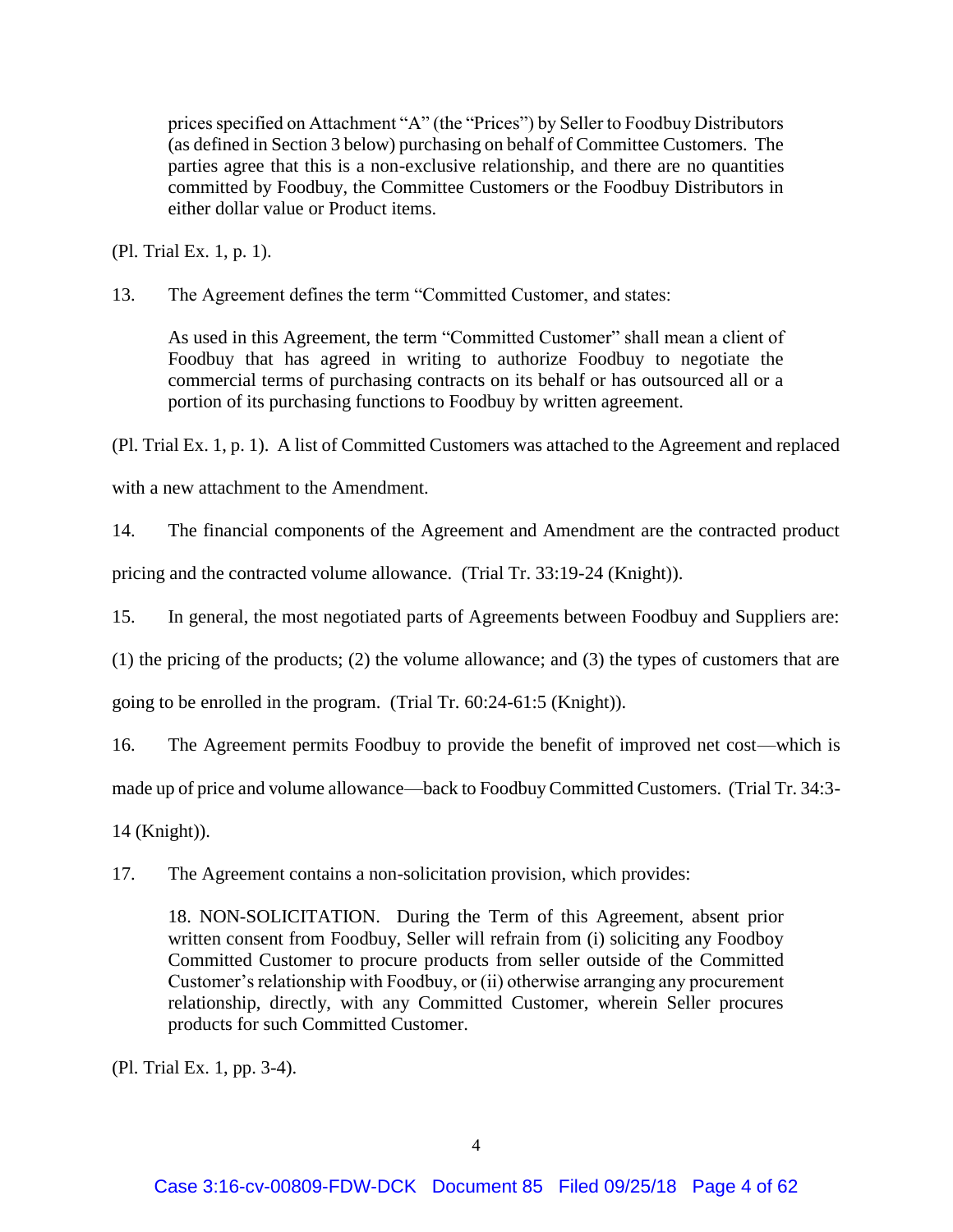18. This provision is included because Foodbuy does not want "the supplier going directly to the committed customer without Foodbuy's consent and engaging them directly and excluding Foodbuy from the commercial relationship." (Trial Tr. 196:21-197:13 (Solado)); (see also Trial Tr. 43:17-22 (Knight)) (noting that the Agreement is "nonexclusive" and Foodbuy's model is "to try to drive participation through demonstrating the benefits of buying through the program . . . .").

19. When the primary negotiator of the Agreement for Foodbuy was asked why the nonsolicitation provision was included—since it is Foodbuy's position that Foodbuy is owed a volume allowance whether the product is sold through Foodbuy's program or not—he responded "I don't have a good answer for that." (Trial Tr. 202:24-203:21 (Solado)).

20. When the primary negotiator of the Amendment for Foodbuy was asked the same question, he said "I don't know" and that he would "prefer to consult with legal" to answer the question. (Trial Tr. 240:15-21 (Cahill)).

21. Attachment A to the contract includes a "market list price," and the Amendment includes a "Delivered into DC" price. (Def. Exs. 1, 2). That price is the price Foodbuy sends to food distributors so that distributors know the cost of a case of juice sold under the Foodbuy program. (Trial Tr. 234:5-10 (Cahill)). In other words, that price is the price to which the food distributor will deviate when the product is sold to a Foodbuy customer purchasing at Foodbuy's price. (Trial Tr. 711:15-18 (Early)).

## **C. Negotiating the Agreement and Amendment**

22. While the Agreement was based on a Foodbuy template, (Trial Tr. 116:22-24 (Knight)), the pricing was negotiated between the Parties. (Trial Tr. 174:4-9 (Solado)).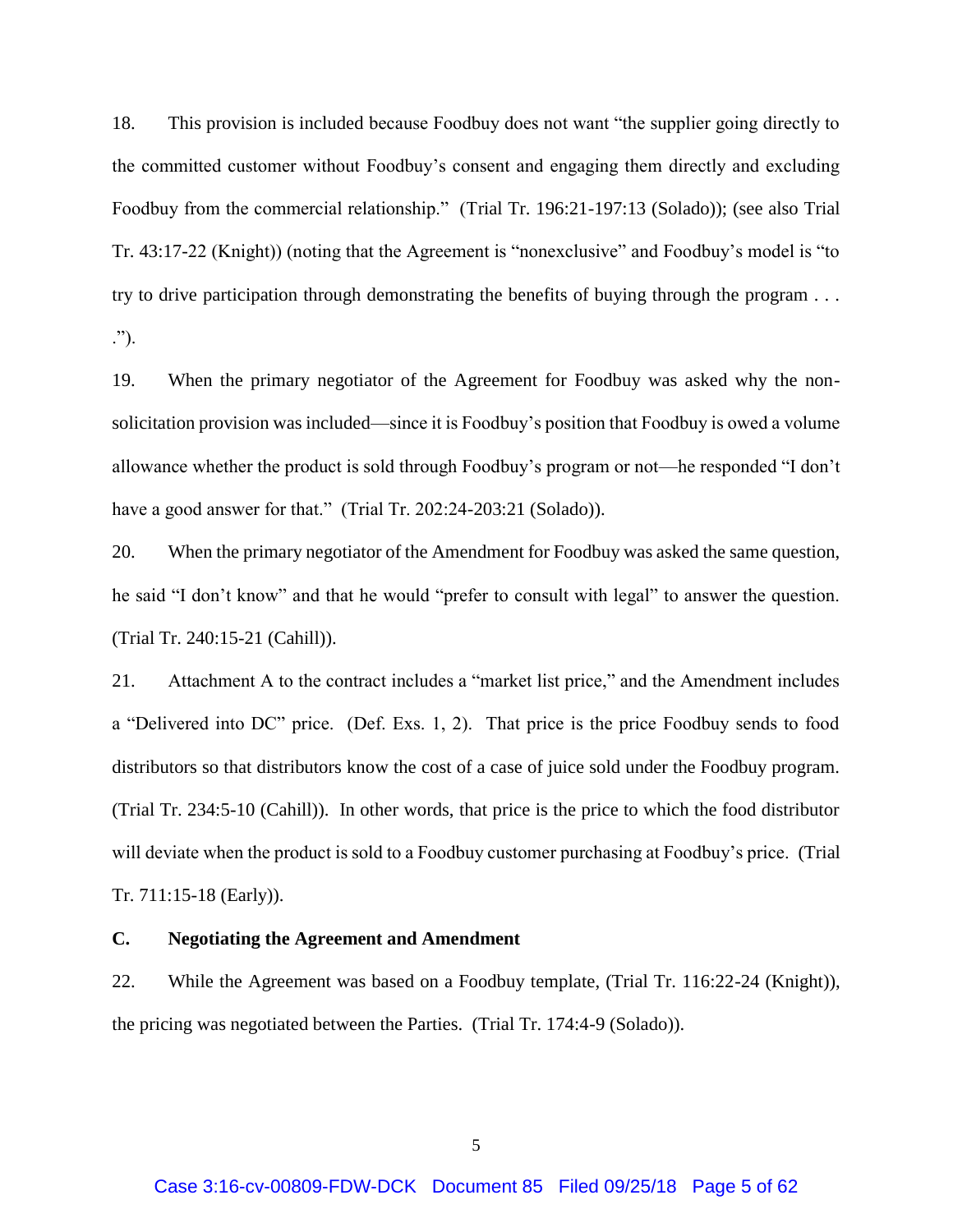23. Similarly, Gregory Packaging expressed concerns about entities included on the Committed Customer list and the Foodbuy Distributor list. (Trial Tr. 174:10-19 (Solado)).

24. However, Foodbuy's legal counsel would not permit any changes to the legal language of the document itself, only permitting changes to the attachments. (Trial Tr. 175:5-8 (Solado)).

25. Attachment A to the Foodbuy Supplier Agreement includes pricing. (Def. Ex. 1). Therein, "there's a whole mechanism in that goes through different steps that are outlined in Attachment A how that price can be changed and solicited for approval to Foodbuy." (Trial Tr. 175:12-21 (Solado)); (Def. Ex. 1).

26. During negotiations, Gregory Packaging expressed a "distinct need for an authorized distributor list (Attachment C) and communication of any changes." (Def. Ex. 154); (see ¶ 21, supra).

27. During the negotiations of the Agreement, in August of 2011, one Committed Customer, Navigator, indicated to Foodbuy that it "wants to cut a separate deal with . . . Suncup and wants to be excluded from [Foodbuy's] contract." (Def. Ex. 217). Gregory Packaging was invoiced for Navigator anyway, but later—in August of 2015—Foodbuy admitted Gregory Packaging had been overbilled for Navigator. (Def. Ex. 43).

## **D. The Food Industry and Group Purchasing Organizations**

28. Group Purchasing Organizations ("GPOs") such as Foodbuy offer special pricing to their members, which, in turn, place orders through independent food distributors. (Trial Tr. 762:9-14 (Miller)); (Trial Tr. 117:3-10 (Knight)).

29. In exchange for preferential pricing, GPOs—such as Foodbuy—bring new volume to suppliers—such as Gregory Packaging. Foodbuy agrees to bring new volume to the supplier, and,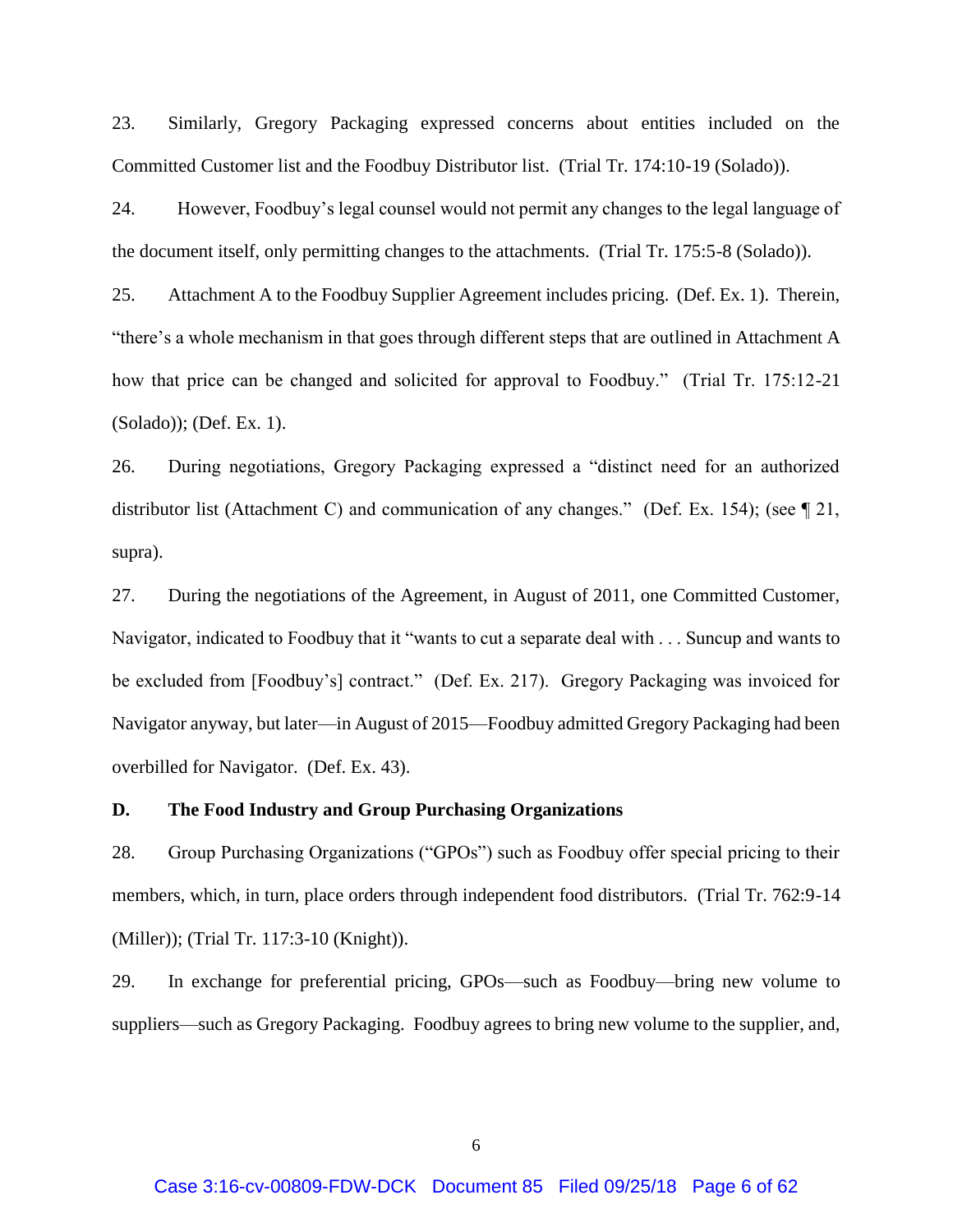because of that new business, the supplier offers lower prices. (Trial Tr. 35:3-24 (Knight)); (id. 35:13-16); (id. 36:7-10); (Trial Tr. 759:15-19 (Miller)).

30. Foodbuy sends its contracts with suppliers such as Gregory Packaging to food distributors with a release notice that permits the distributor to extend Foodbuy's contract pricing to the groups of customers listed in the contract. (Trial Tr. 394:11-19 (Surber (Sysco)).

31. This process gives Foodbuy's customers access to Foodbuy's pricing. (Trial Tr. 401:21- 402:5 (Surber (Sysco)); (Trial Tr. 117:11-13 (Knight)).

32. The food distributor sends data regarding all of those customers' purchases to Foodbuy, "without regard for which contracts the customer [is] eligible on." (Trial Tr. 395:24-396:3 (Surber (Sysco)); (Trial Tr. 123:4-7 (Knight)) ("[O]nce you enroll in our program and you sign a letter of participation and you tell the distributor, we get all your data, all of your purchases, not just the ones on our contracts.").

33. Gregory Packaging did not know that food distributors send data to Foodbuy on sales made outside the Foodbuy program—sales that Foodbuy had nothing to do with. (Def. Ex. 23) ("[T]he report USFoods gives you should not include any cases that USFoods deductions were taken on."). There is no evidence in the record that Foodbuy ever told Gregory Packaging it received data on non-Foodbuy sales.

## **E. Pricing**

34. Different end-user customers may buy the same products at different prices. (Trial Tr. 401:4-7 (Surber (Sysco)); (Trial Tr. 453:9-11 (D. Gregory)). Food distributors, however, place one order for all the product they need with a supplier on behalf of all of their customers. (Trial Tr. 761:18-22 (Miller)).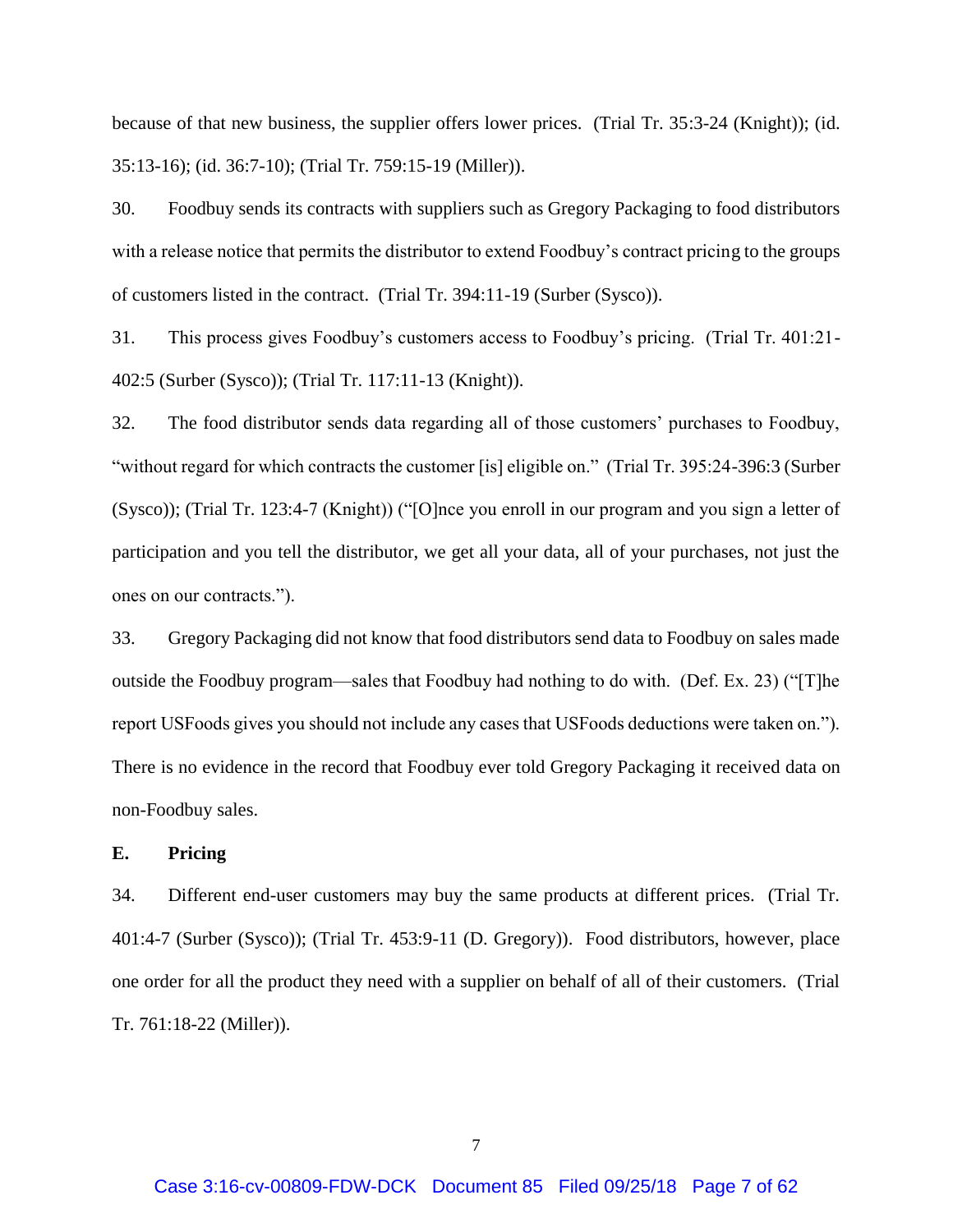35. Suppliers sell their products into food distributors at a "landed cost." When the "landed cost" is higher than the Foodbuy price and a customer purchases at the Foodbuy price, the food distributor will "deviate," or "bill back." A "deviation" allows the food distributor to claim the difference between the "landed cost" and the cost at which the goods were ultimately sold to the end-user customer. (Trial Tr. 396:4-13; 399:22-400:1 (Surber (Sysco)); (Trial Tr. 761:9-13 (Miller)); (Trial Tr. 233:5-12 (Cahill)); (Trial Tr. 453:12-454:5 (D. Gregory)) (Trial Tr. 551:14- 556:9 (D. Gregory)); (Trial Tr. 711:15-25 (Early)).

36. For example, if a food distributor buys a case of juice from a distributor for \$15, and the Foodbuy contract price is \$10, then when that case is sold to a Foodbuy Committed Customer paying the \$10 Foodbuy price, the distributor will seek \$5 back from Gregory Packaging. (Trial Tr. 399:22-400:1 (Absaloms)).

37. There is no deviation when the "landed cost" is lower than the Foodbuy contract price and a customer purchases at Foodbuy's price. (Trial Tr. 407:1-11 (Surber (Sysco)); (Trial Tr. 761:14- 17 (Miller)); (Trial Tr. 469:8-10 (D. Gregory)).

38. However, any time the "landed cost" is higher than the Foodbuy contract price, and a customer purchases at Foodbuy's price, there is always a deviation. (Trial Tr. 407:12-19 (Surber (Sysco)); (Trial Tr. 469:4-7 (D. Gregory)).

39. Evidence showed this deviation process can be common in the food service industry. (Trial Tr. 556:8-9 (D. Gregory)); (see also Trial Tr. 647:16-21 (DiPrima)) (noting that deviated pricing is unique to the food industry).

40. Deviated pricing is initiated when Foodbuy provides a food distributor with a supplier contract to offer Foodbuy pricing to Foodbuy's customers. (Trial Tr. 397:18-24 (Surber (Sysco)).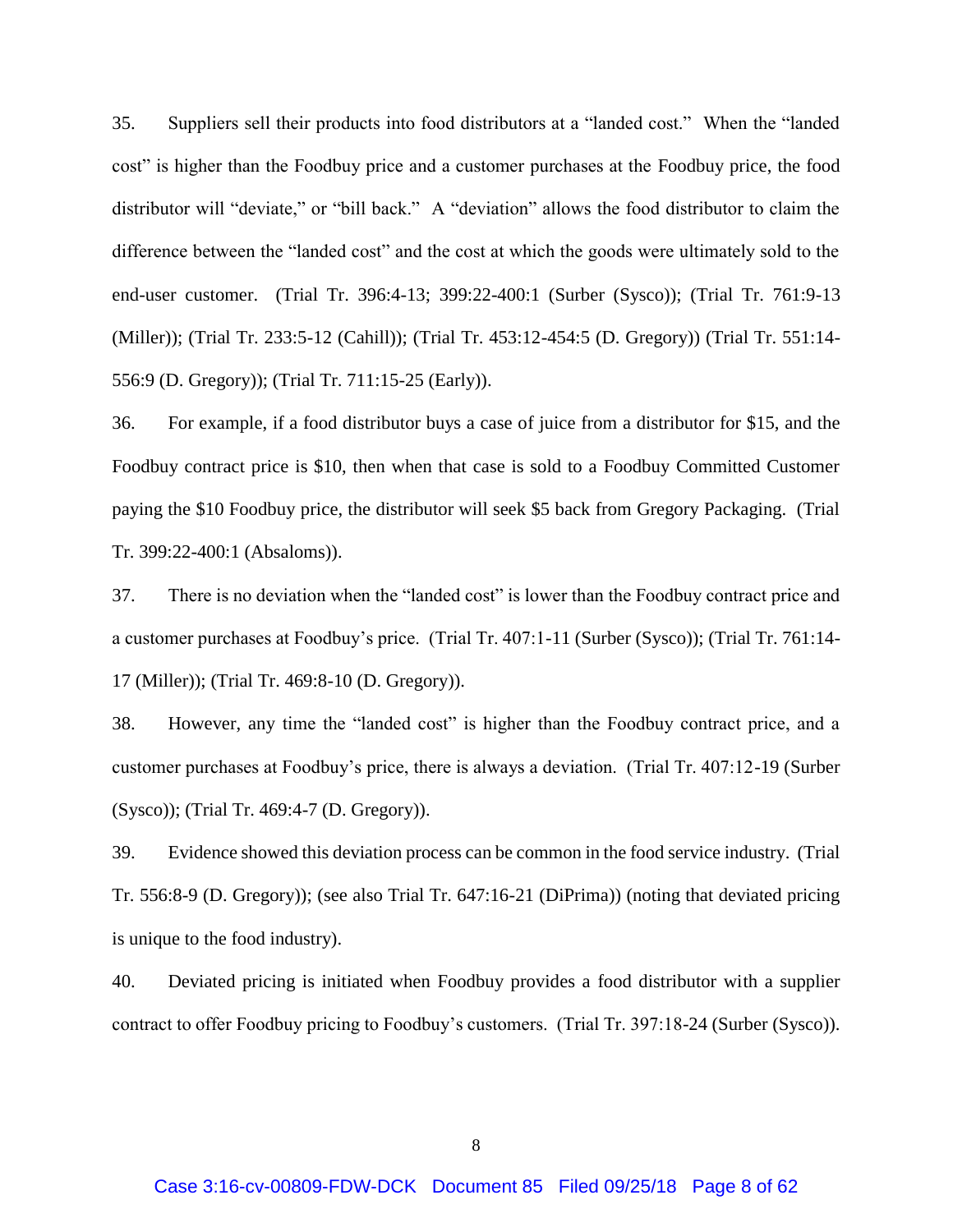41. Approximately ninety-nine (99) per cent of Gregory Packaging's business involves deviated pricing. (Trial Tr. 456:14-17 (D. Gregory)).

42. When a deviation is accompanied by a "bill back," the food distributor provides information on deviated transactions to the supplier of the product. That information includes each product identified by its UPC code and the case quantity sold. (Trial Tr. 396:14-19 (Surber (Sysco)). No other information is provided, (id. 396:23-25), and no program is offered to supply more information to suppliers, (id. 397:1-8). The food distributor's confidentiality with the customer does not permit the distributor to release any details regarding to whom the product was sold. (Id.). A "bill back," therefore, "would say Foodbuy contract and then total cases per line item and the bill back rate," (id.), but does not give a supplier detail about where a case of product was delivered or sold. (Id. 407:20-23).

43. The evidence showed that a manufacturer may sell its product to the food distributor at a "landed cost" higher than the contract price for Foodbuy, other GPOs, or other deviated programs. Because distributors only deviate when the landed cost is higher, this ensures there is a deviation on every sales transaction. (Trial Tr. 397:25-398:6 (Surber (Sysco)); (Trial Tr. 467:2-18 (D. Gregory)); (Trial Tr. 563:11-19 (D. Gregory)).

44. In other words, typically, a supplier sells their entire product to a distributor at one price. The distributor may then sell that product to a school bid customer at one price, a GPO customer at another price, a different GPO's customer at another price, and to its own customers at yet another price. The distributor recovers the price differences for each sale by a deviation to the supplier. (Trial Tr. 657:14-658:16 (DiPrima)) (testifying as to how transactions work in the food industry).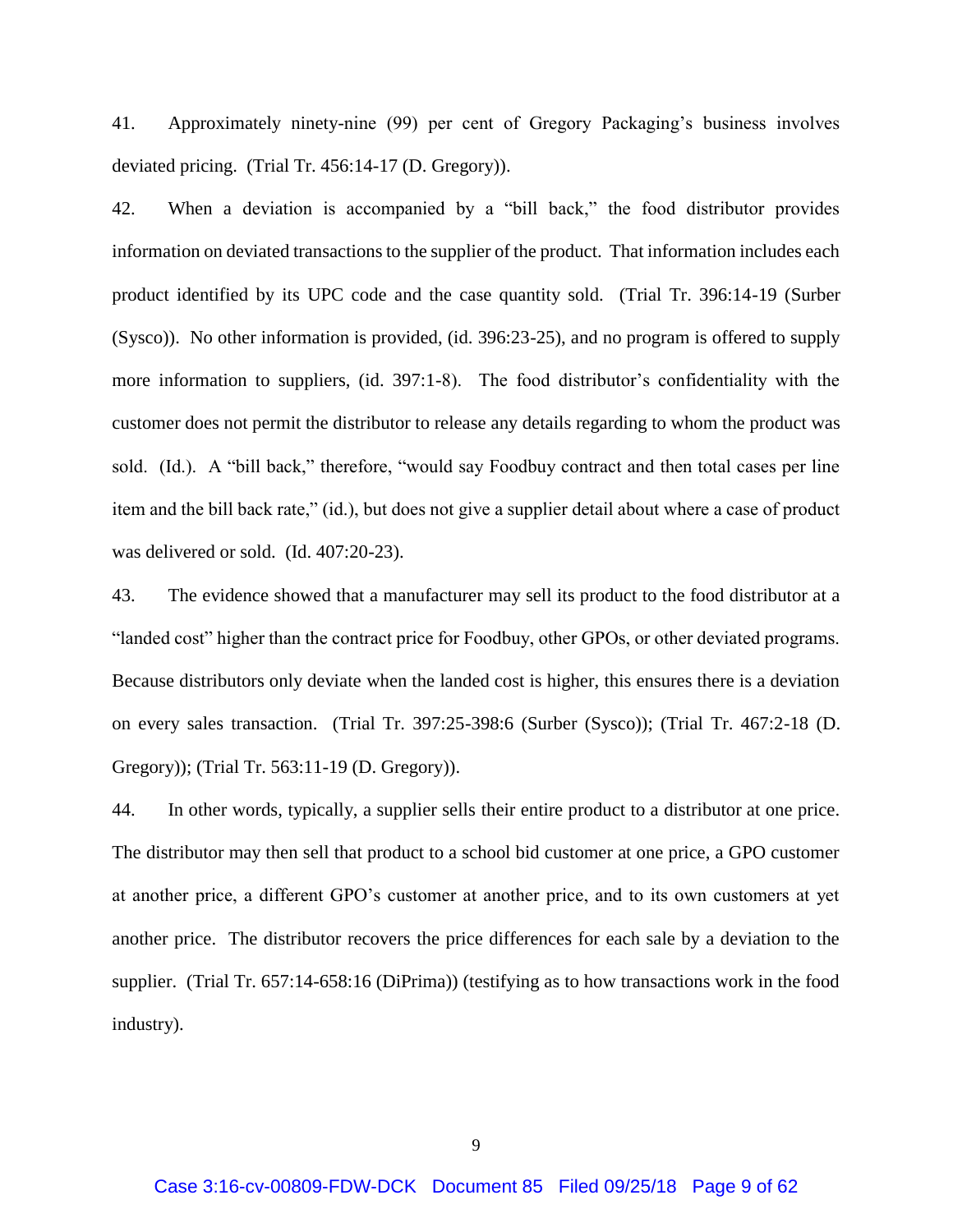45. Therefore, when a Foodbuy Committed Customer purchases a case of juice at the Foodbuy price, Gregory Packaging is ultimately paid (by the distributor) the Foodbuy Contracted Price listed in Attachment A to the Foodbuy Supplier Agreement. (Trial Tr. 563:24-564:3 (D. Gregory)); (see also Def. Exs. 1, 2). Such instances of purchase represent "on contract" purchases. 46. Because distributors will not deviate up and return money to Gregory Packaging when the "landed cost" is lower than the GPO contract cost, it is important that Gregory Packaging know which distributors distribute to Foodbuy customers. Otherwise, Gregory Packaging may sell its products into distribution at a "landed cost" too low to accommodate the Foodbuy price and would thus lose money. (Trial Tr. 468:4-16 (D. Gregory)); (see also Def. Ex. 82).

47. Even then, however, a supplier such as Gregory Packaging does not see what price a customer pays for its products. (Trial Tr. 397:8-399:5 (Surber (Sysco)).

48. Once Gregory Packaging agreed to pricing with Foodbuy, Gregory Packaging could not raise prices on Foodbuy's business. (Trial Tr. 246:1-3 (Absaloms)).

49. It is Foodbuy that communicates its pricing to food distributors. (Trial Tr. 143:3-144:6 (Knight)); (Trial Tr. 233:5-15 (Cahill)); (Trial Tr. 326:17-22 (Absaloms)); (Trial Tr. 658:17-19 (DiPrima)).

50. Distributors normally deviate to the Foodbuy price when a case of Suncup Juice is sold at the Foodbuy price. (Trial Tr. 326:17-22 (Absaloms)); (Trial Tr. 405:20-406:1 (Surber (Sysco)) (testifying that part of the GPO contract entered into the distributor's system is the "deviated cost.").

51. When a Foodbuy Committed Customer is purchasing through Foodbuy's GPO program, that Committed Customer pays the Foodbuy contract price, plus the distributor's markup. (Trial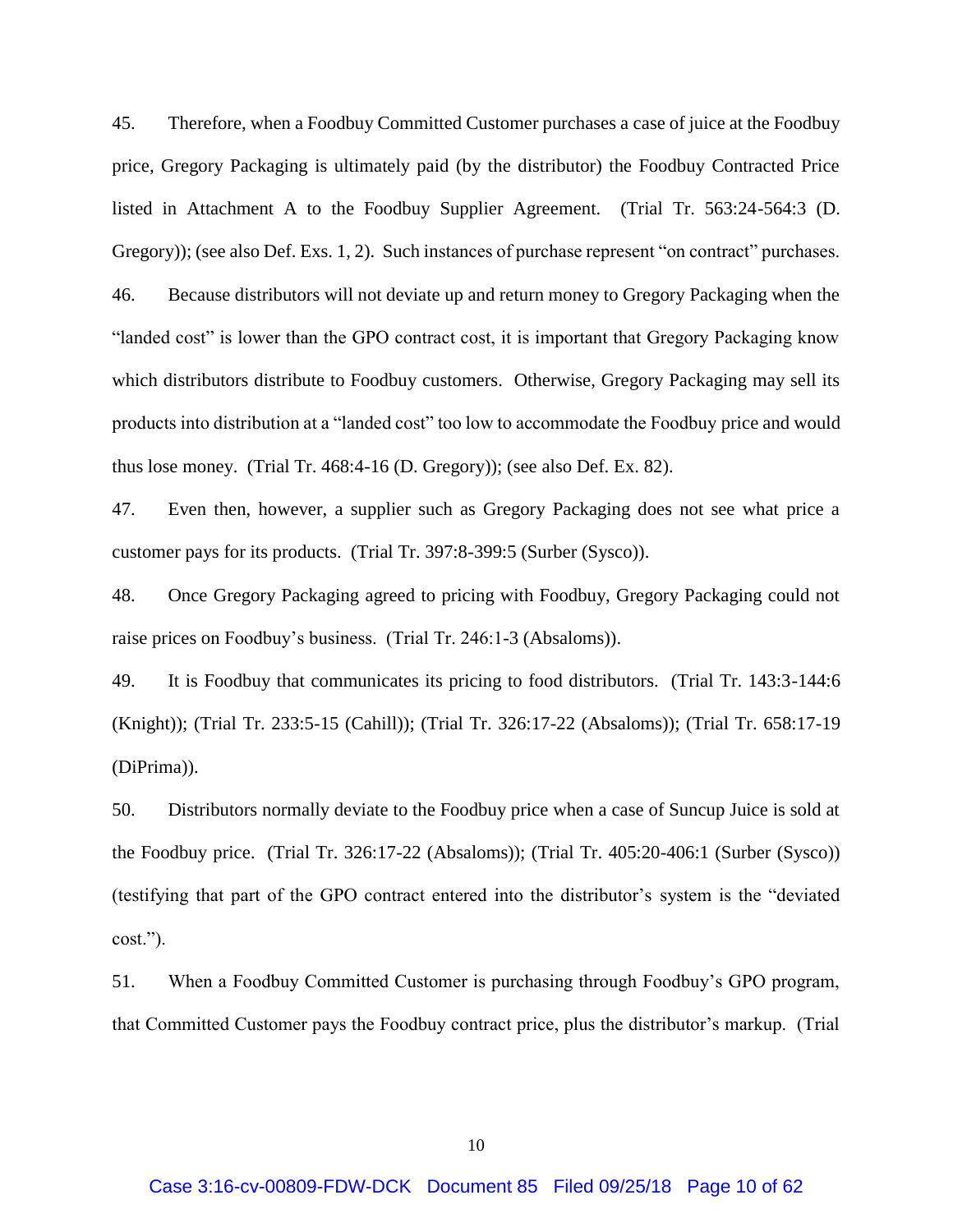Tr. 568:21-569:3 (Early)) (Trial Tr. 406:10-13 (Surber (Sysco)); (Trial Tr. 501:19-502:3 (D. Gregory)); (Trial Tr. 555:14-556:1 (D. Gregory)); (Def. Ex. 108, p. 3).

52. Foodbuy Committed Customers were permitted to buy "off-contract," outside of Foodbuy's program. (Trial Tr. 776:21-24 (Miller)) ("I understand under the contract [Committed Customers] are not required to purchase through Foodbuy."); (Trial Tr. 89:25-90:3 (Knight)); (id. 104:3-6) ("I know in my world there are cases of—there are situations where people buy outside of a contract . . . ."); (Trial Tr. 118:14-119:2 (Knight)) ("We don't require [Committed Customers] to buy every item through our program.").

53. When a Foodbuy Committed Customer makes a purchase through a channel other than Foodbuy—at a price other than the Foodbuy price—it is referred to in the industry as an "offcontract" purchase. (Trial Tr. 653:23-654:15 (DiPrima)).

54. When a customer purchases "off-contract," the Supplier does not owe a volume allowance for that purchase. (Trial Tr. 654:16-25 (DiPrima)).

55. Because a volume allowance is not owed on "off-contract" purchases, Foodbuy tries to influence the behavior of Committed Customers by showing them the benefit of the Foodbuy program. When a Committed Customer buys through the Foodbuy program, the supplier owes a volume allowance for that purchase. (Trial Tr. 119:3-7 (Knight)).

56. A Foodbuy customer buying "off-contract" buys at a different price than the Foodbuy price. (Trial Tr. 762:15-18 (Miller)).

57. For example, a customer who negotiates its own contract with a supplier such as Gregory Packaging, and communicates that pricing to distributors, would get that negotiated price instead of the Foodbuy price. The direct deal price would supersede the Foodbuy price. (Trial Tr. 401:8-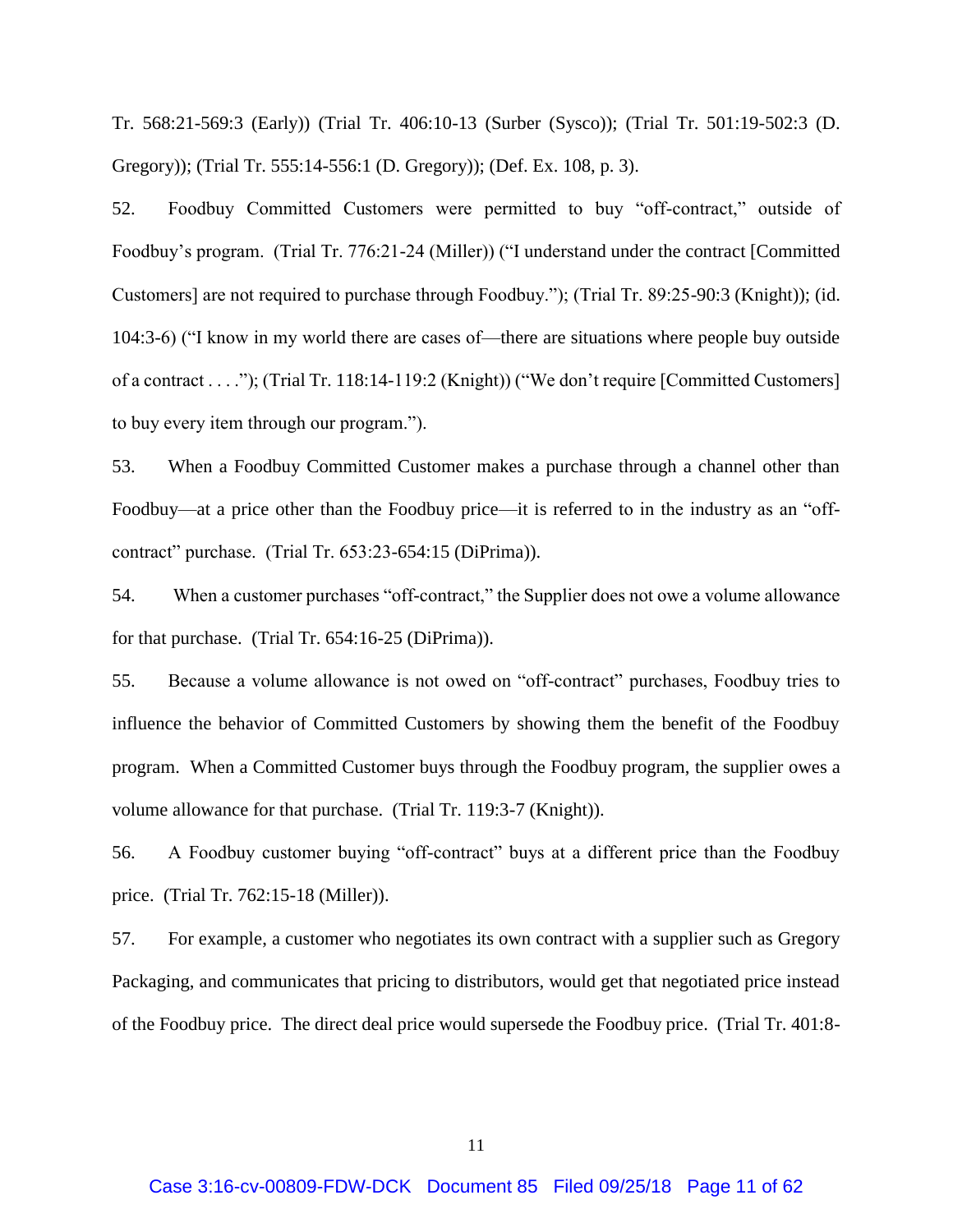13 (Surber (Sysco)). That sale, however, would still be reported to Foodbuy by the food distributor. (Id. 401:14-17).

58. When a Foodbuy customer purchases at a price other than the Foodbuy-negotiated price, that customer is purchasing on a different contract—whether that be through a deal with the distributor, a school bid, or a direct deal with Gregory Packaging. (Trial Tr. 568:21-569:3 (Early)); (see also Def. Ex. 108, p. 10). In that instance, Foodbuy has taken no action with respect to that sale. The purpose of a GPO is to drive volume, bring in new customers to increase quantities, and perform marketing. When a customer purchases through a different channel—at pricing not negotiated by Foodbuy—Foodbuy has taken none of the aforementioned actions. (Trial Tr. 654:16-25 (DiPrima)). In other words, Gregory Packaging would have that customer even without an Agreement with Foodbuy. (Trial Tr. 107:2-7 (Knight)).

59. Additionally, the food distributors themselves have marketing associates that will offer pricing to customers. That price is negotiated and is based on whatever the market will bear. (Trial Tr. 408:9-19 (Surber (Sysco)).

60. Foodbuy customers will buy at other pricing when a better price is available to them, when they have a direct bid, or when a certain distributor is out of stock for a product and they have to go to another distributor. (Trial Tr. 652:23-653:11 (DiPrima)); (Trial Tr. 118:14-119:3 (Knight)); (id. 120:4-12); (Trial Tr. 569:16-21 (Early)). On occasion, distributors would offer better pricing than the Foodbuy price. (See Def. Exs. 219, 221). Direct deals also offer better pricing than the Foodbuy price. (See Def. Ex. 222).

61. Foodbuy Committed Customers may even decide to pay a higher price than the net price they receive from Foodbuy in some instances. For example, a manager at an end-user customer may have a relationship with a distributor's account executive or may need a different delivery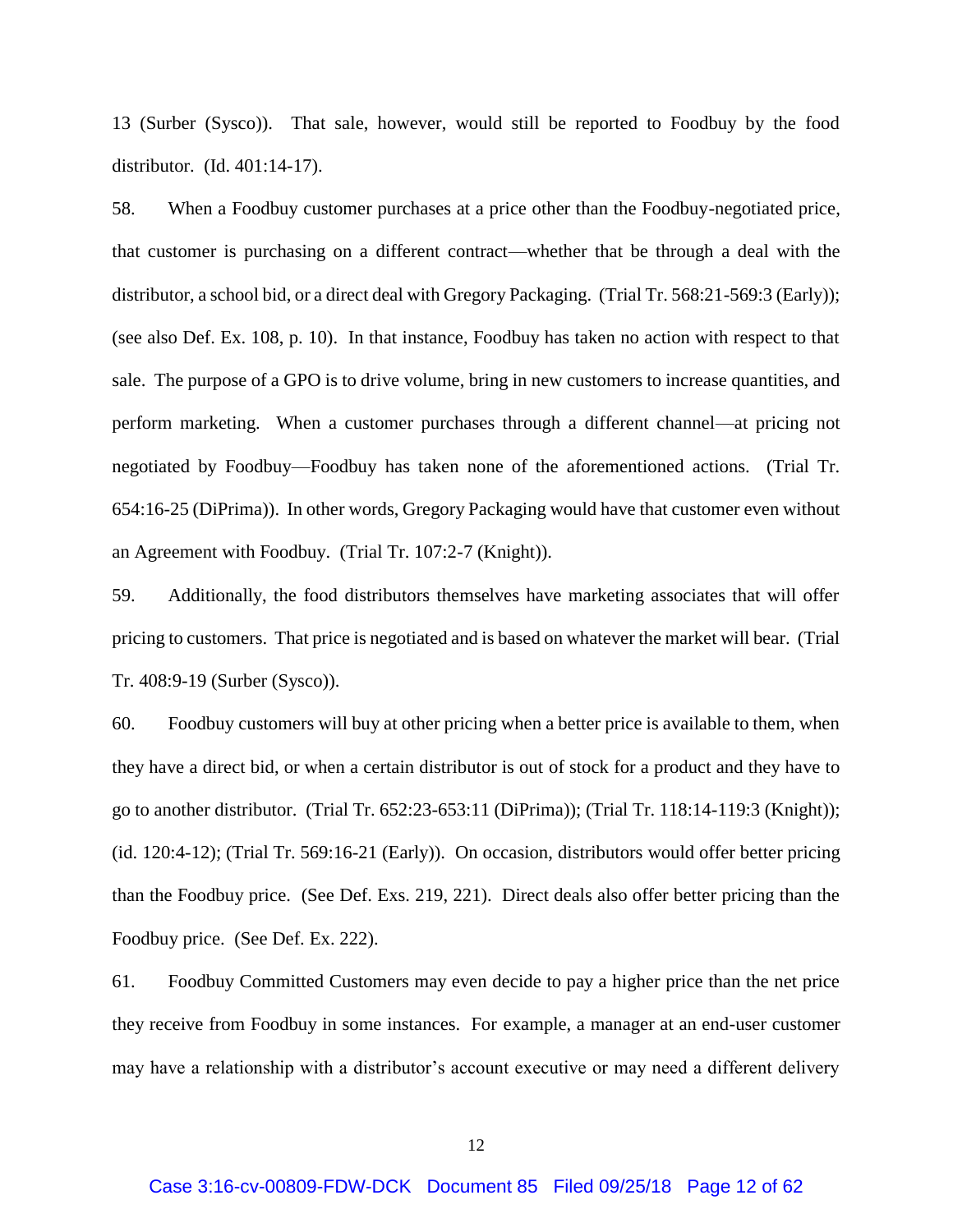time. Furthermore, an end-user customer may place one order in which it receives larger discounts on higher-priced center-of-the-plate items, such as fish, chicken, beef, or produce, and include low-priced items with a smaller price difference, such as juice, in that order. Or, a customer may need an order faster than they can get it through Foodbuy's program, and will pay a premium for that. (Trial Tr. 569:24-570:15 (Early)); (Trial Tr. 653:12-22 (DiPrima)).

62. When a distributor places an order for Gregory Packaging's Suncup Juice, Gregory Packaging does not know how many of those cases—if any—will ultimately be sold to Foodbuy customers purchasing through the Foodbuy program. (Trial Tr. 453:1-6 (D. Gregory)); (Trial Tr. 655:17-20 (DiPrima)); (Trial Tr. 711:12-25 (Early)) ("The distributor doesn't tell [Gregory Packaging] who they're buying it on behalf of until they take a deviation and when they take that deviation, then they indicate, hey we're deviating down to this price because we sold it to this particular customer under this program.").

63. In some instances, even the distributor does not know at the time it orders product from the supplier to what customer it will ultimately sell that product. (Trial Tr. 656:5-7 (DiPrima)).

64. It is not possible for a supplier to instruct a food distributor to decline to deviate to the GPO's price when a customer purchases through the GPO and to only apply the supplier's landed cost. (Trial Tr. 411:17-21 (Surber (Sysco)).

65. Food distributors send data on sales to entities on Foodbuy's customer list to Foodbuy, but do nothing to filter out sales made through Foodbuy's program. (Trial Tr. 401:18-20 (Surber (Sysco)).

## **F. Volume Allowance**

66. Two components make up the net cost of an item—volume allowance and product price. (Trial Tr. 38:13-15 (Knight)). A "volume allowance" is a rebate. (Id. 38:11-12). The volume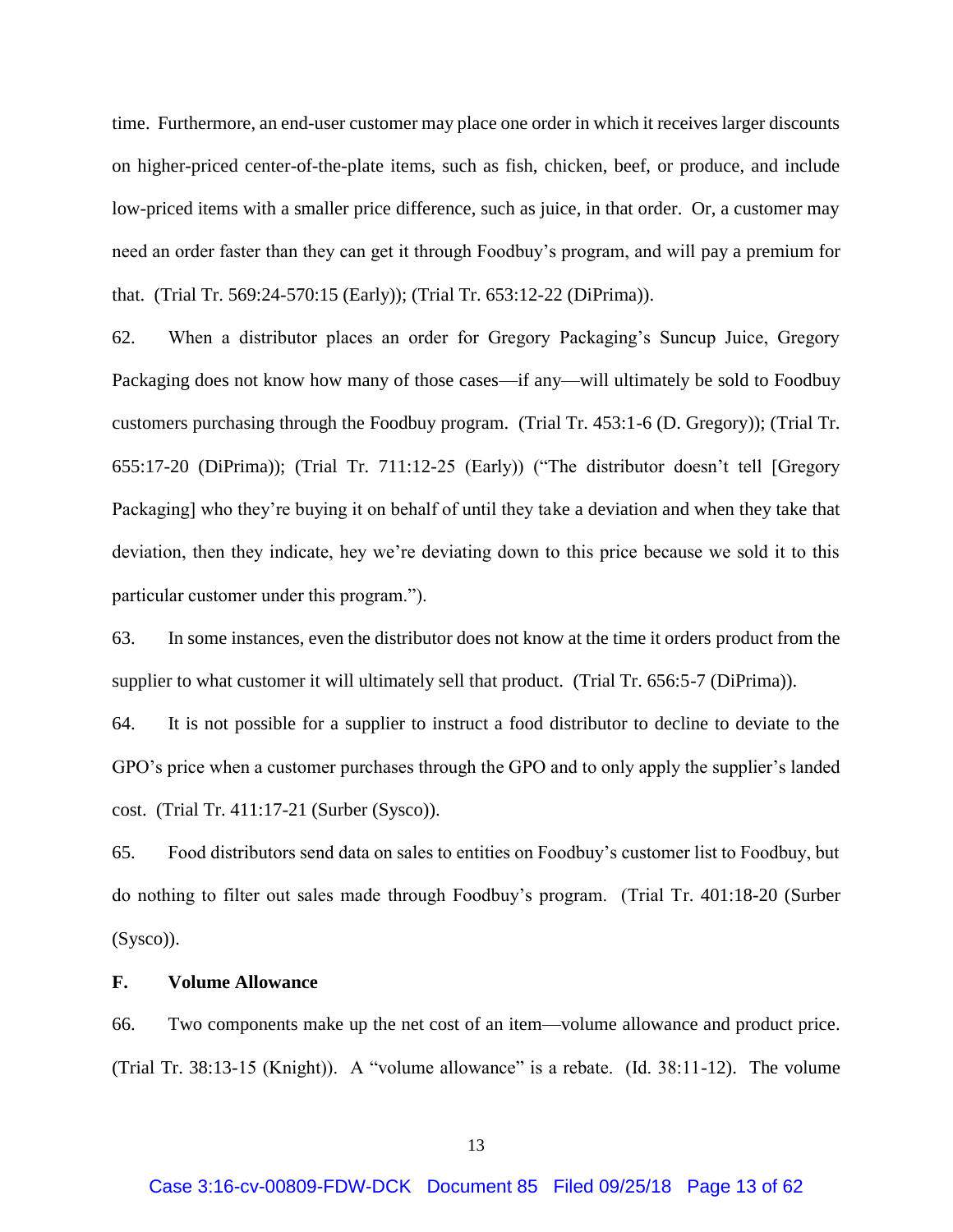allowance "approximates the value" that Foodbuy is "able to negotiate based on [Foodbuy's] size and scale." (Id. 38:15-17). Gregory Packaging pays the volume allowance directly to Foodbuy, which retains some portion of it and generally passes along the rest to its customers. (Id. 38:17-20); (see also Id. 45:12-17).

67. The volume allowances owed per product are listed in Attachment A of the Agreement and Amendment, along with the product contract price. (Def. Ex. 1); (Trial Tr. 187:3-6 (Solado)). In the Amendment, there is a "net price," calculated by subtracting the volume allowance from the contract price for the product. (Def. Ex. 2); (Trial Tr. 219:14-19 (Cahill)). The purpose of the "net price" is that it tells Gregory Packaging what it is going to get for a case sold to a Committed Customer through a Foodbuy distributor—the Foodbuy contract price minus the volume allowance. (Trial Tr. 219:20-220:4 (Cahill)). If a case were sold at a price other than the Foodbuy contract price—even with the same volume allowance—the "net price" would be different than stated in the Amendment. (See Def. Ex. 2).

68. Foodbuy earns a volume allowance when its Committed Customers purchase through the Foodbuy program at the Foodbuy price. (Def. Ex. 1); (Trial Tr. 35:3-24 (Knight)); (Trial Tr. 260:24-261:4 (Absaloms)). Foodbuy's Chief Commercial Officer, and former Chief Financial Officer, testified at trial that Foodbuy's Committed Customers benefit "when they buy more on the program" because they then "pay a lower cost" and "would earn a volume allowance." (Trial Tr. 35:11-13 (Knight)). Similarly, Frederick Absaloms, the Category Manager and primary person in charge of the relationship with Gregory Packaging, testified that a volume allowance is based on "the sales for all cases that were sold through the program." (Trial Tr. 261:2-4 (Absaloms)) (emphasis added).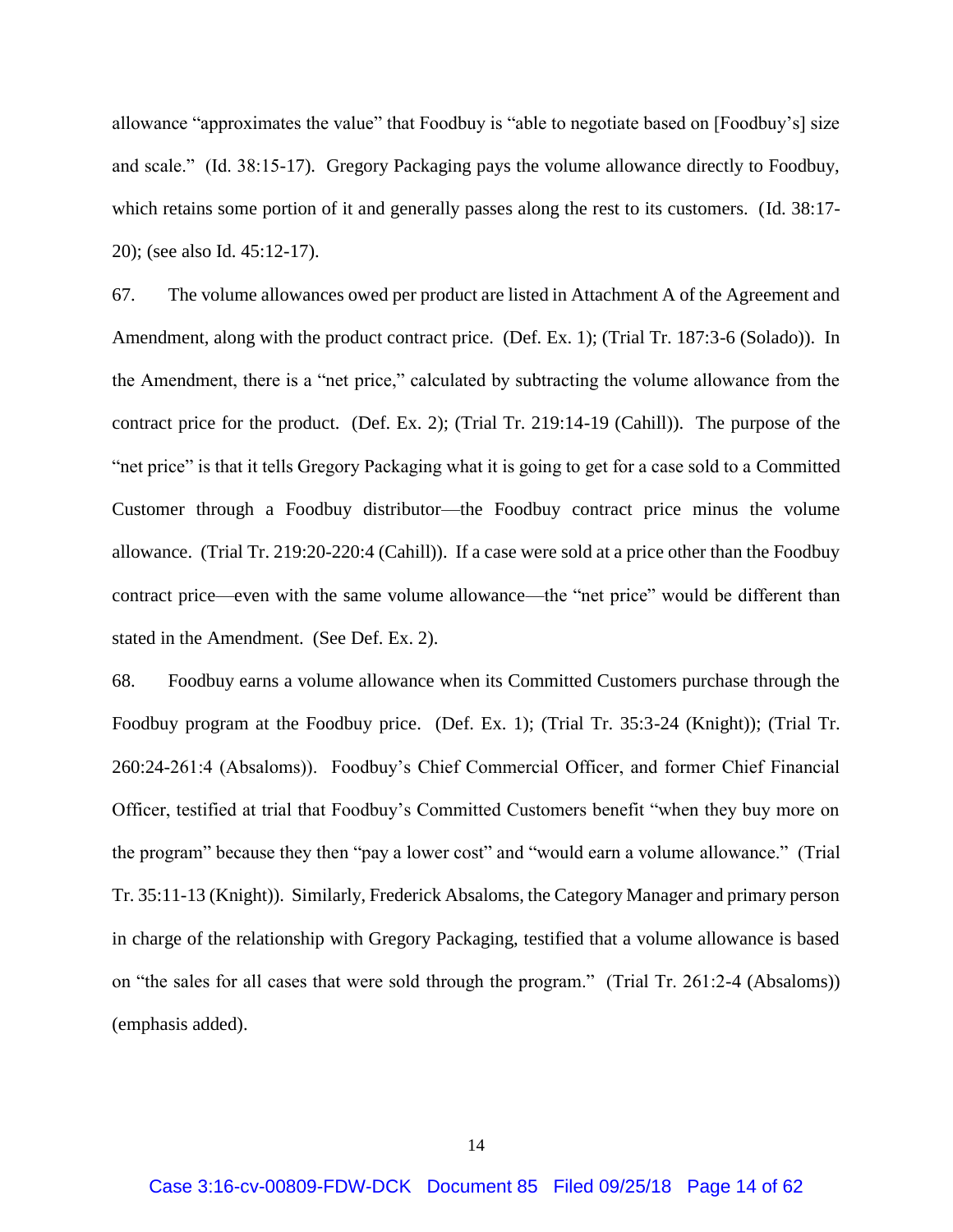69. Suppliers pay a volume allowance because they get "additional case volume from [Foodbuy's] membership from participation in [Foodbuy's] program." (Trial Tr. 35:13-16 (Knight)); (Id. 36:7-10).

70. Foodbuy conceded at trial that if a sale is not made through a Foodbuy Distributor, as defined in the Agreement, or not made to a Committed Customer, also defined, then a volume allowance would not be due. (Trial Tr. 223:25-224:10 (Cahill)).

## **G. Committed Customers**

71. "Committed Customers" are customers of Foodbuy that have entered into an agreement either with Foodbuy directly or with another Foodbuy Committed Customer—"to buy on the Foodbuy program." (Trial Tr. 40:8-11 (Knight)).

72. Foodbuy came up with the naming convention "Committed Customer." (Trial Tr. 352:1- 5 (Absaloms)).

73. By signing up with Foodbuy, Committed Customers gain "the opportunity to buy on [Foodbuy's] programs and negotiate improved net costs that come back to them" in two ways: a deviated price and a share of the volume allowance. (Trial Tr. 40:25-41:7 (Knight)).

74. Foodbuy provides its Committed Customers an analysis every quarter that shows the value of buying "on-contract" with Foodbuy. The analysis shows the volume allowances the Committed Customer would earn and the prices the Committed Customer would receive. (Trial Tr. 42:24- 43:10 (Knight)). Foodbuy provides that information to drive program participation up and "generate more income" through volume allowances. (Id.).

## **H. Growth Incentive**

75. A "Growth Incentive" is an agreement that a supplier will pay Foodbuy if Foodbuy grows that supplier's business by a certain amount on an annual basis. If Foodbuy achieves the growth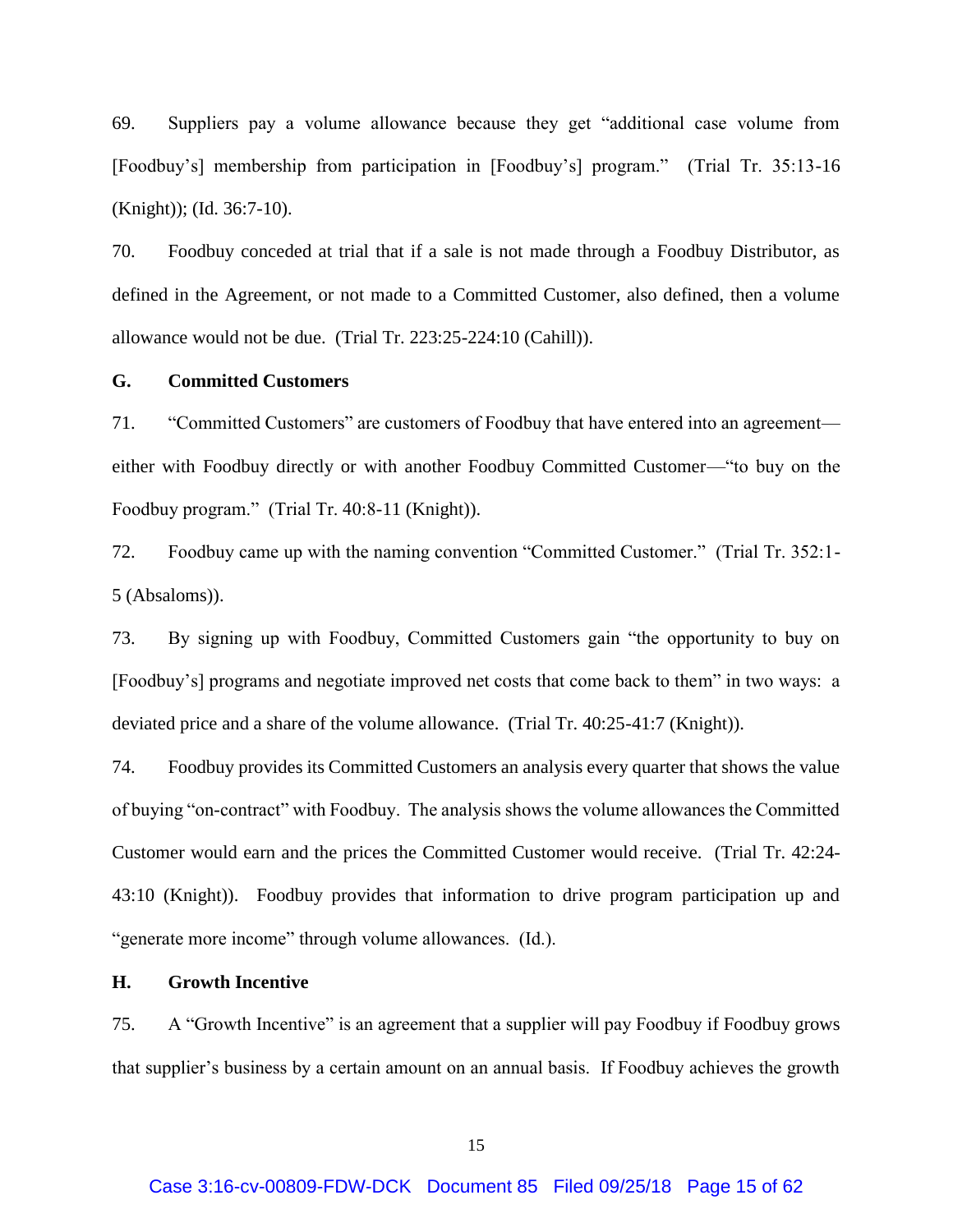threshold, the supplier will pay a lump sum based on each purchase. (Trial Tr. 52:14-20 (Knight)); (Trial Tr. 225:22-227:5 (Cahill)).

76. The purpose of the Growth Incentive is to pay Foodbuy for achieving goals in growing the supplier's business. (Trial Tr. 52:21-23 (Knight)).

## **I. Foodbuy's Billing Practices**

77. Foodbuy sends Gregory Packaging an invoice for volume allowances each month. (Trial Tr. 45:15-19 (Knight)).

78. Foodbuy invoices Gregory Packaging by receiving information from distributors regarding sales to entities on Foodbuy's customer list and matching those sales to Foodbuy's "term sets," which contains the Foodbuy contract price for the product as well as the volume allowance. (Trial Tr. 46:7-47:8 (Knight)). The purpose of the term set is to "screen out information." (Id. 48:23- 49:3).

79. When invoicing, Foodbuy admitted at trial that "[a]ll [Foodbuy does] is create an invoice based on the number of products times that agreed-to rebate and that's what goes on the invoice that we bill and then we correct it." (Trial Tr. 47:5-8 (Knight)). Foodbuy simply bills for every case they receive information about from the distributor, and then waits for manufacturers to bring issues to them. (id. 152:11-20); (Def. Ex. 108, p. 5) ("Foodbuy appears to rely on suppliers to raise instances of receiving invoices for customers not purchasing through Foodbuy and then acquiesces when the supplier does not pay for those cases.").

80. Foodbuy corrects invoices through a process they call "retro/revised invoices." (Trial Tr. 57:5-9 (Knight)); (Def. Ex. 49).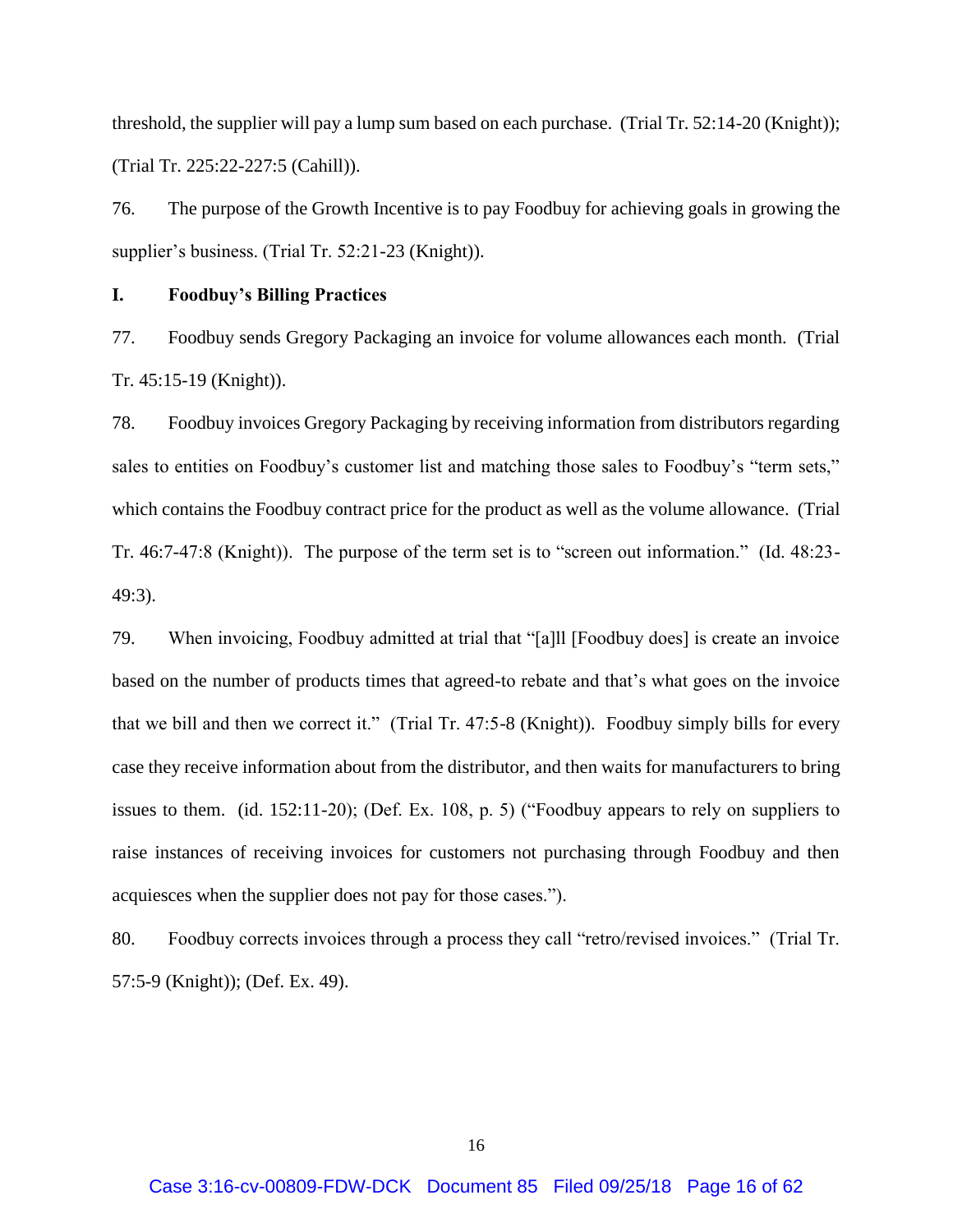81. A summary of retro/revised invoices presented at trial shows nine invoices to suppliers in a single month being adjusted because of "ineligibility/direct deals." (Def. Ex. 49). In every single instance, the issue was "manufacturer disclosed." (Id.).

82. Every month, when Gregory Packaging received invoices from Foodbuy, Gregory Packaging would review the invoices and make deductions from its payment for invoice line items claiming a volume allowance for unauthorized Committed Customers, unauthorized Distributors, and incorrect amounts of volume allowance. (Trial Tr. 627:24-628:14, 629:4-10 (Weintraub));  $(id. 638:17-20)$ .

83. Gregory Packaging was sometimes billed for Cream O'Land products, a separate brand that Gregory Packaging packages for Cream O'Land under a separate co-packing contract. That product is not listed in Attachment A as an authorized product, as it is not a Gregory Packaging product at all. (Trial Tr. 629:23-630:8 (Weintraub)).

84. Gregory Packaging was sometimes invoiced for distributors to which Gregory Packaging does not sell any products. (Def. Exs. 82, 135).

85. Some items were also invoiced by Foodbuy at the incorrect amount of volume allowance; before paying, Gregory Packaging would deduct the difference between the contract price and the price invoiced. (Trial Tr. 630:18-631:5 (Weintraub)).

86. Foodbuy would accept those deductions but would never send a credit or revised invoice to Gregory Packaging. (Trial Tr. 632:5-7 (Weintraub)).

87. On occasion, Foodbuy would continue billing for the products, customers, or distributors for which it had accepted a deduction. (Def. Ex. 225) ("I'm just concerned on how long it took you to recommend this write-off, which meant that we continued billing at the disputed rate and the write-off had just became larger.").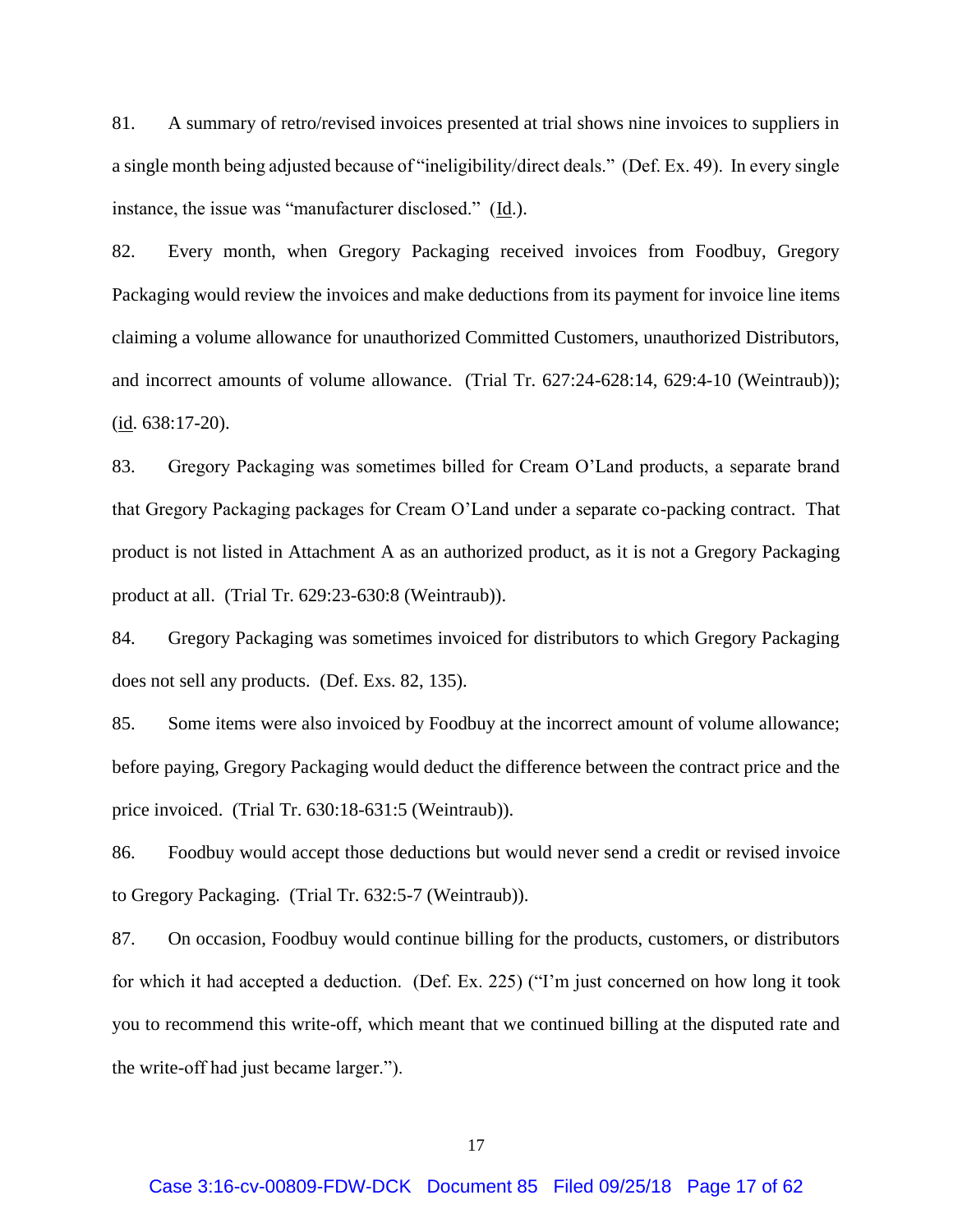88. The invoices sent by Foodbuy contained a "sector" instead of a customer, which is the highest level (least amount) of detail that is available to Foodbuy. (Trial Tr. 138:1-12 (Knight)).

89. From those invoices, and by Foodbuy's admission, Gregory Packaging could not tell what customer was ultimately purchasing a case of juice. (Trial Tr. 138:18-22 (Knight)). The customer did not appear on the invoice backup. (Id.); (Trial Tr. 632:20-633:5 (Weintraub)); (Def. Ex. 250); (see also Def. Ex. 108, p. 5-6).

90. Foodbuy, however, had much more data available to it than was shared with Gregory Packing. Foodbuy receives 29 different data elements from distributors, including the price paid for each transaction. (Trial Tr. 138:24-139:6 (Knight)). Indeed, Foodbuy receives from distributors "everything that the customer buys" with line-item detail regarding every data point available to the distributor. (Trial Tr. 389:24-390:8 (Surber (Sysco)). Such data includes: the customer billed; the billing address, city, state, zip code; each line item sold, general descriptive information about the product; and the price the customer paid. (Id. 389:1-13).

91. In order to send an invoice with greater detail, Foodbuy must have approval from a Foodbuy Vice President. (Def. Ex. 63). The benefit of the detail is the vendor/supplier has information "to validate the sales," (id.), a benefit Gregory Packaging did not have during the course of the Agreement.

## **J. Direct Deals**

92. Foodbuy Committed Customers sometimes buy "off-contract" when they have a separate, direct agreement with a supplier such as Gregory Packaging. (Trial Tr. 90:4-17 (Knight)).

93. At trial, Foodbuy admitted through its Chief Commercial Officer that when a Committed Customer purchases through a direct deal, Foodbuy is not supposed to collect a volume allowance on that sale. (Trial Tr. 90:23-91:1 (Knight)); (id. 101:14-15); (id. 109:10-11) ("If there's a direct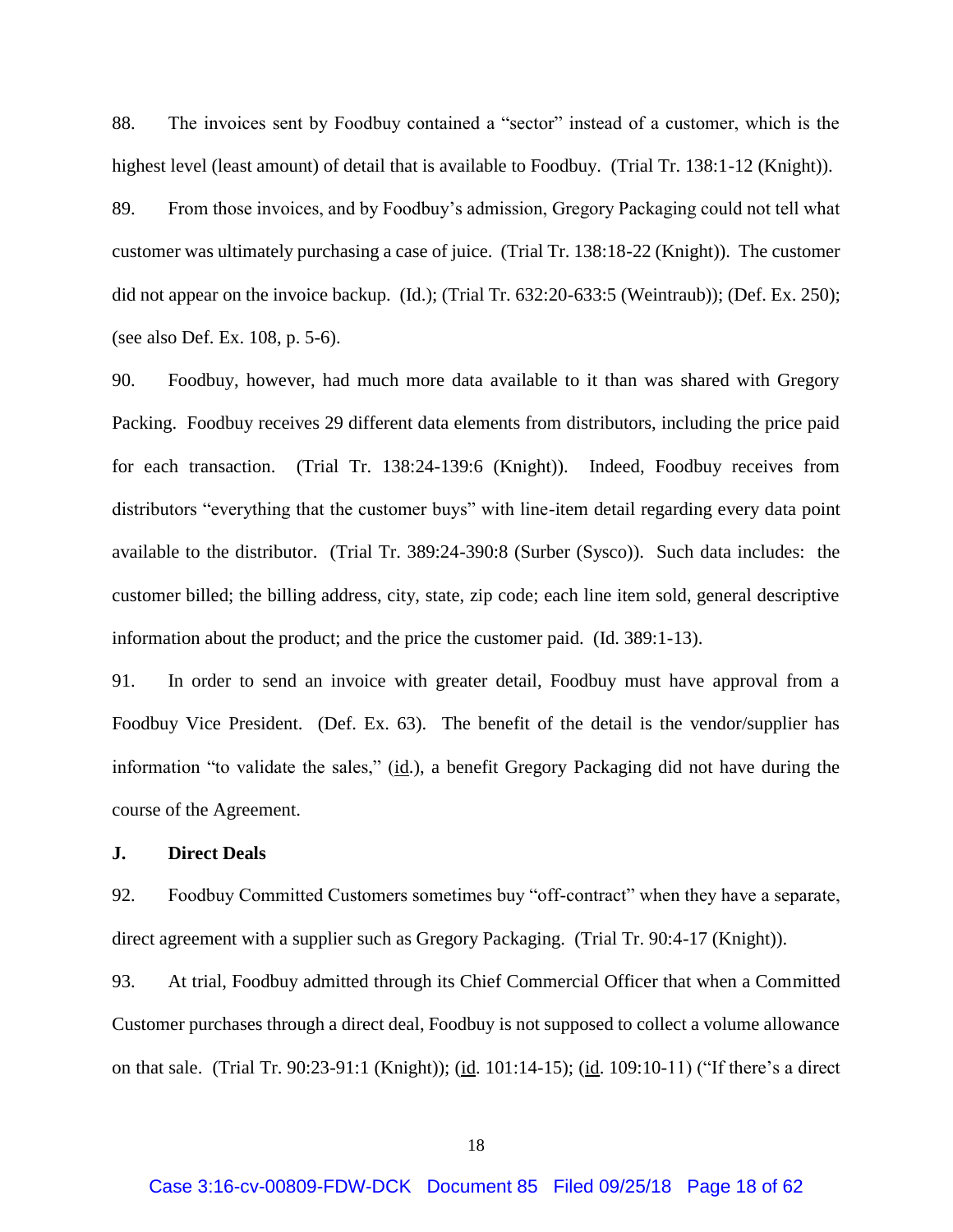deal in place then we wouldn't get a volume allowance."). The Category Manager in charge of the relationship with Gregory Packaging testified the same. (Trial Tr. 349:12-17 (Absaloms)) ("If there's a direct deal between a Foodbuy client a Committed Customer and Gregory, then we wouldn't subscribe them.").

94. Foodbuy relies on being notified by a supplier that a purchase was made through a direct deal; otherwise, Foodbuy invoices the supplier for that purchase anyway. (Trial Tr. 90:13-14 (Knight)); (id. 113:21-114:4) (testifying that there are situations where even though direct deals were excluded, Foodbuy billed the supplier for them because Foodbuy does not "always find out until a manufacturer notifies us that they've got a direct deal").

## **K. School Bids**

95. A school bid can be a direct deal, especially where Gregory Packaging directly bids with the school system and provides them pricing. (Trial Tr. 109:12-110:3 (Knight)); (Trial Tr. 347:22- 348:4 (Absaloms)); (Trial Tr. 658:20-21 (DiPrima)).

96. In a school bid situation, schools negotiate their own specific cost for Gregory Packaging products. (Trial Tr. 66:19-67:5 (Knight)).

97. Thus, school bid customers pay a different price than Foodbuy customers buying through Foodbuy's program. (Trial Tr. 272:21-23 (Absaloms)) (testifying that one customer "being on a bid definitely would have been on a separate price").

98. It is not normal or customary in the industry for a volume allowance to be owed on a school bid sale resulting from a direct bid. (Trial Tr. 464:6-465:12 (D. Gregory); (Trial Tr. 658:22-24 (DiPrima)).

99. Approximately 60% of Gregory Packaging's business is through school bids. (Trial Tr. 463:23-464:5 (D. Gregory)).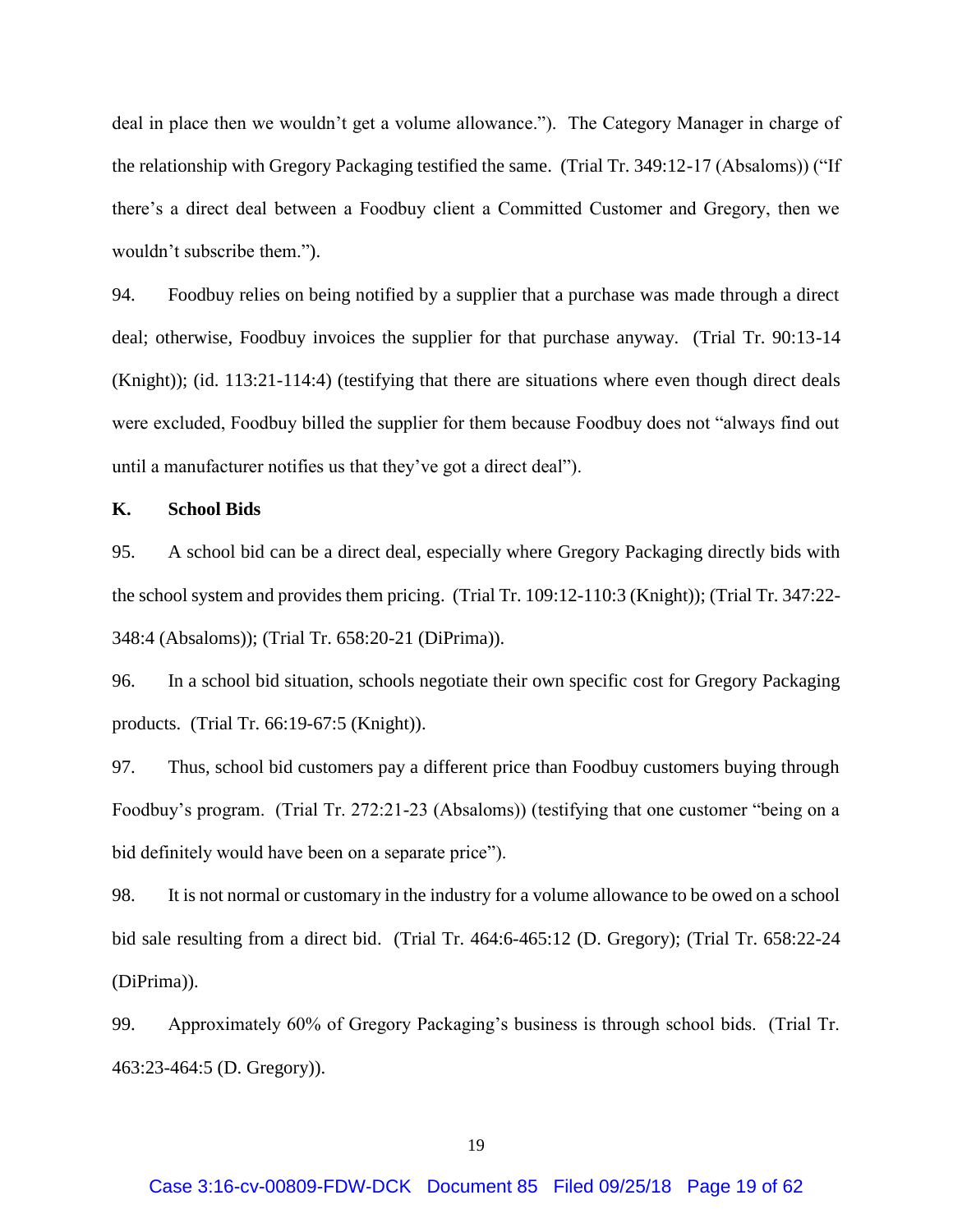100. Throughout the course of the Agreement, Foodbuy was aware that Gregory Packaging had school bid business. (Trial Tr. 67:6-19 (Knight)).

101. Foodbuy has nothing to do with sales made through school bids. (Trial Tr. 109:25-110:3 (Knight)). Gregory Packaging contends it would have those sales whether it had an Agreement with Foodbuy or not.

102. Unbeknownst to Gregory Packaging, Foodbuy was charging Gregory Packaging for a volume allowance for school bid business. (Trial Tr. 492:3-5 (D. Gregory)).

103. School bid business is generally sold at a lower price than the Foodbuy price because there is no volume allowance paid on school bid sales. (Trial Tr. 464:6-465:7 (D. Gregory)).

104. School bid business is sold at Gregory Packaging's smallest, thinnest margin. (Trial Tr. 464:24-465:7 (D. Gregory)). The margin is cents on a case. (Id.).

105. Foodbuy's volume allowance is generally more than cents on a case. (Def. Exs. 1, 2). Volume allowances for almost all products started at \$1 per case, (Def. Ex. 1), and went up from there, (Def. Ex. 2). Thus, if a volume allowance is paid on a case sold at school bid pricing, Gregory Packaging would lose money on that sale. (Trial Tr. 465:8-12 (D. Gregory)); Trial Tr. 561:13-17 (D. Gregory)); (Trial Tr. 658:24-659:2 (DiPrima)) ("[T]he margins are not there. It's just too tight. You can't – you can't do both. You can't . . . give the absolute best price possible and give a volume allowance.").

106. In fact, when Foodbuy performed an analysis to find bid sales in its invoices to Gregory Packaging, it compared pricing, and assumed cases sold at lower prices were bid sales. (Trial Tr. 122:1-5 (Knight)); (Trial Tr. 274:17-275:14 (Absaloms)); (id. 373:17-374:1).

107. Because many of these bids are run by distributors, Gregory Packaging does not always know which schools are participating in a bid program. (Trial Tr. 713:14-23 (Early)).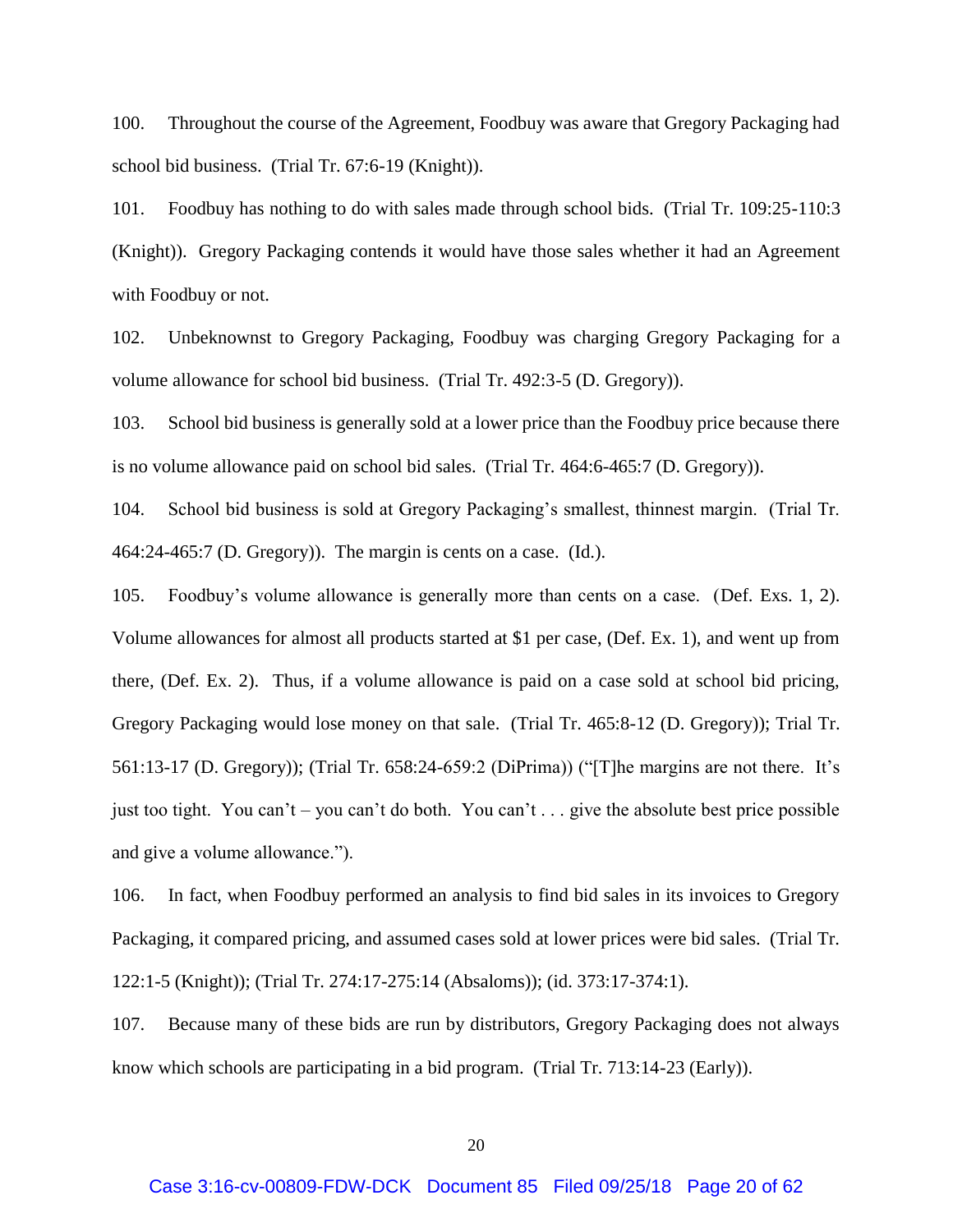108. The fact that many schools purchase through school bids, and at school bid pricing, does not mean that some schools do not purchase through Foodbuy's program at Foodbuy's price. When a school buys at Foodbuy's price, Gregory Packaging owes and paid a volume allowance on that sale. (Trial Tr. 550:9-19 (D. Gregory)).

#### **L. Invoices for Volume Allowance Payments for Sales in 2015**

109. By its plain terms, the Foodbuy Supplier Agreement terminated on June 30, 2015. (Def. Exs. 1, 2) ("This Agreement shall commence as of the Effective Date and shall continue until June 30, 2015 . . . ."). Foodbuy, however, contends it is owed volume allowances for July and August of 2015. While allegations regarding July and August of 2015 were not included in the original Complaint, the Court allowed Foodbuy to amend its Complaint at trial at the close of Plaintiff's case-in-chief. (Trial Tr. 431:7-434:21).

110. Until February of 2015, Gregory Packaging reviewed and paid Foodbuy's invoices, although Gregory Packaging "from time to time" made modification to the invoices prior to payment. (Trial Tr. Vol. II, p. 263.)

111. From March 2015 through June 2015, Gregory Packaging did not pay Foodbuy invoices. (*Id*., pp. 263-67 (Absaloms)). Gregory Packaging presented no evidence of payment on these invoices under the terms of the Agreement, but instead, argues the invoices as introduced into evidence, (see id.), are inaccurate and therefore no credible evidence supports Foodbuy's calculation of damages. (Trial Tr. 369:25-370:7 (Absaloms); 638:21-640:3 (Weintraub)).

112. There was no written agreement to extend the Foodbuy Supplier Agreement. (Trial Tr. 285:5-8 (Absaloms)). The Foodbuy Supplier Agreement is explicit that except for the lists in Attachments B and C, the "Agreement may not be modified without a written amendment signed by an authorized representative of each party." (Def. Ex. 1 at  $\P$  19).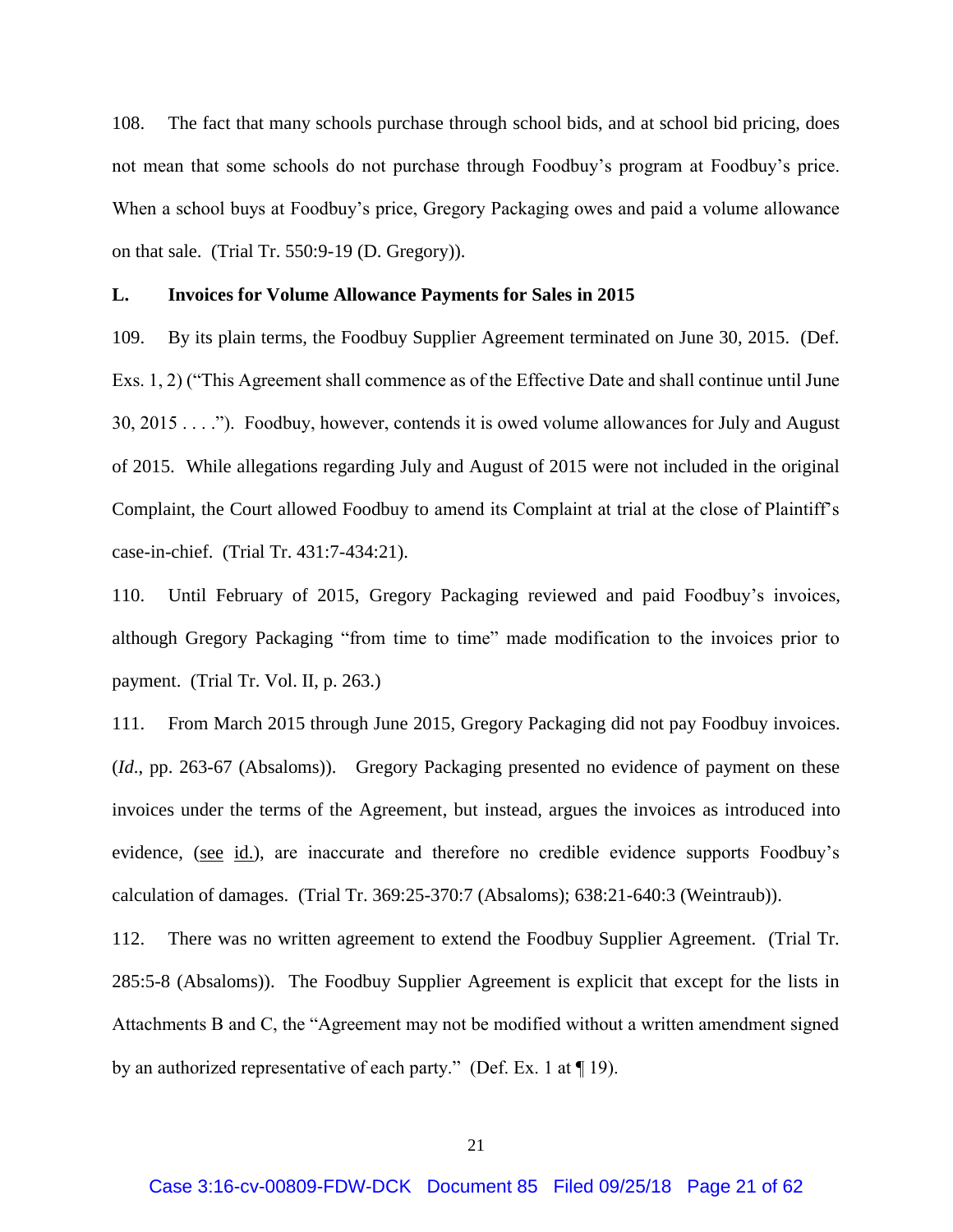113. Furthermore, even though the parties were negotiating extension of the Agreement beyond June of 2015, Gregory Packaging did not pay invoices billed for July and August 2015. (*Id*., p. 267-72.) Michael Knight, Foodbuy's Chief Commercial Officer, testified at trial after the Agreement and Amendment expired, Foodbuy "kept purchasing under the same agreement" and he would thus "expect" Gregory Packaging to "pay the rebates that go along with those sales." (Trial Tr. 76:6-14 (Knight)). Mr. Knight also testified that he "kn[e]w" "the Foodbuy supplier agreement with Gregory Packaging ended in June of 2015." Id. Mr. Knight therefore acknowledged there was no agreement by Gregory Packaging to pay July and August invoices, but that he made the "assumption" that Gregory Packaging would "pay the volume allowances" associated with purchases made during that time. (Id. 78:22-79:8).

114. In September of 2015, once Gregory Packaging told Foodbuy it would not sign a new agreement, Foodbuy stopped billing Gregory Packaging and transitioned this business. (Trial Tr. Vol. II, p. 271-72.)

## **M. Facts Relevant to Contractual Interpretation**

115. Foodbuy admitted at trial that direct deals are excluded from the Foodbuy Supplier Agreement and, thus, a volume allowance is not owed on those cases. (Trial Tr. 90:23-91:1 (Knight)); (*id.* 101:14-15); (*id.* 109:10-11) ("If there's a direct deal in place then we wouldn't get a volume allowance.")); (Trial Tr. 349:12-17 (Absaloms)) ("If there's a direct deal between a Foodbuy client a Committed Customer and Gregory, then we wouldn't subscribe them.")); (see also Def. Ex. 228). Foodbuy's Chief Commercial Officer also recognized that the Foodbuy Supplier Agreement does not explicitly by its language exclude direct deals. (Trial Tr. 165:3-5 (Knight)).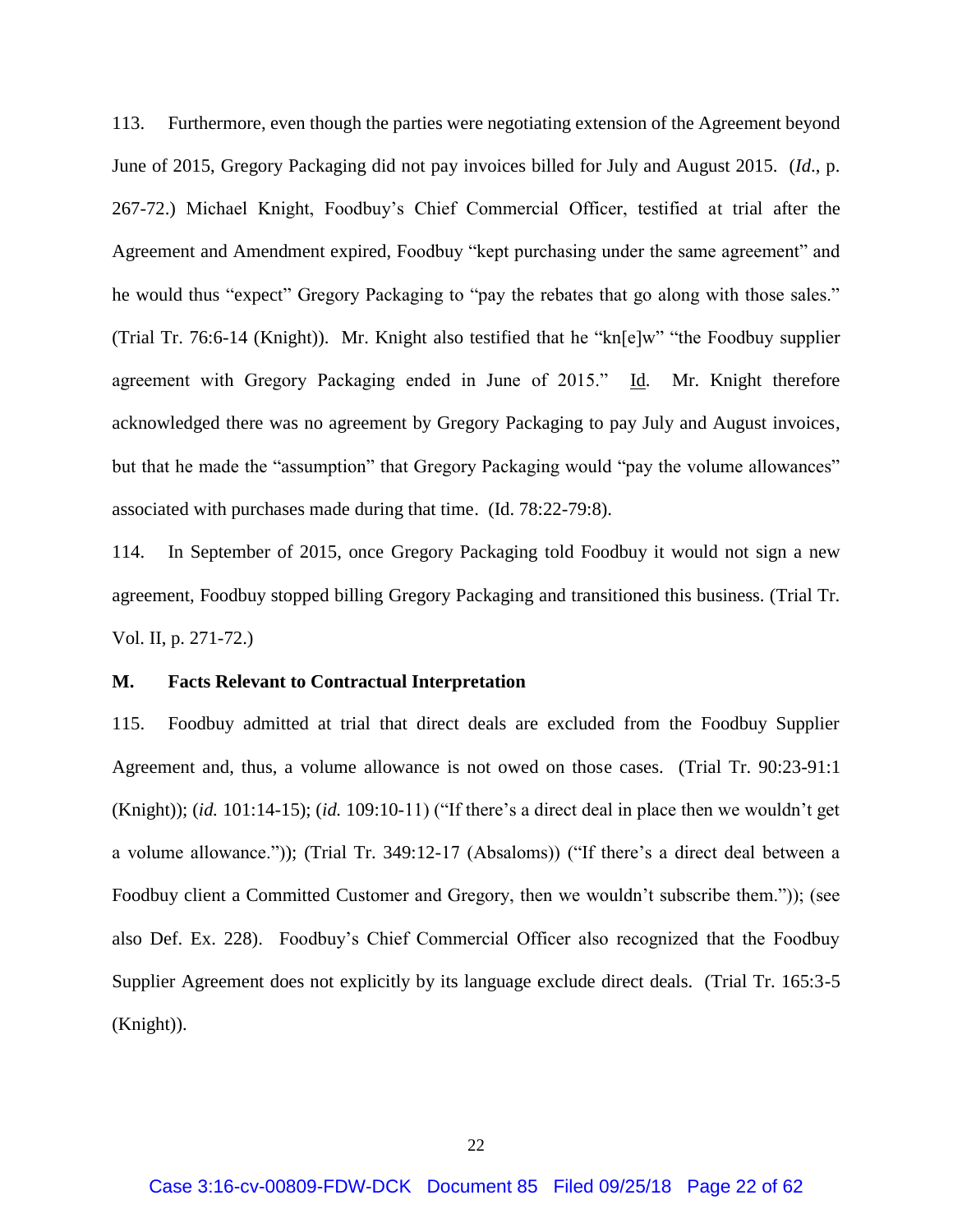116. Moreover, while Foodbuy maintains that school bids were not excluded under the Foodbuy Supplier Agreement because there is no explicit language stating school bids are excluded, (Trial Tr. 67:20-22 (Knight)), Foodbuy excluded Chartwells school bids from the very beginning, at least in the North Carolina and South Carolina markets, (Trial Tr. 273:11-274:10 (Absaloms)), though only for distributors where "Gregory Packaging has indicated they have school bids," (Def. Ex. 64).

117. Chartwells are a sector of Compass, which wholly owns Foodbuy. (Trial Tr. 96:9-11 (Knight)).

118. In fact, in August, at the beginning of a school year, Foodbuy would ask Gregory Packaging if it had school bids in certain school districts serviced by Chartwells. (Def. Ex. 142).

119. That Foodbuy excluded some school bids from the beginning of the Agreement is probative of how Foodbuy interpreted the Agreement throughout its effective period, particularly because the same witness, Mr. Absaloms, testified that Foodbuy "administered the agreement according to what was agreed between the two parties and what was signed." (Trial Tr. 282:8-10 (Absaloms)); (id. 283:8-9) ("[W]e did administer the program the way it was agreed upon."); (id. 284:3-13); (Def. Ex. 108) ("Compass has a reputation of following its contracts to the letter.")

120. At no time during the course of the Agreement did Foodbuy tell Gregory Packaging that it interpreted the Agreement as Foodbuy came to interpret the Agreement in this litigation—that a volume allowance is owed for all sales, whether through Foodbuy's program or not. (Trial Tr. 459:25-460:4 (D. Gregory)).

121. The Court finds that throughout the Agreement, the Parties appear to have reasonably interpreted the Agreement and Amendment in different ways. The Court, however, finds that for the reasons explained below—a volume allowance was owed only on products purchased through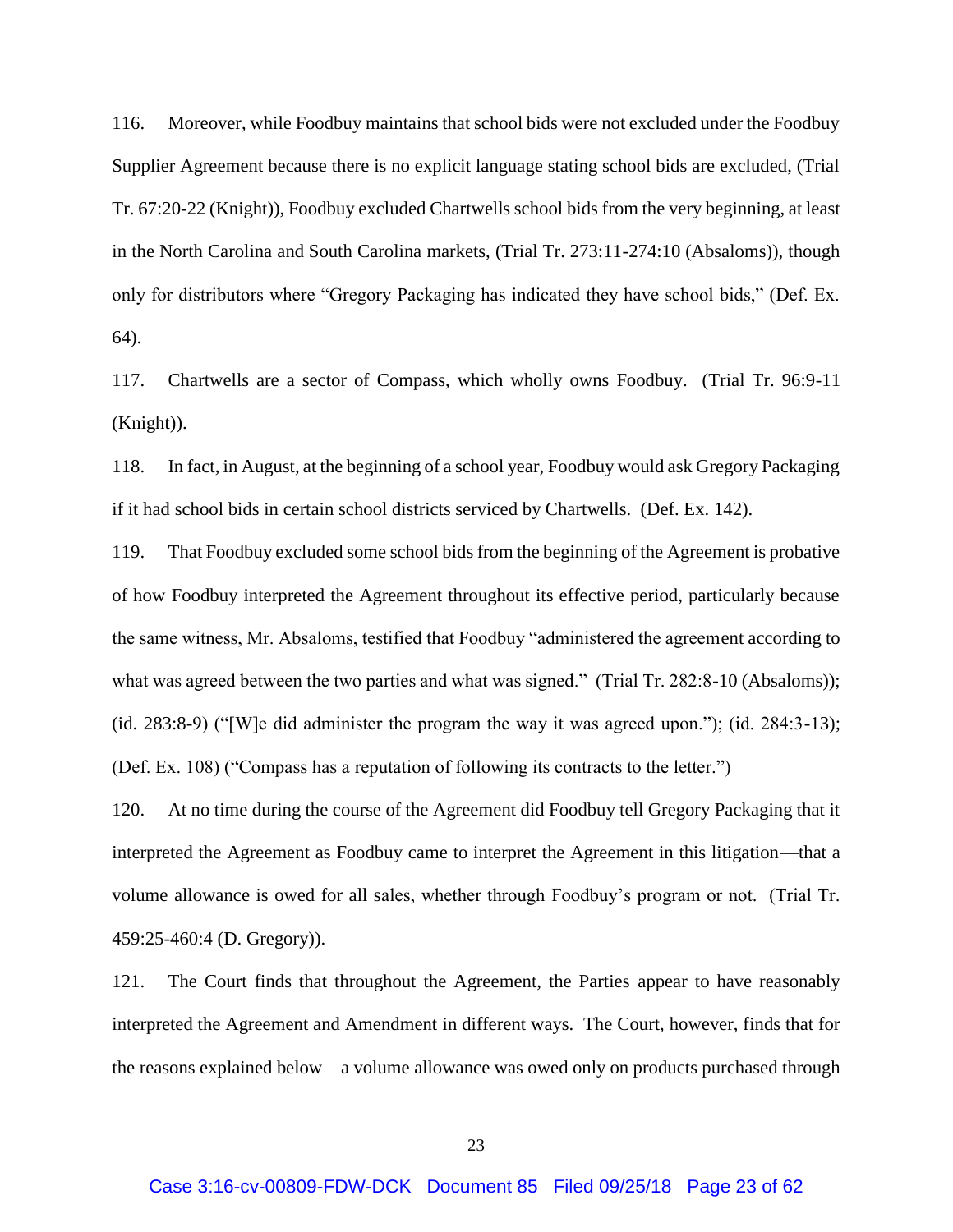Foodbuy's program at Foodbuy's negotiated price—"on contract"—by a Foodbuy Distributor purchasing on behalf of a Foodbuy Committed Customer.

## **Double-Dipping**

122. "Double-dipping" is an industry term that describes a situation in which a customer is getting the benefit of two purchasing programs. For example, double-dipping occurs when a customer purchases on a "net program," with no volume allowance such as a school bid, but draws on Foodbuy volume allowances as well. (Trial Tr. 364:6-15 (Absaloms)); (see also Def. Ex. 24) ("[W]e were able to go line by line and confirm that Navigator and Axis were double-dipping (taking deductions from the distributor and at the same time Foodbuy was claiming them on invoicing).").

123. "Double-dipping" is a negative term, and even Foodbuy admits it "would be detrimental to Gregory Packaging." Trial Tr. 364:6-15 (Absaloms)); (see also Trial Tr. 659:3-8 (DiPrima)) (testifying "it's really a negative connotation" and it "means that someone is getting something twice when they should only be getting it once").

124. A Vice President at Foodbuy, Mr. Miguel Huertas del Piño, called double-dipping a "problem," noting that the root of the problem was that "bid schools (net program)" had been subscribed to Gregory Packaging's volume allowance billing terms. (Def. Ex. 70).

125. Once Country Pure replaced Gregory Packaging as the primary juice supplier with Foodbuy, Mr. Absaloms emphasized internally that to avoid "take backs on 'bid' like situations" and "to avoid continual problems throughout the year" Foodbuy should take care to "avoid double dipping situations." (Def. Ex. 55).

## **Gregory Packaging's Efforts to Obtain Distributor Data**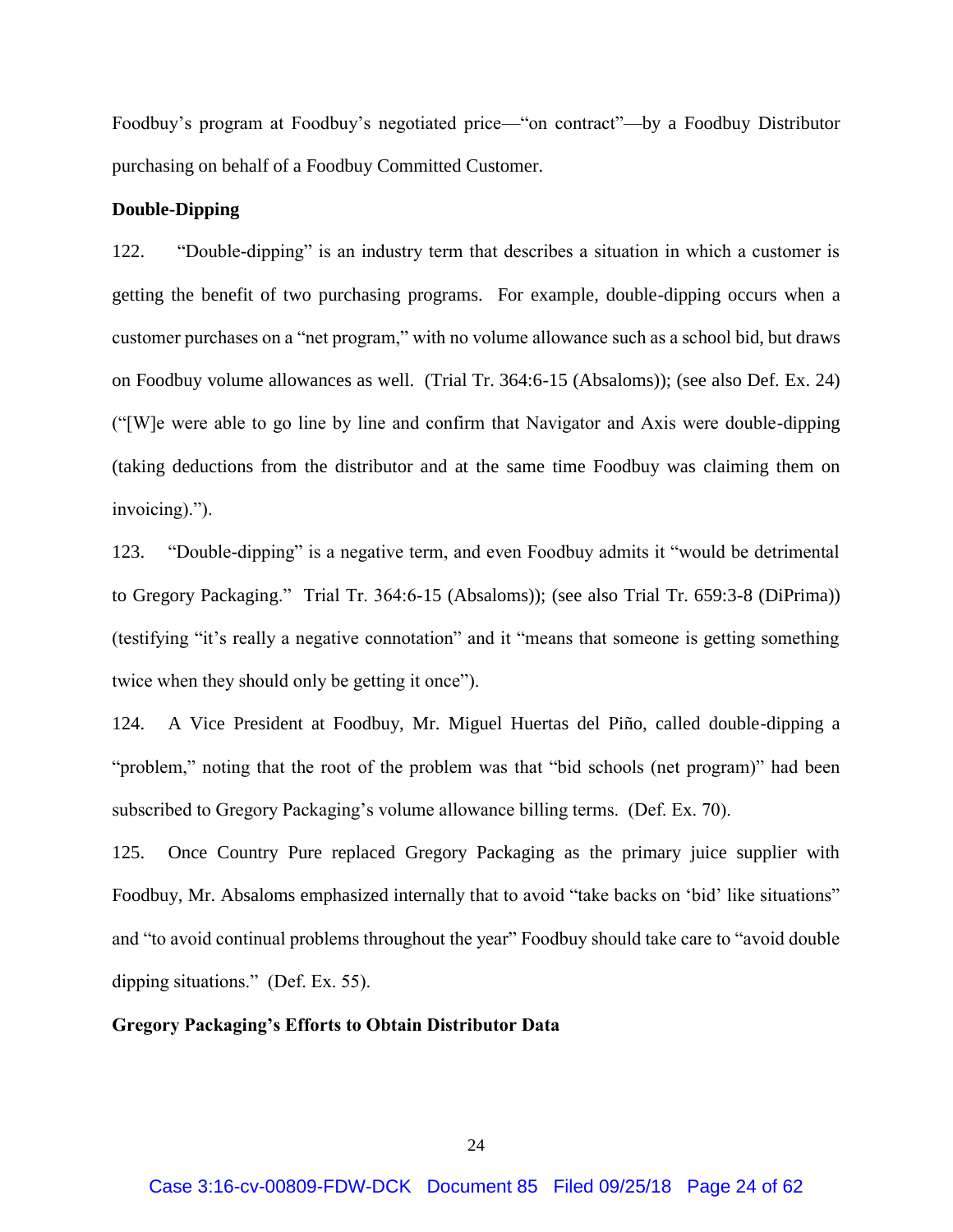126. Gregory Packaging first became suspicious of Foodbuy's invoices when it found that more cases were accounted for by deviations and Foodbuy invoices than were actually shipped into certain distribution centers. (Trial Tr. 461:7-13 (D. Gregory)).

127. Therefore, Gregory Packaging attempted to obtain data directly from distributors and, at first, received data from those distributors. (Trial Tr. 462:1-9 (D. Gregory)).

128. However, once this dispute was raised with Foodbuy, Gregory Packaging was unable to obtain any more data from any distributor. (Trial Tr. 463:5-22 (D. Gregory)).

129. Gregory Packaging has contracts with its distributors. (See, e.g. Def. Ex. 39). Foodbuy, of course, also has contracts with distributors. (Trial Tr. 37:7-10 (Knight)).

130. Gregory Packaging also asked Foodbuy for detailed data regarding Foodbuy's invoices, but did not receive any detail until after the expiration of the Agreement. (Trial Tr. 634:16-25 (Weintraub)). During the Agreement, Foodbuy refused to provide such detailed data. (Trial Tr. 643:20-644:8 (Weintraub)). After the Agreement ended, Foodbuy provided more-detailed invoices covering a short period of time, which contained information regarding which customer was buying Gregory Packaging products. (id. 154:9-23). Even so, the detailed invoice backup did not include any pricing or cost information. (Def. Ex. 253).

131. Therefore, Foodbuy admitted internally that "we do not have a clear delineation on bid schools and we have not been able to manage that," except for when "suppliers raise up issues or deduct on member units per invoices," but noted suppliers can only do so "if they receive unit level detail," (Def. Ex. 64), which Gregory Packaging did not. (Trial Tr. 634:16-25 (Weintraub)); (see also Trial Tr. 138:18-22 (Knight)); (Trial Tr. 632:20-633:5 (Weintraub)); (Def. Ex. 250); (see also Def. Ex. 108, p. 5-6)).

#### **Conduct of the Parties During the Course of the Agreement**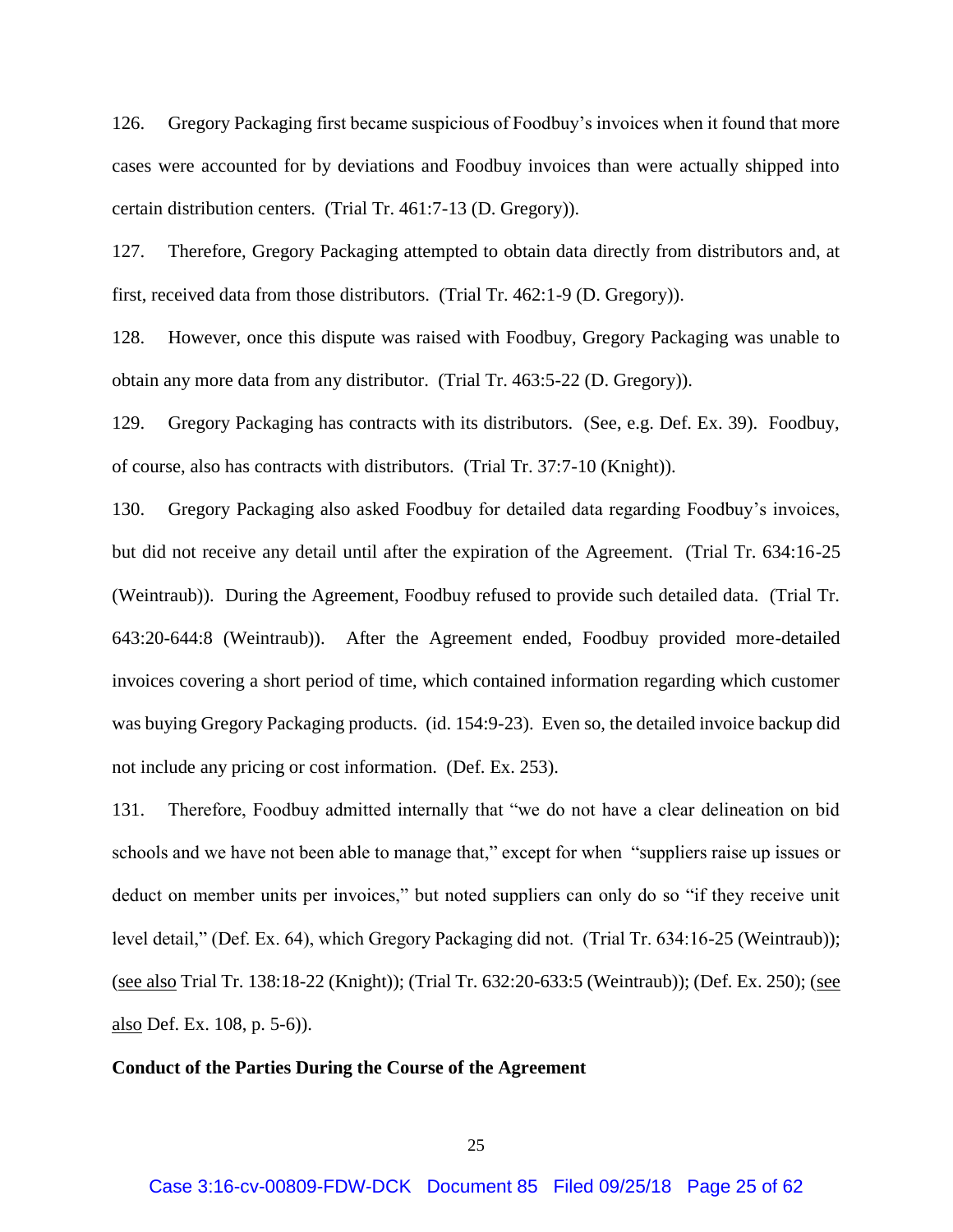132. Throughout the Agreement, the parties conducted themselves as though they interpreted the Agreement the same way—that a volume allowance was only owed on cases of Suncup Juice purchased through Foodbuy's program at Foodbuy's price.

133. In forming her opinions, Foodbuy's expert witness testified that the most important thing to her was how the parties interacted throughout the Agreement. (Trial Tr. 775:2-5 (Miller)).

134. When Gregory Packaging came to find out about cases of juice sold through other programs that were either: (i) not a listed product; (ii) not sold by a listed Foodbuy Distributor; (iii) not sold to a listed Committed Customer; or (iv) were sold through a different program, i.e. at a different price—Foodbuy would accept a deduction or issue a credit each and every time. (Trial Tr. 459:15-24 (D. Gregory)); (Def. Ex. 6) (noting corrections to Foodbuy invoices and that "[t]his exercise is done every month"); (Def. Ex. 19) (sending back Foodbuy invoices with unauthorized customers highlighted); (Def. Ex. 133A) (correcting an invoice); (Def. Ex. 136A, 136B, 136C) (correcting invoices); (Def. Ex. 138) (Foodbuy inquiring as to why a certain distributor is not being honored and being told they are not listed as a Foodbuy Distributor); (Def. Ex. 139) (correcting invoices); (Def. Ex. 140) ("We will also review and adjust the invoices to the contracted Distributors only."); (Def. Ex. 167A) (noting corrections to invoices).

135. When Gregory Packaging was invoiced for customers that were "double-dipping," Foodbuy agreed Gregory Packaging should not be invoiced for that customer and assured Gregory Packaging that Foodbuy would "scrub" its data going back years to ascertain and correct instances of Gregory Packaging being invoiced by Foodbuy when a Committed Customer was receiving the benefit of another program. (Def. Ex. 24).

136. In response, a Vice President at Foodbuy instructed his subordinates on an internal email to, "just like [Navigator] and Axis, please look at other Committed Member subscription that was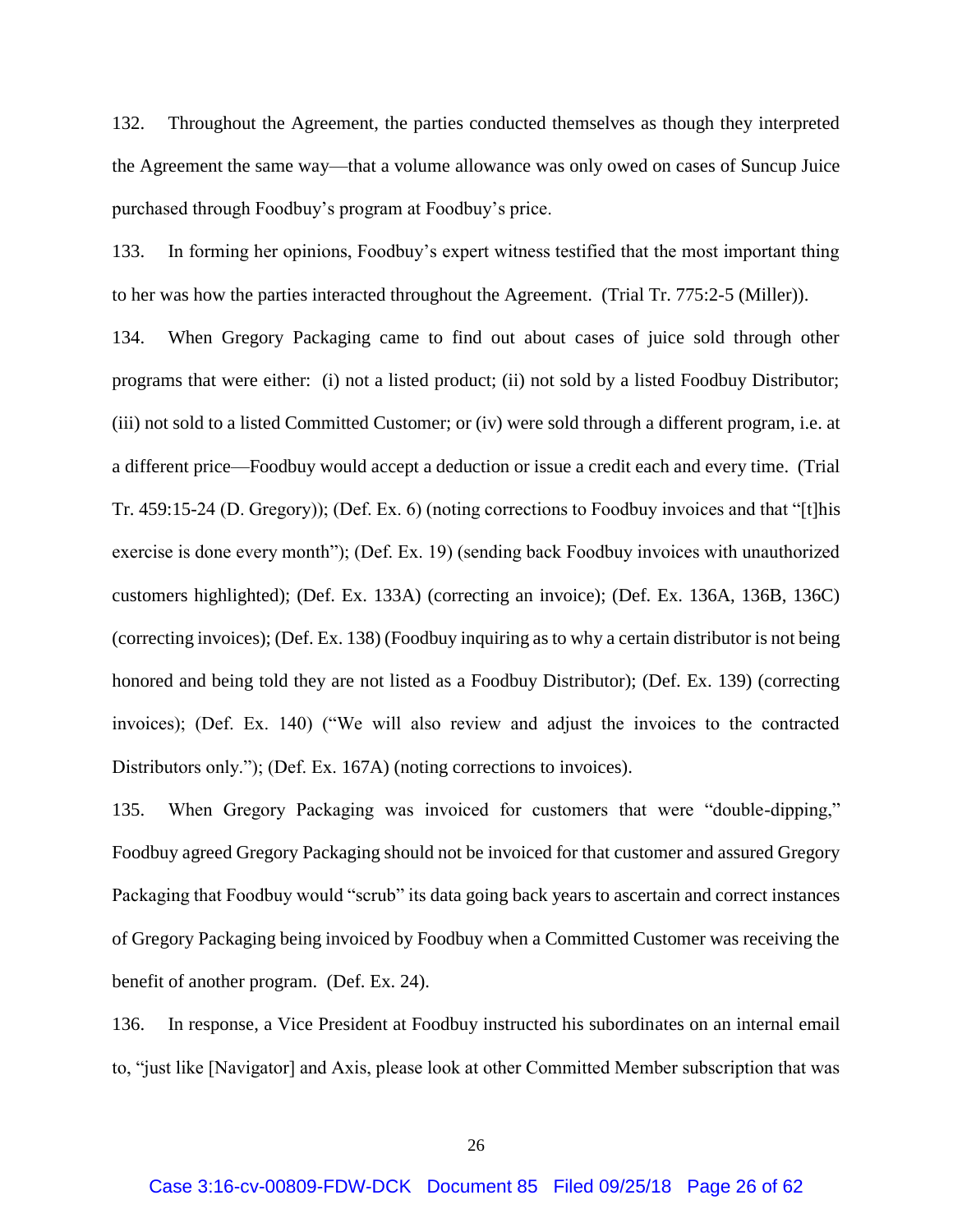bid business and that shouldn't have been subscribed to the Gregory term-set." (Def. Ex. 227) (emphasis added).

137. When Frederick Absaloms wrote to the person at Foodbuy in charge of the relationship with IPS, noting that 88,000 cases (92%) "seems to be on bid," he was told to "exclude Sun Cup for now" because it was too difficult to isolate the 8% of cases that were purchased through Foodbuy. (Def. Ex. 47).

138. When Gregory Packaging refused to pay volume allowances on that same customer, IPS, because IPS was using "bid pricing," the Vice President of Category Development at Foodbuy said "[i]f after our investigation we discover Gregory Packaging is right then (i) we will need to collect back any VA that we may need to repay back from IPS/Dining alliance, (ii) we will need to exclude IPS from the Gregory term-set so we don't continue billing," (Def. Ex. 47). This evidence shows that Foodbuy contemplated that a volume allowance was not owed if IPS was purchasing through school bids.

139. In January of 2014, a procurement analyst at Foodbuy asked Gregory Packaging's Vice President of Sales to mark on a list of products what products were eligible for the Foodbuy program and which were not eligible for the Foodbuy program. (Def. Ex. 243). The only reason for Foodbuy to have any interest in the identification of what was eligible for its program is that Foodbuy understood it was not permitted to invoice for a volume allowance on *all* purchases, but instead it could invoice only those purchased through its program.

140. Even Foodbuy called it "overbilling" when it admitted to "overbilling" for three Committed Customers and two distributors because they had school bid business. (Def. Ex. 43). Foodbuy appeared to acknowledge then, even after the Agreement ended that billing for school bid business was "overbilling." (Def. Ex. 43) (dated Aug. 31, 2015).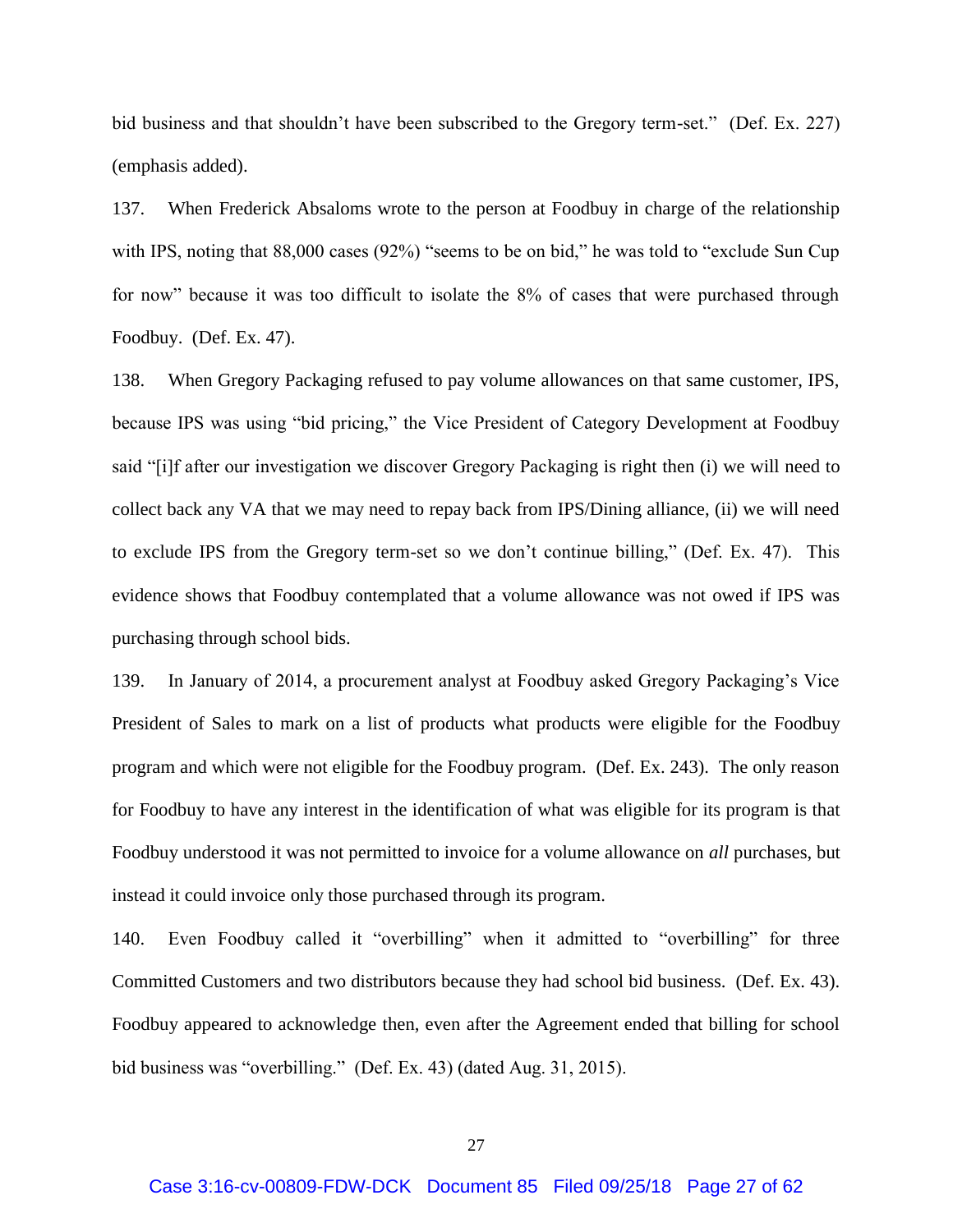141. Additionally, Foodbuy determined which customers were purchasing through Foodbuy and which were purchasing through other programs, such as school bids, by comparing pricing. (Def. Ex. 43 at  $\Pi(b)$ ). This is probative of the fact that those purchasing at other prices are buying "offcontract"; are not owed a volume allowance; and Foodbuy agreed with that during the course of the Agreement and after, until this litigation commenced.

142. Foodbuy never stated to Gregory Packaging—at any time during the Agreement—that its interpretation was as it interprets the Agreement now—that is was entitled to a volume allowance for every case of juice sold by any entity to any entity at any price. (Trial Tr. 339:14-19 (Absaloms); (Trial Tr. 459:25-460:4 (D. Gregory)). Yet, Foodbuy had numerous opportunities to do so. (Def. Ex. 26) (pointing out unauthorized Committed Customers for which Gregory Packaging was billed and noting "[t]hey are NOT using Foodbuy contract pricing as you stated"); (Def. Ex. 46) ("What we view as the main problem is that IPS School members were using NET bid pricing through Distributors and then trying to capture rebates while not using the Foodbuy contract pricing."); (Def. Ex. 76) ("How are we [e]nsured that these customers will be using the Foodbuy Contracts?"); (Def. Ex. 134) ("They apparently do not use your contract pricing."); (Def. Ex. 147) (declining to add distributors to the authorized list because Gregory Packaging "has many bids, marketing commitments and that would cause a lack of clarity"); (Def. Ex. 155) (seeking information regarding a bid request from Chartwells in March 2013 and whether it is handled outside Foodbuy's program); (Def. Ex. 175) (seeking information regarding a bid request from Chartwells in April 2011 and whether it is handled outside of Foodbuy's program); (Def. Ex. 158) (refusing to add proprietary products to the authorized product list because "[t]hey do NOT have allowances built in"); (Def. Ex. 166) ("All of those items are either bid specific items or proprietary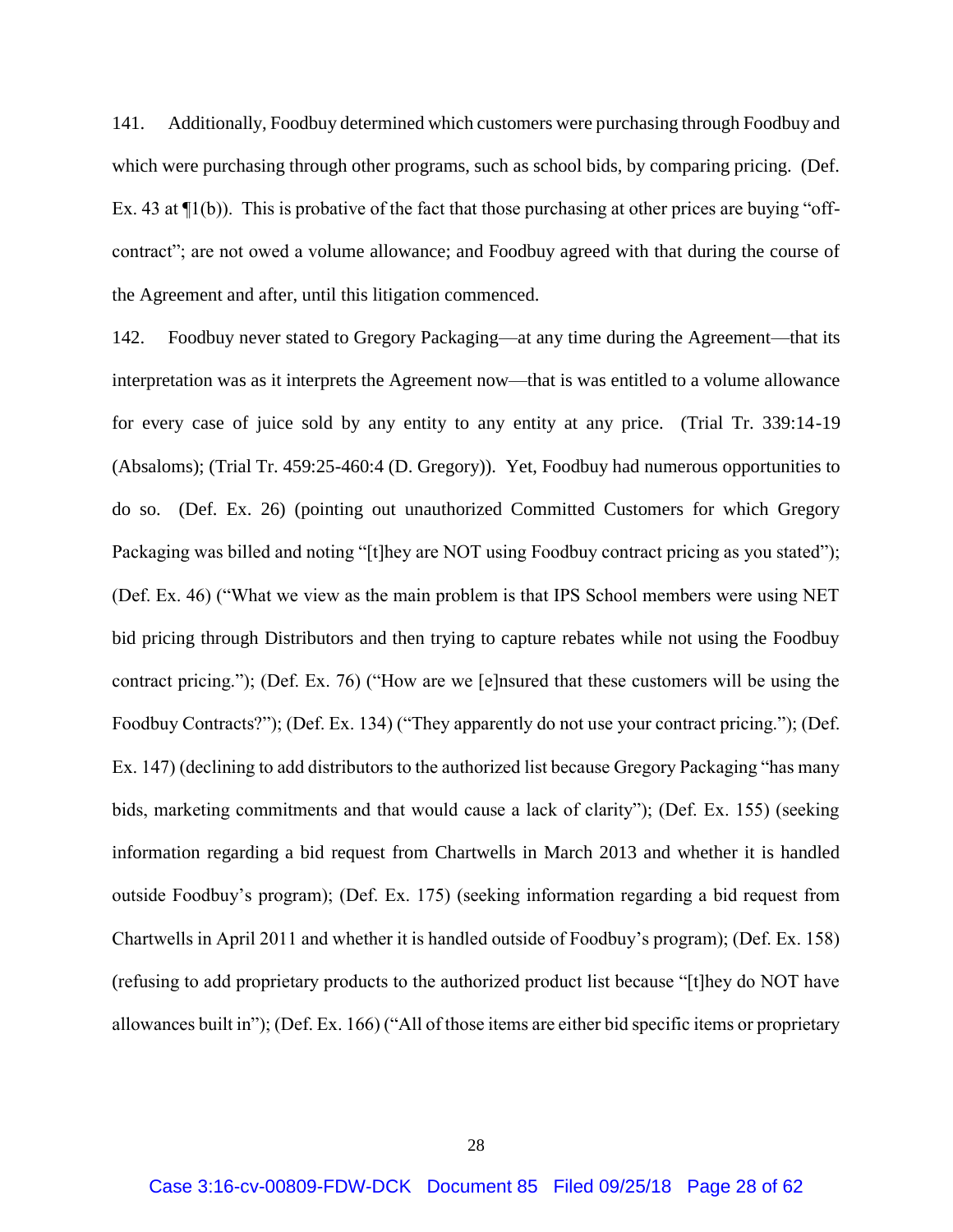for a specific customer."); (Def. Ex. 255) ("Benjamin Foods will NOT purchase at your contract price, therefore we will continue to exclude them from the program.").

143. If Foodbuy had been operating at that time under its current interpretation, Foodbuy could have told Gregory Packaging of that interpretation and would have refused to allow Gregory Packaging to deduct amounts when "off-contract" sales were found and brought to Foodbuy's attention. (Def. Ex. 108, p. 4).

144. To the contrary, when a Foodbuy employee wrote that interpretation in a draft email to Gregory Packaging—months after the expiration of the Agreement—it was removed internally before the message was sent to Gregory Packaging. (Compare Def. Ex. 42 at ¶ 3 with Def. Ex. 43); (see also Def. Ex. 229) (removing the comment); (Def. Ex. 107).

#### **Evidence of Overcharging by Foodbuy**

145. When Gregory Packaging entered into the Foodbuy Supplier Agreement, the company's overall volume increased by between 600,000 and 700,000 cases. After the Agreement was terminated in June of 2015, Gregory Packaging lost about the same amount of overall business between 600,000 and 700,000 cases. (Trial Tr. 458:20-459:2 (D. Gregory)).

146. Plaintiff's rebuttal expert, qualified at trial as an expert in forensic accounting, has no experience in the food service industry. (Trial Tr. 75:22-76:2 (Miller)). She therefore relied heavily on Foodbuy and its parent, Compass, to make assumptions regarding the food industry to ultimately come to her opinions. However, in doing so, she did not consider the credibility of Compass and its affiliates, such as Plaintiff. This raises questions as to whether her assumptions are valid because she presumed everything was above board from Compass's perspective. (Feb. 14 Trial Tr. 83:11-21 (The Court)).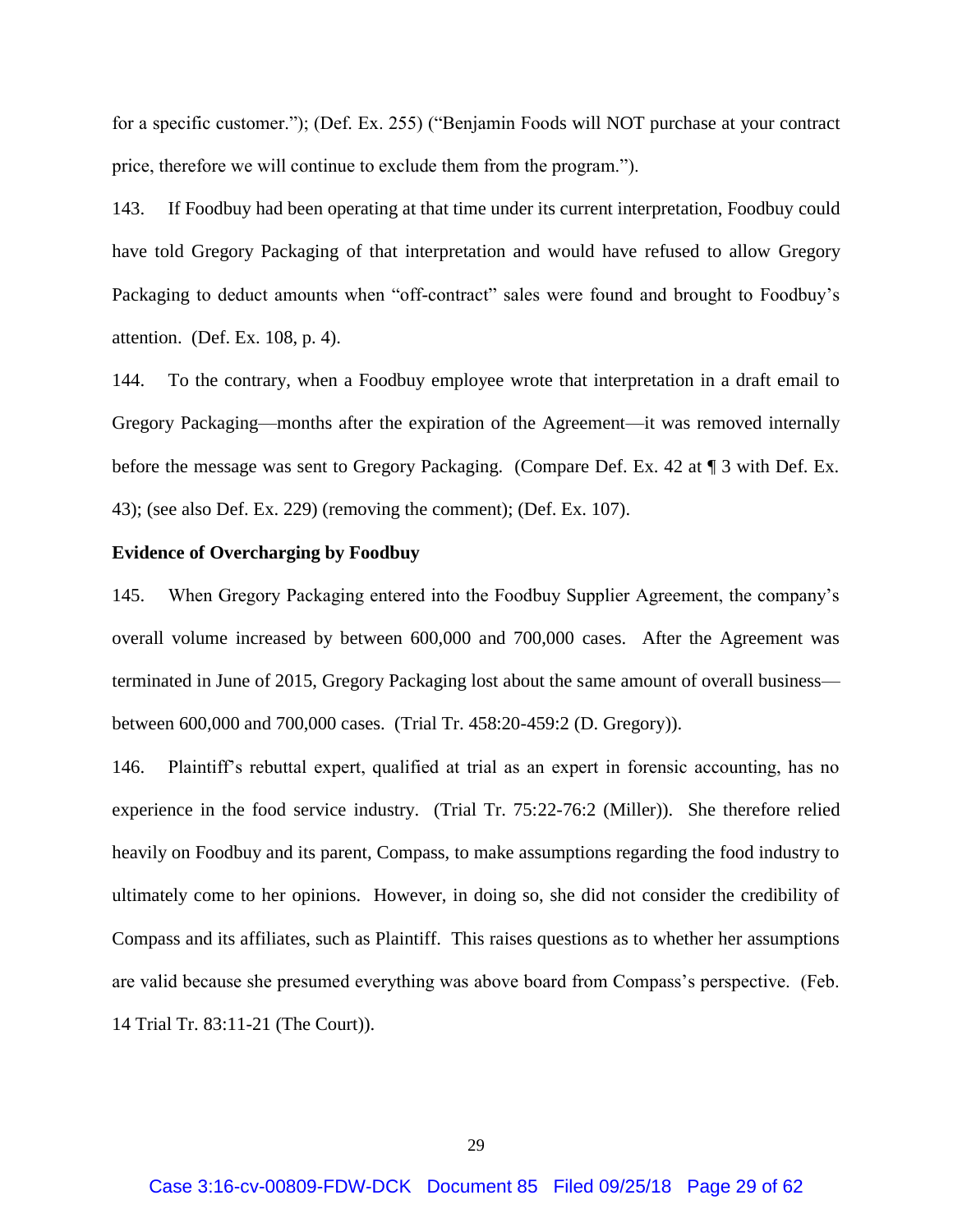147. As noted above, Foodbuy and Gregory Packaging agree on preferential product pricing, which Foodbuy offers to its members. That preferential pricing minus the volume allowance received back from Gregory Packaging—some portion of which is usually passed on to the enduser customer—makes up the net price paid by a customer for a case of juice. (See ¶[49, 60, 61, supra).

148. Those customers, however, may purchase "off-contract" through other programs—whether such purchase is a distributor program, a direct deal, a school bid or some other program. When customers do so, Foodbuy has played no role in that sale and is not entitled to a volume allowance. 149. Moreover, when a customer purchases "off-contract," they do not pay the Foodbuynegotiated price, they pay the price offered by the distributor, negotiated in a direct deal, or offered in some other way.

150. Therefore, in order to ascertain how many cases of juice were sold through other channels—not sold through Foodbuy's program at Foodbuy's price—one can look at pricing data and compare the contract price; that is, the price to which the distributor deviates.

151. The pricing data provided by Foodbuy was originally provided along with analysis by Foodbuy to show that Gregory Packaging was overcharging Foodbuy's Committed Customers. This claim was dismissed by the Court. (Doc. No. 55). This analysis is relevant, however, because many of the distributors and Committed Customers that were previously brought to Foodbuy's attention by Gregory Packaging—for which Gregory Packaging took a deduction and Foodbuy accepted—are missing from the pricing analysis. (Trial Tr. 570:21-571:1 (Early)).

152. This is significant because Gregory Packaging largely deducted for customers purchasing through school bids, which would generally pay a lower price. Those customers thus would have shown up as "undercharges" in Foodbuy's analysis, resulting in a lower net "overcharge" number.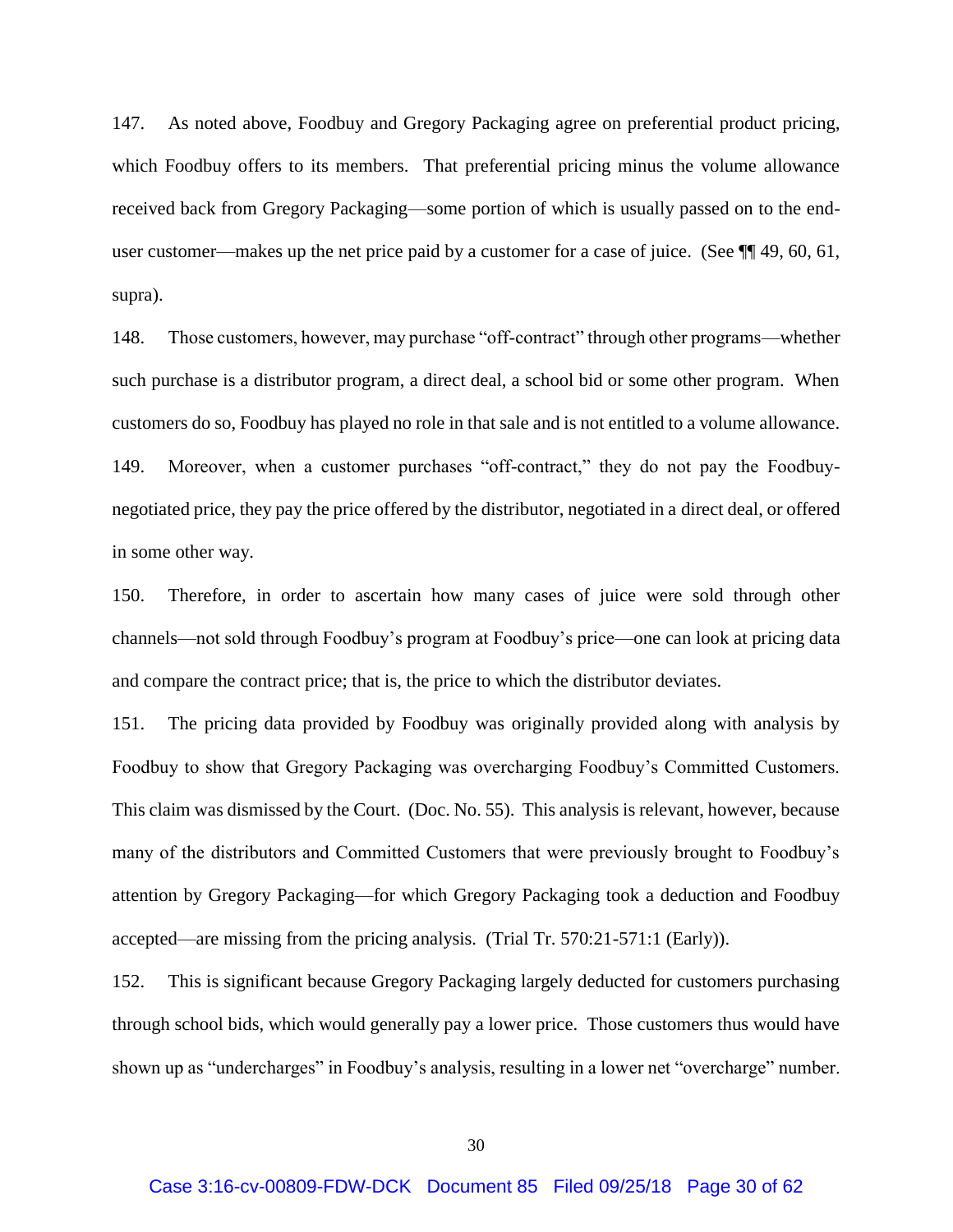(Trial Tr. 571:2-14 (Early)). By submitting such an analysis without including all of the undercharges within Foodbuy's knowledge that should have been included, Foodbuy thus sought inflated damages in its dismissed overcharging claim.

153. If the missing Committed Customers and Distributors are accounted for, it is clear that Gregory Packaging paid \$999,750 in volume allowance for customers purchasing "off-contract." (Ex. 325, p. 7); (Trial Tr. 573:9-20; 574:17-575:4 (Early)). Only 17,076 of those cases appear in the Foodbuy pricing data—resulting in \$21,123 in overpaid volume allowance that is addressed below. Additionally, Gregory Packaging short-payed \$541,835 for these very customers meaning Gregory Packaging has not been damaged by that amount. (Ex. 325, p. 7); (Trial Tr. 574:8-14 (Early)).

154. Therefore, the total volume allowance that has been overpaid by Gregory Packaging for the cases that were previously brought to Foodbuy's attention as buying "off program" and are missing is \$436,792, after accounting for previous deductions taken by Gregory Packaging and cases that are included in the pricing data, which are considered below. (Ex. 325, p. 7); (Trial Tr. 574:17-575:4 (Early)).

155. The bulk of proof of overcharging, however, comes from the pricing data itself. The pricing data shows cases of Gregory Packaging's juice for which Foodbuy claimed a volume allowance, but for which the ultimate price paid for that case (the price to which the distributor deviated) was higher or lower than the Foodbuy contract price, indicating it was purchased through another program. (Def. Ex. 68); (Trial Tr. 569:7-15 (Early)).

156. There are many reasons a Foodbuy Committed Customer would purchase Gregory Packaging products through other channels, despite being a Foodbuy Committed Customer. There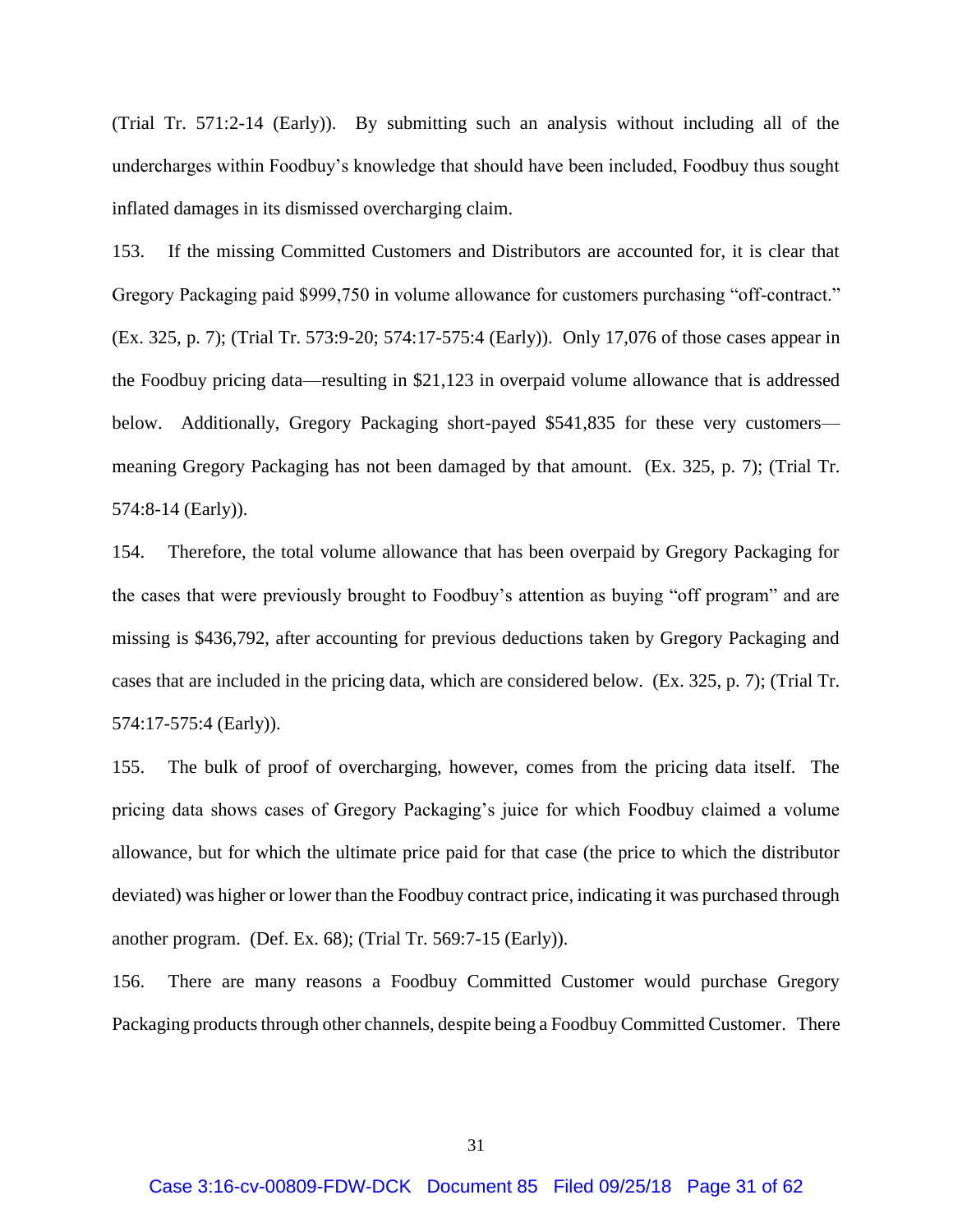are obvious reasons a Committed Customer would do so at a lower price, but there are reasons a Committed Customer would do so at a higher price as well.

157. When a Committed Customer purchases at the Foodbuy price, the distributor will always deviate to that price; when another price is paid, the customer has purchased through another channel.

158. Each contract year, running from July to June, there were many cases—both for Compass and non-compass Committed Customers—purchased at prices other than the Foodbuy price. All in all, 4,489,367 cases were purchased "off-contract" for which Gregory Packaging was charged a volume allowance. (Def. Ex. 68); (Def. Ex. 325, p. 2); (Trial Tr. 575:10-20 (Early)).

159. Using an average volume allowance per year, which is calculated by taking the total volume allowance paid divided by the total number of cases claimed by Foodbuy—which accounts for the actual volume allowances paid, since each product has a different volume allowance associated with it and some products sell better than others—results in an overpayment by Gregory Packaging to Foodbuy of \$6,042,431.00. (Def. Ex. 68); (Def. Ex. 325, p. 2) (Trial Tr. 575:10- 576:18 (Early)).

160. The Court finds the pricing data used for that analysis to be reliable and that testimony presented by Gregory Packing witnesses on the issue to be credible. The Foodbuy Supplier Agreement states that "All Allowances are calculated based on Foodbuy Distributor reporting and tracking of such Foodbuy Distributor dollar volume with Seller on behalf of Committed Customers and no other reporting or tracking (Seller's reporting or otherwise) shall have any bearing on the Allowances to be paid hereunder." (Def. Ex. 1). Foodbuy's Chief Commercial Officer testified at trial that the pricing data used in this analysis, (Def. Ex. 68), is "based on distributor data" and that he is confident it is accurate "from the distributor information we collect." (Trial Tr. 125:15-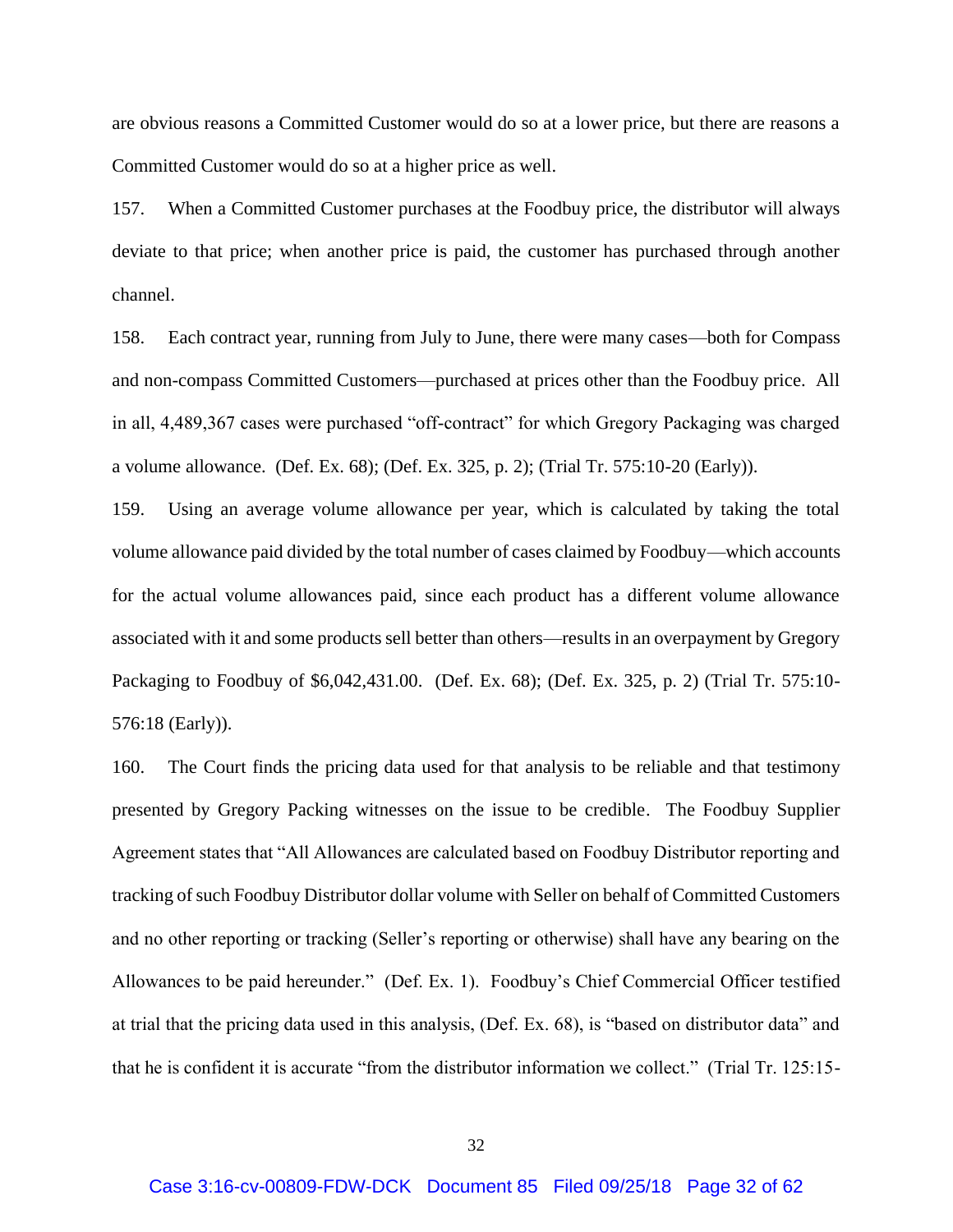126:3 (Knight)). In fact, Mr. Knight testified that the data kept by Foodbuy is the "same data" as distributor data. (Id. 124:7-13).

161. In addition to "off contract" purchases for which Foodbuy received a volume allowance that was not owed, distributor data from Gordon's Food Service ("Gordon's"), another major distributor, shows Foodbuy invoiced for cases that were never distributed by Gordon's at all. In response to a subpoena, Gordon's produced "Suncup Juice case movement reports from January 1, 2008 through September 30, 2015." (Def. Ex. 320 at ¶ 5). The data, however, was not filtered to include only cases sold at Foodbuy's price: "The data provided did not filter out any sales based on pricing or how the end-user customer purchased the item. In other words, it does not filter out only purchases made through the Foodbuy program." (Def. Ex. 320 at  $\P$  6).

162. That data, when matched up by distributor invoice number, shows that Foodbuy was paid by Gregory Packaging for 46,436 cases that were never actually distributed by Gordon's. (Def. Ex. 325, p. 4); (Trial Tr. 606:6-608:12 (Early)); (Def. Ex. 320B-320F). The Gordon's data spans a time larger than the Foodbuy Supplier Agreement—it goes several years earlier (January 1, 2008) to several months later (September 30, 2015). (Def. Ex. 320 at ¶ 5). Therefore, there is no risk of timing issues accounting for this discrepancy. The Court thus applies an average volume allowance for these cases that were invoiced but never distributed, and finds Gregory Packaging was overcharged by Foodbuy an additional \$61,759.88. That amount does not represent "offcontract" purchases, but instead represents purchases that were never made at all, but Foodbuy invoiced Gregory Packaging for them.

163. This overcharging by Foodbuy ultimately affects the Growth Incentive as well. As explained above, the Growth Incentive was an incentive to Foodbuy to grow Gregory Packaging's business. Gregory Packaging would pay an agreed-to amount per case once Foodbuy met certain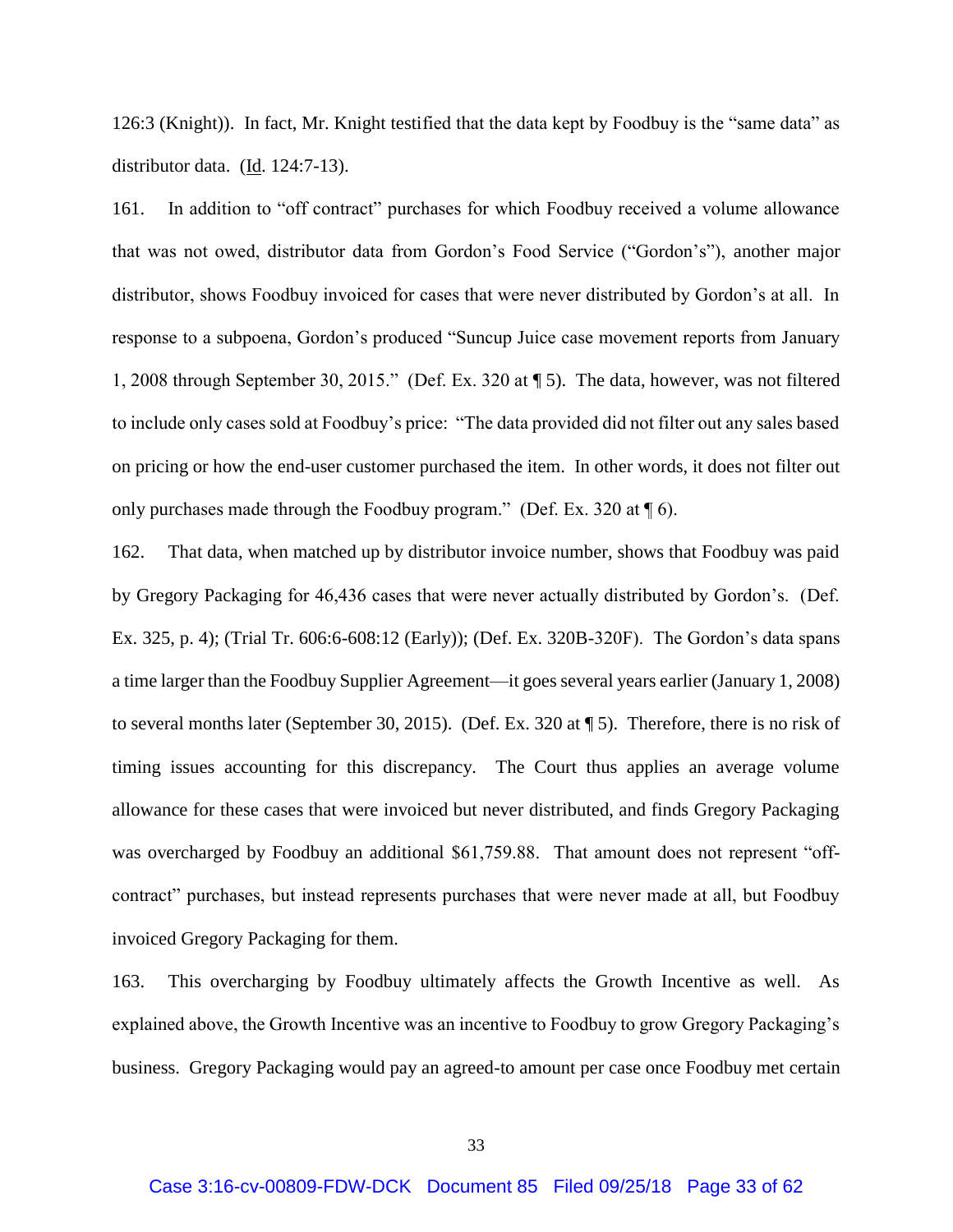thresholds. However, when the "off-contract" cases are accounted for, Foodbuy did not reach the growth incentive thresholds:

164. From 2011 to 2012, the growth incentive threshold was 1,000,000 cases. While Foodbuy claimed to have sold 1,459,639 cases, Foodbuy only actually sold 821,343 through Foodbuy's program. Thus, Foodbuy did not meet the threshold, and the \$145,963.84 paid by Gregory Packaging was not owed. (Def. Ex. 325, pp. 5-6); (Trial Tr. 610:9-20 (Early)).

165. There was no agreement to pay a growth incentive for the year from 2012 to 2013. (Def. Ex. 325 pp. 5-6);

166. From 2013 to the end of the Agreement, the yearly thresholds were the same—the first began 1,600,000 cases (20 cents per case, back to case one); the second began at 1,900,000 cases (25 cents per case, back to case one); the third began at 2,100,000 cases (30 cents per case, back to case one). (Def. Ex. 2). In the 2013-2014 year, Foodbuy claimed 1,987,440 cases, but actually only sold 617,499 under Foodbuy's program, thus Gregory Packaging paid a volume allowance of \$370,935.80 that was not owed. (Def. Ex. 325, pp. 5, 6); (Trial Tr. 609:2-611:16 (Early)). In the final year of the contract, Foodbuy initially claimed 2,164,217 cases, but later revised that number and only now claims a volume allowance of \$373,833.39. (Pl. Ex. 109); (but see Trial Tr. 610:15- 611:2 (Early)). That revised amount is not owed by Gregory Packaging because Foodbuy did not sell enough cases to reach the threshold required. (Def. Ex. 325, pp. 5, 6); (Trial Tr. 609:2-611:16 (Early)).

167. Therefore, in total, Gregory Packaging suffered \$7,057,882.52 in compensatory damages—which represents money paid by Gregory Packaging that was not owed. (Trial Tr. 611:17-612:16 (Early)); (Def. Ex. 325, p. 4).

34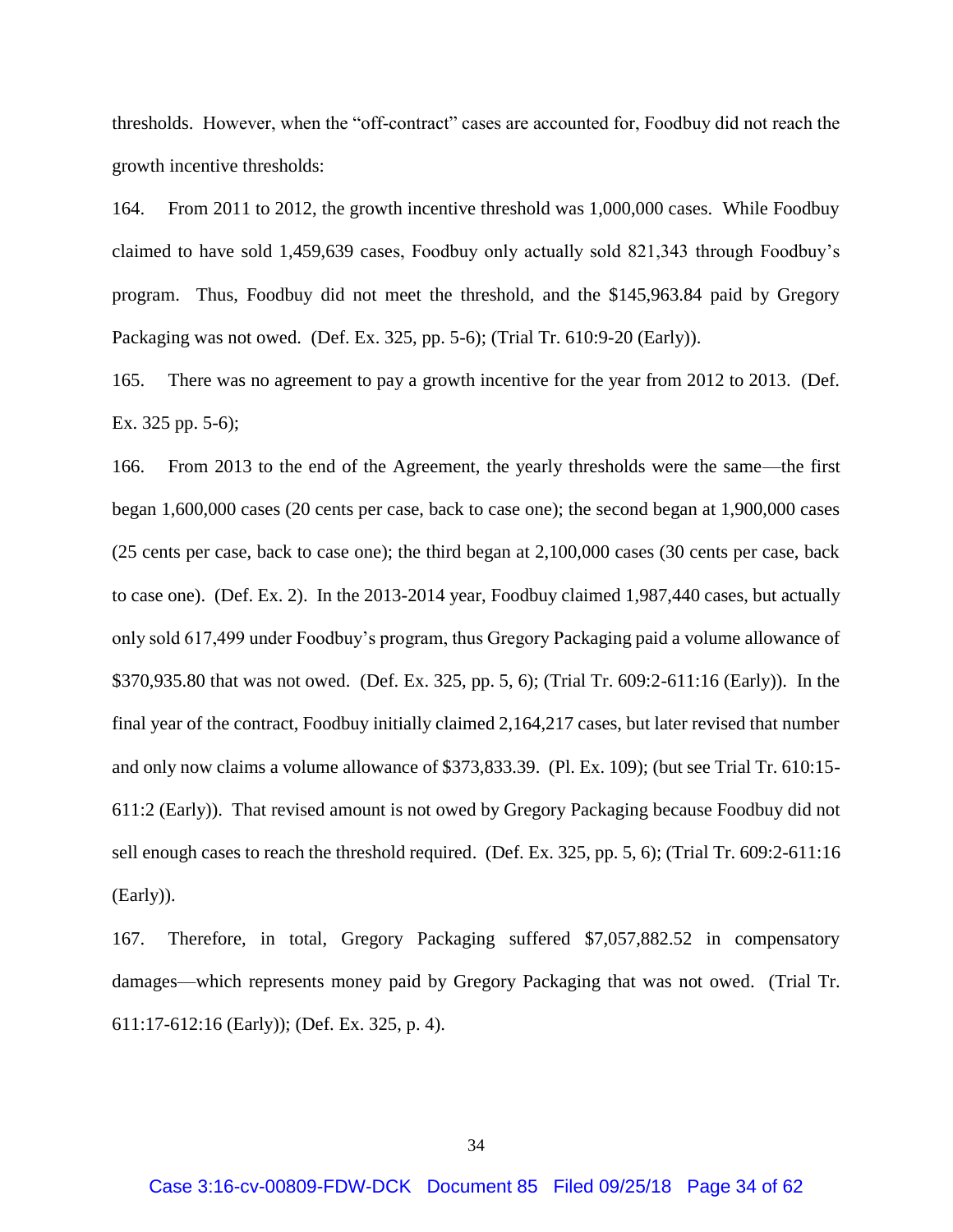#### **II. CONCLUSIONS OF LAW**

### **A. Applicable Standards for Contractual Interpretation**

"'The elements of a claim for breach of contract are (1) existence of a valid contract and (2) breach of the terms of that contract.'" Supplee v. Miller-Motte Bus. Coll., Inc., 239 N.C. App. 208, 216, 768 S.E.2d 582, 590 (2015) (quoting Branch v. High Rock Lake Realty, Inc., 565 S.E.2d 248, 252 (2002) (citation omitted)). Here, the parties stipulated at trial that the Foodbuy Supplier Agreement is a valid and binding contract between the parties and governs the relationship between them. Thus, the central issue for resolution by the Court on the beach of contract claims is whether either party breached the terms of the contract.

While the parties here agree to the existence of the contract, they do not agree as to the meaning of the terms within the written agreement. The finding of a breach of the contract requires this Court's interpretation of the terms. The applicable law is well settled:

The principal objective in the interpretation of a contract's provisions is to ascertain the intent of the parties. Holshouser v. Shaner Hotel Grp. Props. One, 134 N.C. App. 391, 397, 518 S.E.2d 17, 23 (1999), aff'd per curiam, 351 N.C. 330, 524 S.E.2d 568 (2000). Where the language of a contract is "clear and only one reasonable interpretation exists, the courts must enforce the contract as written . . . ." Woods v. Nationwide Mut. Ins. Co., 295 N.C. 500, 506, 246 S.E.2d 773, 777 (1978). However, if a contract contains language which is ambiguous, a factual question exists, which must be resolved by the trier of fact. Crider v. Jones Island Club, Inc., 147 N.C. App. 262, 266–67, 554 S.E.2d 863, 866 (2001).

"The trial court's determination of whether the language of a contract is ambiguous is a question of law [and an appellate court's] review of that determination is *de novo*." Bicket v. McLean Securities, Inc., 124 N.C. App. 548, 553, 478 S.E.2d 518, 521 (1996), disc. rev. denied, 346 N.C. 275, 487 S.E.2d 538 (1997) (citations omitted). An ambiguity exists where the "language of a contract is fairly and reasonably susceptible to either of the constructions asserted by the parties." Glover v. First Union National Bank, 109 N.C. App. 451, 456, 428 S.E.2d 206, 209 (1993). Stated differently, a contract is ambiguous when the "writing leaves it uncertain as to what the agreement was . . . ." Barrett Kays & Assoc. v. Colonial Building Co., 129 N.C. App. 525, 528, 500 S.E.2d 108, 111 (1998) (quoting International Paper Co. v. Corporex Constructors, Inc., 96 N.C. App. 312, 317, 385 S.E.2d 553, 556 (1989)). "The fact that a dispute has arisen as to the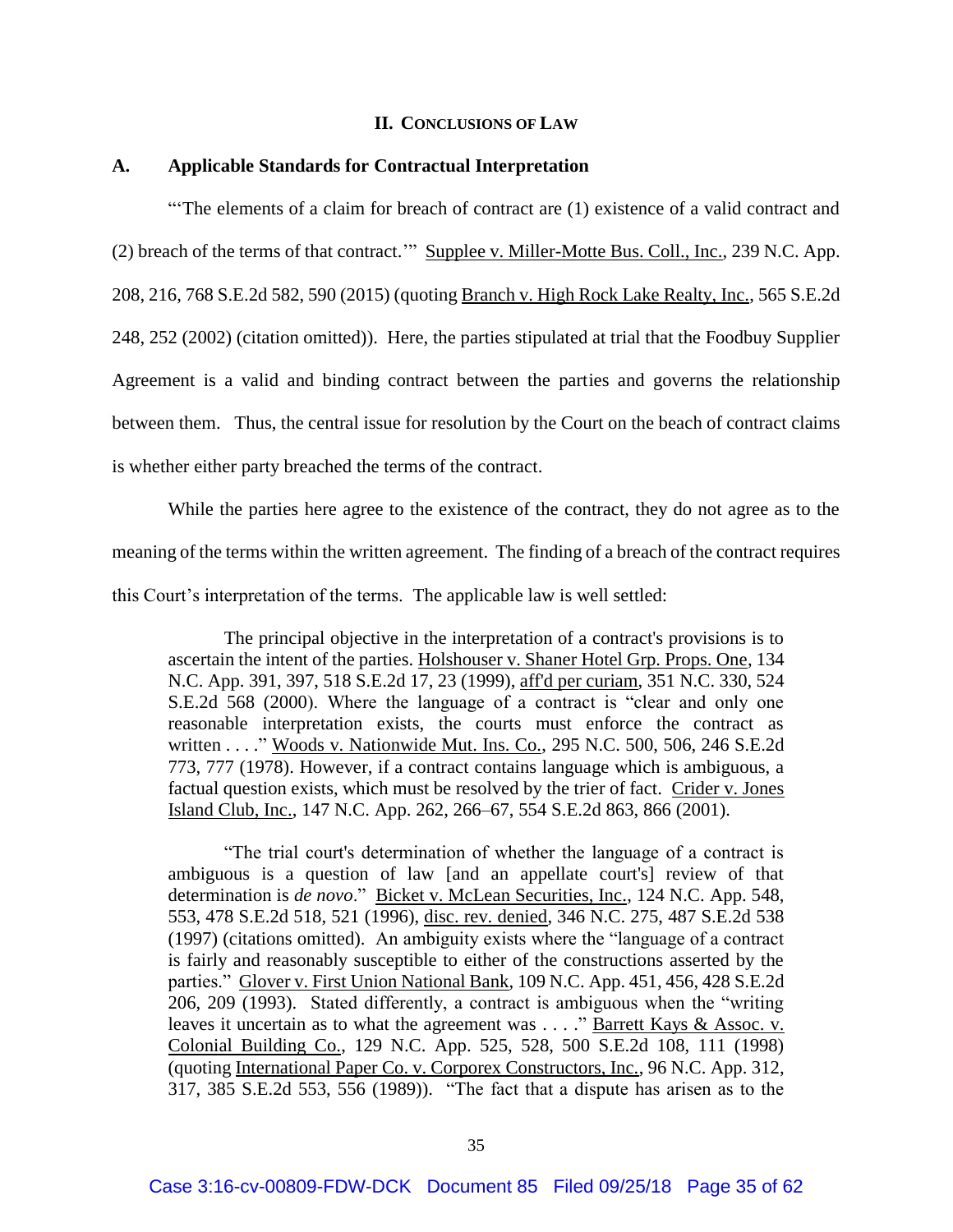parties' interpretation of the contract is some indication that the language of the contract is, at best, ambiguous." St. Paul Fire & Marine Ins. Co. v. Freeman–White Assoc., Inc., 322 N.C. 77, 83, 366 S.E.2d 480, 484 (1988); see also Glover, 109 N.C. App. at 456, 428 S.E.2d at 209.

Salvaggio v. New Breed Transfer Corp., 564 S.E.2d 641, 643 (N.C. App. 2002); see also Dockery v. Quality Plastic Custom Molding, Inc., 547 S.E.2d 850, 852 (N.C. App. 2001) ("A contract which is plain and unambiguous on its face will be interpreted as a matter of law by the court. If the agreement is ambiguous, however, interpretation of the contract is a matter for the jury [as factfinder].") (citations omitted); <u>see also Abbington SPE</u>, LLC v. U.S. Bank, Nat'l Ass'n, No. 7:16-CV-249-D, 2016 WL 6330389, at \*4 (E.D.N.C. Oct. 27, 2016), aff'd, 698 F. App'x 750 (4th Cir. 2017).

In an ambiguous contract, "the language used, the subject matter, the end in view, the purpose sought, and the situation of the parties at the time" can all aid the factfinder in determining the intentions of the parties. Cordaro v. Singleton, 229 S.E.2d 707, 709 (N.C. App. 1976); see also Century Commc'ns, Inc. v. Hous. Auth. of Wilson, 326 S.E.2d 261, 264 (N.C. 1985) (noting that where contractual "language is uncertain or ambiguous, the court may consider all the surrounding circumstances, including those existing when the document was drawn, those existing during the term of the instrument . . . , and the construction which the parties have placed on the language, so that the intention of the parties may be ascertained and given effect"). The court should review "the entire instrument" and "cannot reject what the parties inserted or insert what the parties elected to omit." Weyerhaeuser Co. v. Carolina Power & Light Co., 127 S.E.2d 539, 541 (N.C. 1962). The terms of a contract "'are to be harmoniously construed, and if possible, every word and every provision is to be given effect.'" WakeMed v. Surgical Care Affiliates, LLC, 778 S.E.2d 308, 312 (N.C. App. 2015) (quoting In re Foreclosure of a Deed of Trust, 708 S.E.2d 174, 178 (N.C. App. 2011)).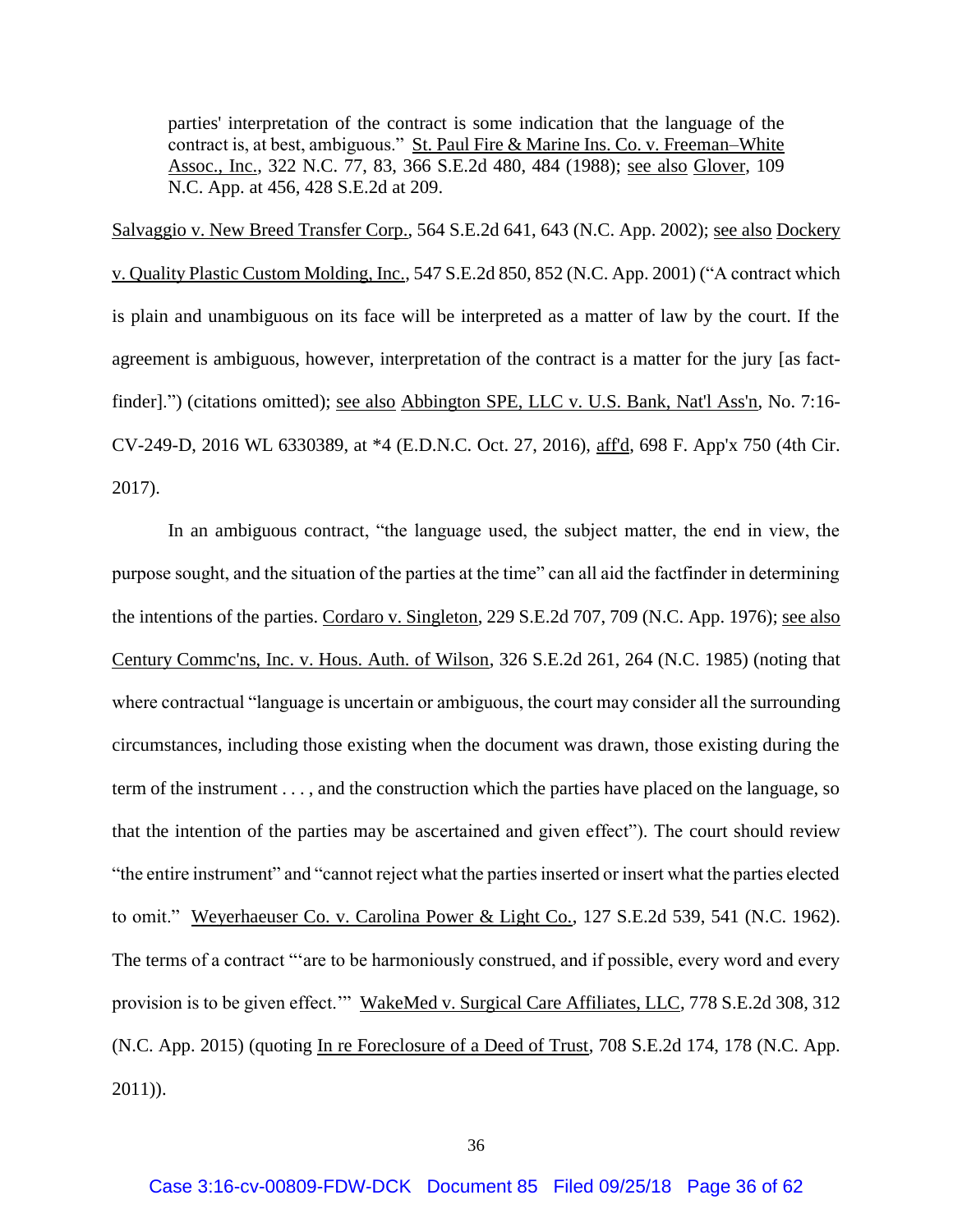As explained below, the Court concludes the plain and unambiguous terms in the contract clearly define what sales are governed by the Agreement. In the alternative, even if the terms are ambiguous and reasonably susceptible to either of the parties' interpretations, the Court – as fact finder in the bench trial – finds that the evidence also indicates what sales are covered by the parties' Agreement. In both instances, as explained below, the result is the same to show Foodbuy breached the contract.

Finally, upon determination of a breach, the Court must determine the extent damages for breach are warranted. "The amount of damages is generally a question of fact, but whether that amount has been proven with reasonable certainty is a question of law [the appellate court will] review de novo." Plasma Centers of Am., LLC v. Talecris Plasma Res., Inc., 731 S.E.2d 837, 843 (N.C. App. 2012); see also Scheerer v. Fisher, 741 S.E.2d 926 \*5 (N.C. App. 2013)

#### **1. The Plain Language of the Agreement**

Here, the Court interprets the Foodbuy Supplier Agreement by its plain language. Brown v. Ginn, 640 S.E.2d 787, 789 (N.C. App. 2000) ("Contracts are interpreted according to the intent of the parties. The intent of the parties is determined by examining the plain language of the contract."). The Court finds the plain language of the Agreement clear.

The Agreement begins by laying out its effective date, the parties to it, and its term. The second paragraph then defines the sales to which the Agreement applies:

2. PRODUCTS. This Agreement contains the terms and conditions for the sale of the products specified on Attachment "A" attached hereto (the "Products"), at the prices specified on Attachment "A" (the "Prices"), by Seller to Foodbuy Distributors (as defined in Section 3 below) purchasing on behalf of Committed Customers. The Parties agree that this is a non-exclusive relationship, and there are no quantities committed by Foodbuy, the Committed Customers or the Foodbuy Distributors in either dollar value or Product items.

(Def. Ex. 1 at ¶ 2).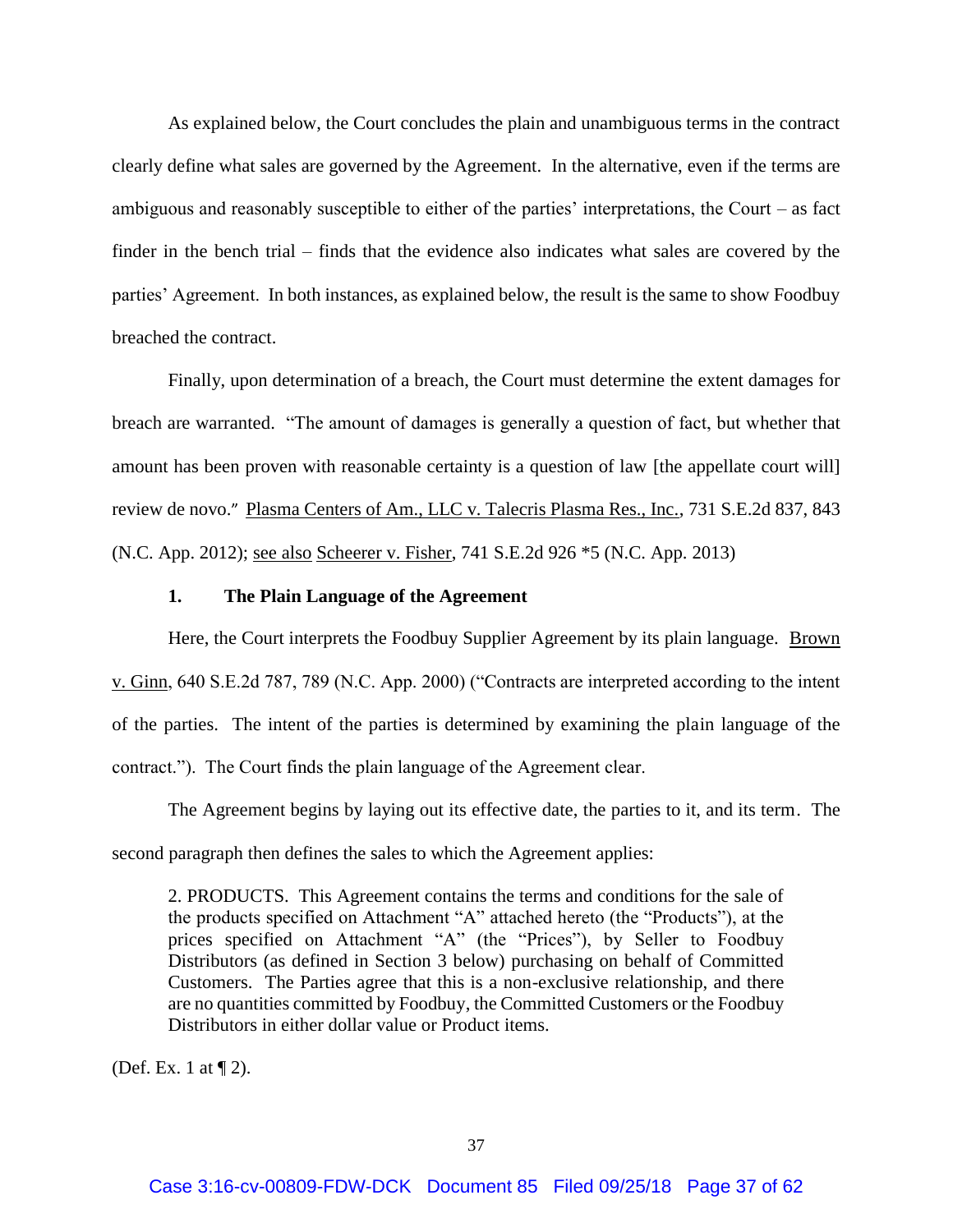This language of the contract "contains the terms and conditions for the sale of the products" is plain and defines what sales are governed by the Agreement. The Agreement then lists four items necessary for the terms and conditions of the Agreement to apply. The Agreement applies to the sale of: (i) the products specified in Attachment A; (ii) at the prices specified in Attachment A; (iii) to Foodbuy Distributors; (iv) purchasing on behalf of Committed Customers. (Def. Ex. 1). Therefore, sales that do not meet any of those four criteria fall outside of the Agreement.

The plain language of this contract makes sense. The Agreement only applies to sales at Foodbuy's contract price because other sales are outside of Foodbuy's program and are sales in which Foodbuy did not participate. Gregory Packaging offered preferential pricing and a volume allowance; in return, Foodbuy agreed to bring sales volume to Gregory Packaging. Under the plain language of this Agreement, Gregory Packaging offers exactly that and Foodbuy is incentivized and rewarded for bringing new business to Gregory Packaging. Foodbuy is not entitled to a volume allowance on business Gregory Packaging would have even without its relationship with Foodbuy.

No other part of the contract contradicts that interpretation, based on the Agreement's plain language. There is language in Paragraph 19 that provides:

Unless otherwise agreed to by both parties in writing, this Agreement shall apply to all invoices, purchase orders and other documents of purchase which Foodbuy or a Foodbuy Distributor purchasing on behalf of a Committed Customer may place with Seller, or which Seller may generate as a result of a Product request, for the Products or other items purchased from Seller on behalf of Committed Customers (each an "Order").

(Def. Ex. 1 at ¶ 19). The foregoing paragraph—nineteen paragraphs into the Agreement—is limited by Paragraph 2, which sets out from the beginning as to what the terms and conditions of the Agreement apply. Additionally, the paragraph's plain language provides that the Agreement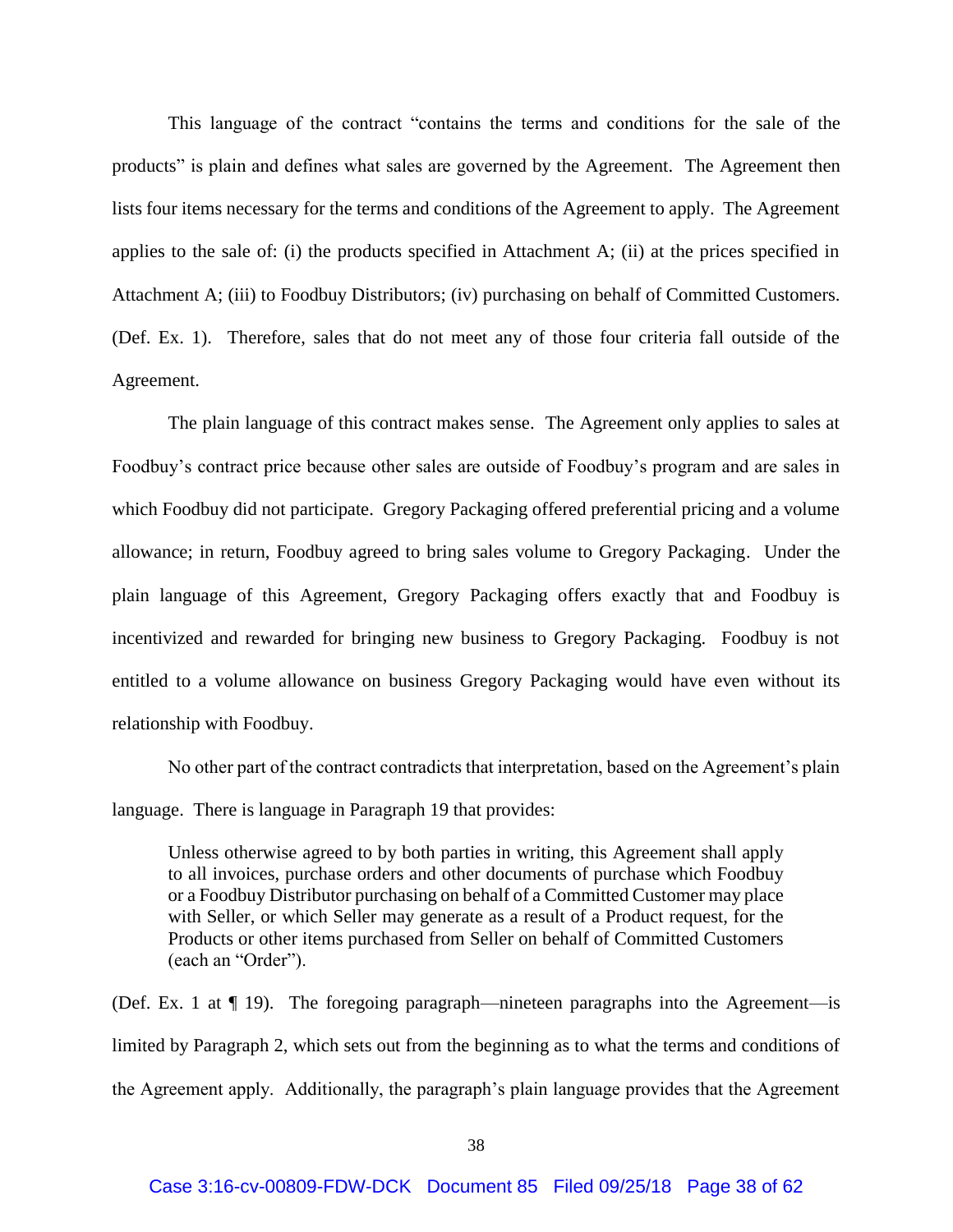applies to all invoices in which "a Foodbuy Distributor purchasing on behalf of a Committed Customer may place with Seller." "Committed Customer" is a defined term within the Agreement. A distributor purchasing on behalf of its own customer, a school bid customer, or a Gregory Packaging customer cannot be purchasing *on behalf* of a Foodbuy Committed Customer. Most importantly, the purpose of Paragraph 19 is so that the parties do not have to reference the Agreement in each purchase order or invoice to which the Agreement applies. (Def. Ex. 1 at ¶ 19) ("The terms and conditions of this Agreement shall apply to any Order whether or not this Agreement or its terms and conditions are expressly referenced in the Order."). Its purpose is not to expand the scope of the Agreement itself.

The plain language of other portions of the Agreement also support this interpretation. For example, Paragraph 2—the paragraph that sets forth the sales to which the Agreement applies also provides explicitly that the "Parties agree that this is a *non-exclusive relationship*." (Def. Ex. 1 at ¶ 2) (emphasis added). Non-exclusive means Foodbuy Committed Customers are free to purchase outside of the Foodbuy program if they wish to do so. It is, thus, clear that Parties contemplated a relationship in which Foodbuy's Committed Customers could purchase outside the Agreement.

Furthermore, the Agreement contains a non-solicitation provision. (Def. Ex. 1 at  $\P$  18). In that provision, Gregory Packaging agreed to not solicit Foodbuy's Committed Customers "to procure products from Seller outside of the Committed Customer's relationship with Foodbuy" and to not "otherwise arrange[ ] any procurement relationship, directly, with any Committed Customer, wherein Seller procures products for such Committed Customer." (Id.). There would be no reason for a nonsolicitation provision if Foodbuy was entitled to a volume allowance on every purchase, whether the purchase was made through Foodbuy or not, and Foodbuy's witnesses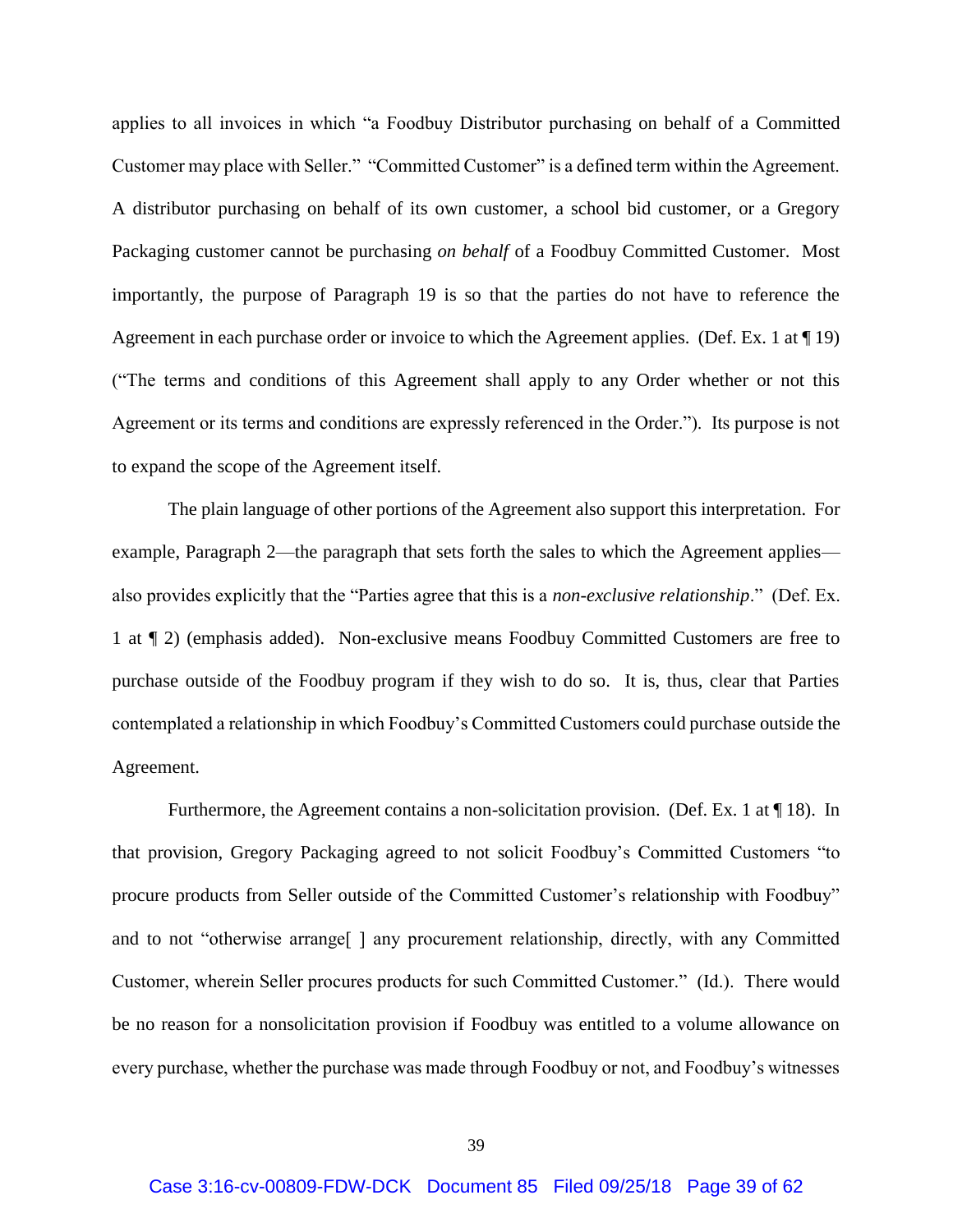could not come up with any such reason. To conclude otherwise would result in reading this provision to a nullity. As explained below, the Court cannot read the contract terms to a nullity. See Int'l Eng'g & Trading Corp. v. Ingersoll-Rand Co., No. 3:12CV294-DSC, 2012 WL 5354998, at \*5 (W.D.N.C. Oct. 30, 2012) (explaining "It is well settled that a contract is construed as a whole. The intention of the parties is gleaned from the entire instrument and not from detached portions. Individual clauses are to be considered in context. All parts of the contract will be given effect if possible. This Court has long acknowledged that an interpretation which gives a reasonable meaning to all provisions of a contract will be preferred to one which leaves a portion of the writing useless or superfluous." (citing Emmanuel African Methodist Episcopal Church v. Reynolds Const. Co., Inc., 718 S.E.2d 201, 203 (N.C. App. 2011) (citations omitted)); see Dignity Viatical Settlement Partners v. Cedalion Sys., Inc., 4 F. Supp. 2d 466, 470 (W.D.N.C. 1998) (citing Woods v. Nationwide Mut. Ins. Co., 246 S.E.2d 773, 777 (N.C. 1978) (contracts terms are to be harmoniously construed, and if possible, every word and every provision is to be given effect)).

Lastly, Attachment A to the Agreement – which is specifically referenced in the Agreement – contains a list of prices to be paid by distributors for Gregory Packaging's products when those products are purchased on behalf of Committed Customers. In the same pricing chart, the volume allowance Gregory Packaging agreed to pay is set forth on per case—showing that pricing and volume allowance go hand-in-hand. (Def. Ex. 1, Att. A). The Amendment, (Def. Ex. 2), goes one step further, including not only the price per case and the volume allowance, but additionally calculating the "net price per case," which is the product price minus the volume allowance. (Def. Ex. 2); (Trial Tr. 219:14-19 (Cahill)). The Amendment makes it abundantly clear that product pricing and the volume allowance go hand-in-hand under the terms of the Agreement.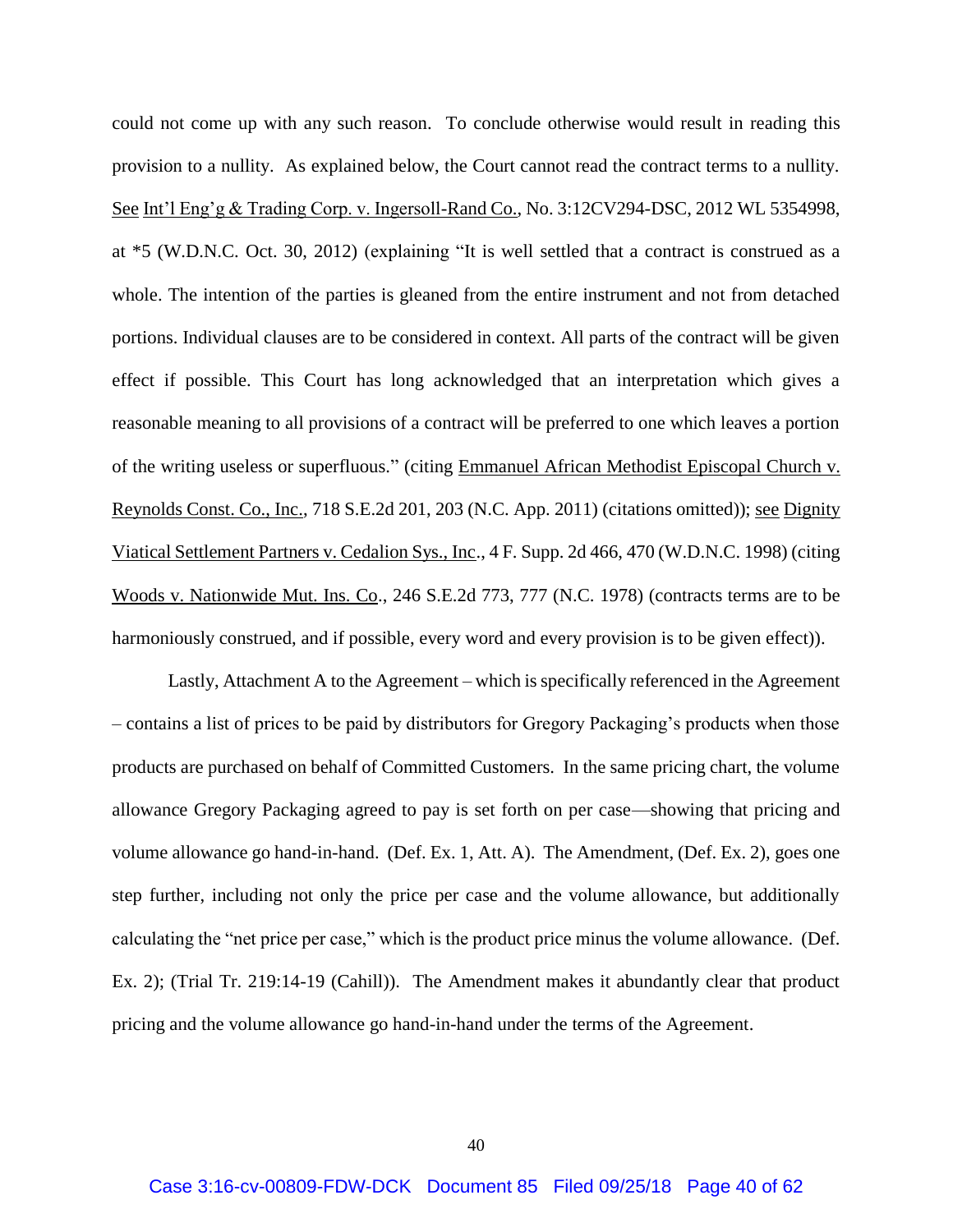These other provisions are important because the Court must look at the Agreement as a whole and gather its meaning from the entire contract and not from only particular words, phrases, or clauses. Divine v. Watauga Hosp., 137 F. Supp. 628, 631 (M.D.N.C. 1956). In other words, "the entire agreement is to be considered to determine the meaning of each part." Id.; see also Starling v. Still, 485 S.E.2d 74, 76 (N.C. Ct. App. 1997).

Looking at the Agreement as a whole, the meaning of the Agreement is clear from its plain language. Foodbuy earns a volume allowance when its Committed Customers purchase certain products at certain prices through certain distributors—all of which are delineated in the Agreement. "Off-contract" purchases, therefore, are exactly that—outside the contract.

## **2. The Intent of the Parties**

### **a. The Rule Against Surplusage**

While the Court need not go beyond the Agreement's plain language to interpret its meaning, to the extent the contract terms are ambiguous, the Court notes that other rules of contractual interpretation support the Court's interpretation above.

An interpretation that reduces an essential term of the Agreement to surplusage is not favored in the law. Instead, "[c]ontract terms must be construed to give meaning and effect to every part of the contract, rather than leave a portion of the contract meaningless or reduced to mere surplusage." Goodman v. Resolution Tr. Corp., 7 F.3d 1123, 1127 (4th Cir. 1993); see also Island Creek Coal Co. v. Lake Shore, Inc., 832 F.2d 274, 277 (4th Cir. 1987) ("It is a universal rule of contract law that, in construing language in a contract, an interpretation that gives a reasonable meaning to all parts of the contract will be preferred to one that leaves portions of the contract meaningless."); Steel Ltd. Partnership v. Caldor, Inc., 850 F.2d 690 (4th Cir. 1988) (table decision) (noting that demoting a clause to "mere surplusage" "violate[s] a basic rule of contract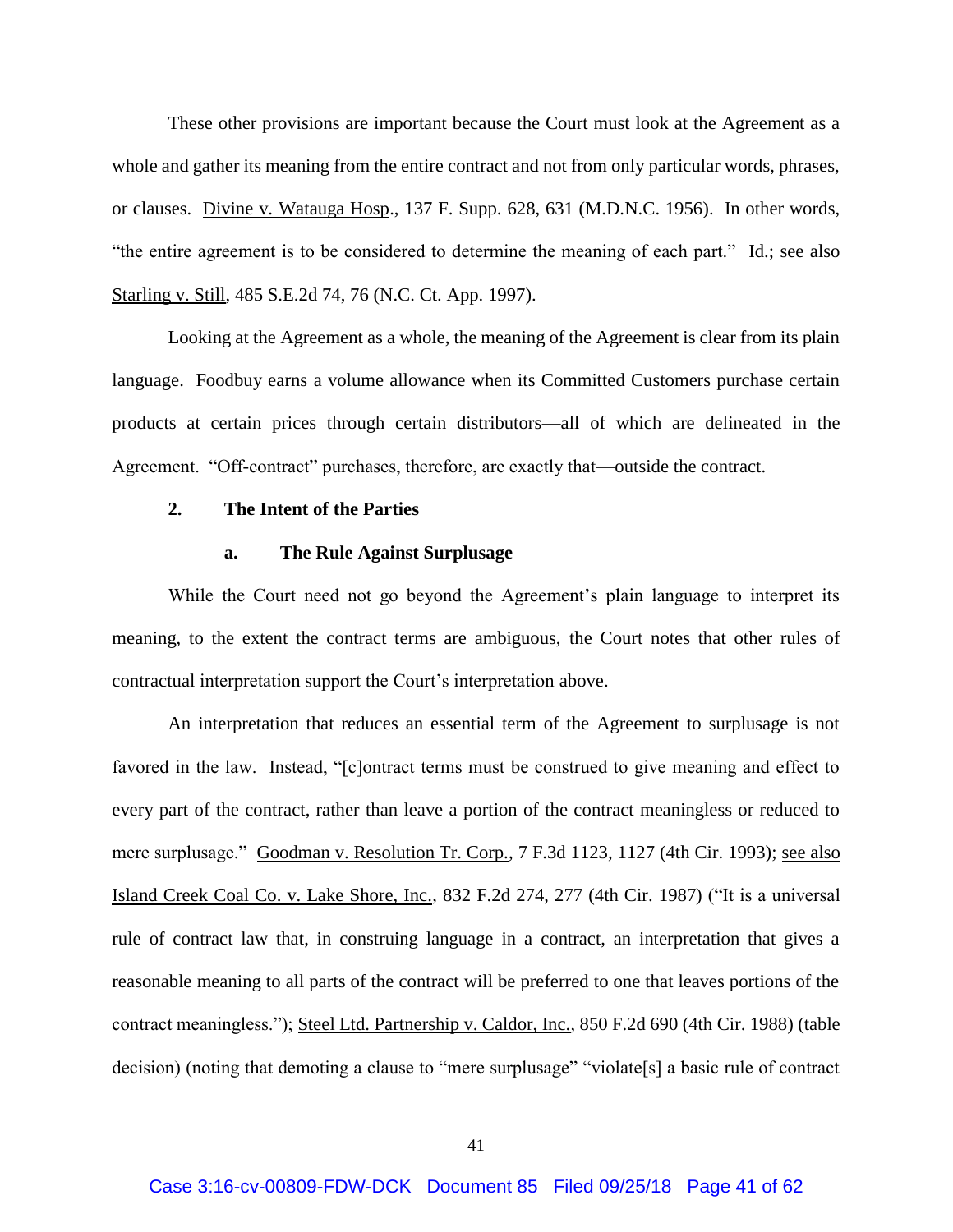construction" and "an interpretation that gives meaning to the entire agreement is favored over one that makes some part of it mere surplusage").

Were the Court to agree with Foodbuy's interpretation that it was entitled to a volume allowance on *every* case sold by Gregory Packaging, whether or not it was sold to a customer buying through Foodbuy's program at Foodbuy's price, such interpretation would reduce all of the pricing in the Agreement to mere surplusage. (Def. Ex. 1, Att. A); (Def. Ex. 2). Additionally, it would reduce the nonsolicitation provision to surplusage, as all of Foodbuy's witnesses have made clear there is no reason for that language under Foodbuy's interpretation of the Agreement.

On the contrary, the Court's interpretation requires and gives meaning to each of those provisions, as well as the remainder of the Agreement. The rule against surplusage thus supports the Court's interpretation.

The Court is particularly concerned about reducing the pricing components to mere surplusage because under North Carolina law, pricing is an essential term. Apple Tree Ridge Neighborhood Ass'n v. Grandfather Mountain Heights Property Owners Corp., Inc., 697 S.E.2d 468, 472 (N.C. Ct. App. 2010) ("Essential terms of a contract include the parties, the subject matter of the agreement, and the price to be paid under it."); see also Stillwagon v. Innsbrook Golf & Marina, LLC, No. 2:13-CV-18, 2014 WL 5871188, \*3 (E.D.N.C. Nov. 12, 2014) ("Price is an essential term."). Therefore, applying the rule against surplusage, and thus giving the entire Agreement meaning, supports the Court's interpretation of the Agreement.

#### **b. Economic Sense**

"When contractual interpretation makes no economic sense, that's . . . [a] compelling reason for rejecting it." In re Convenience USA, No. 01-8178C-11, 2003 WL 21459559, \*5 (Bankr. M.D.N.C. June 17, 2003) (citing Dispatch Automation, Inc. v. Richards, 280 F.3d 1116,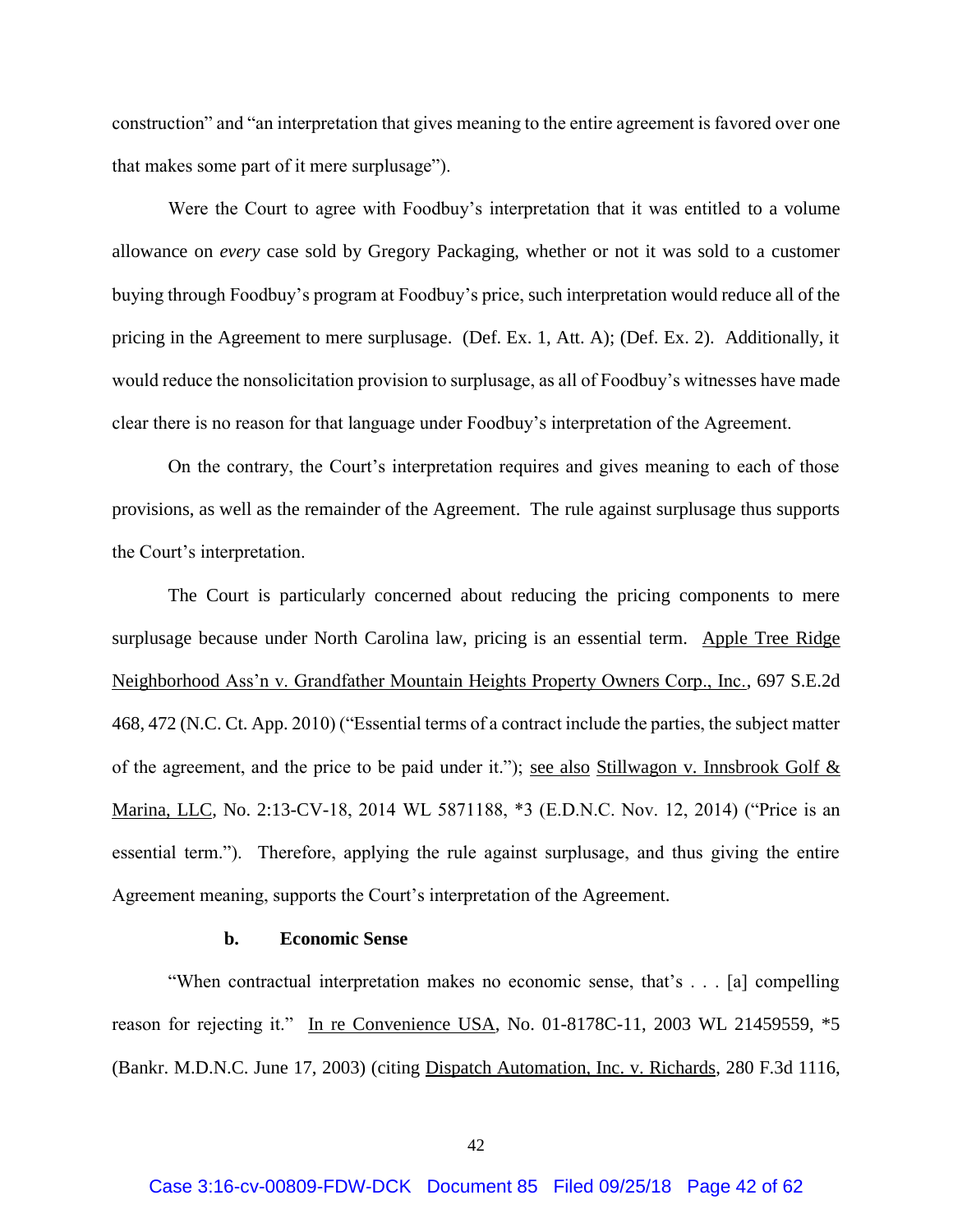1119 (7th Cir. 2002)). In the In re Convenience case, the bankruptcy court summarized the applicable North Carolina law, noting, "North Carolina courts subscribe to the general rule of contract construction that 'when a contract is fairly susceptible of two constructions, one of which makes it fair and customary and which prudent persons would naturally enter into while the other makes it inequitable, the former interpretation must be preferred to the latter.'" In re Convenience USA, Inc., 2003 WL 21459559, at \*5 (quoting Management Systems Associates, Inc. v. McDonnell Douglas Corporation, 762 F.2d 1161, 1172 (4th Cir. 1985), (citing Bank of North Carolina v. Rock Island Bank, 570 F.2d 202, 207 (7th Cir. 1978) (applying North Carolina law)); see also DeBruhl v. State Highway & Public Works Com., 95 S.E.2d 553, 557 (N.C. 1956); Burwell v. Griffin, 312 S.E. 917, 921 (N.C. Ct. App. 1984).

Several leading treatises on the law of contracts echo this rule. In re Convenience USA, Inc., 2003 WL 21459559, at \*6. For example, one treatise notes "the well-settled rule that in construing the terms of an agreement, the fact that informed and experienced persons do not customarily bind themselves to unjust and unreasonable obligations must be considered by the court." Id. (quoting 11 Samuel Williston & Walter Jaeger, A TREATISE ON THE LAW OF CONTRACTS § 32:11 (4th ed.)). Another provides that "an interpretation which gives a reasonable, lawful and effective meaning to all terms is preferred to an interpretation which leaves a part unreasonable, unlawful or of no effect." Id. (quoting RESTATEMENT SECOND OF CONTRACTS § 203(a) (1981)).

Here, the Court's interpretation makes economic sense. A volume allowance is owed by Gregory Packaging when it sells a product to Foodbuy's Committed Customers, who buy at Foodbuy's negotiated price. That price has the volume allowance built into it, which is passed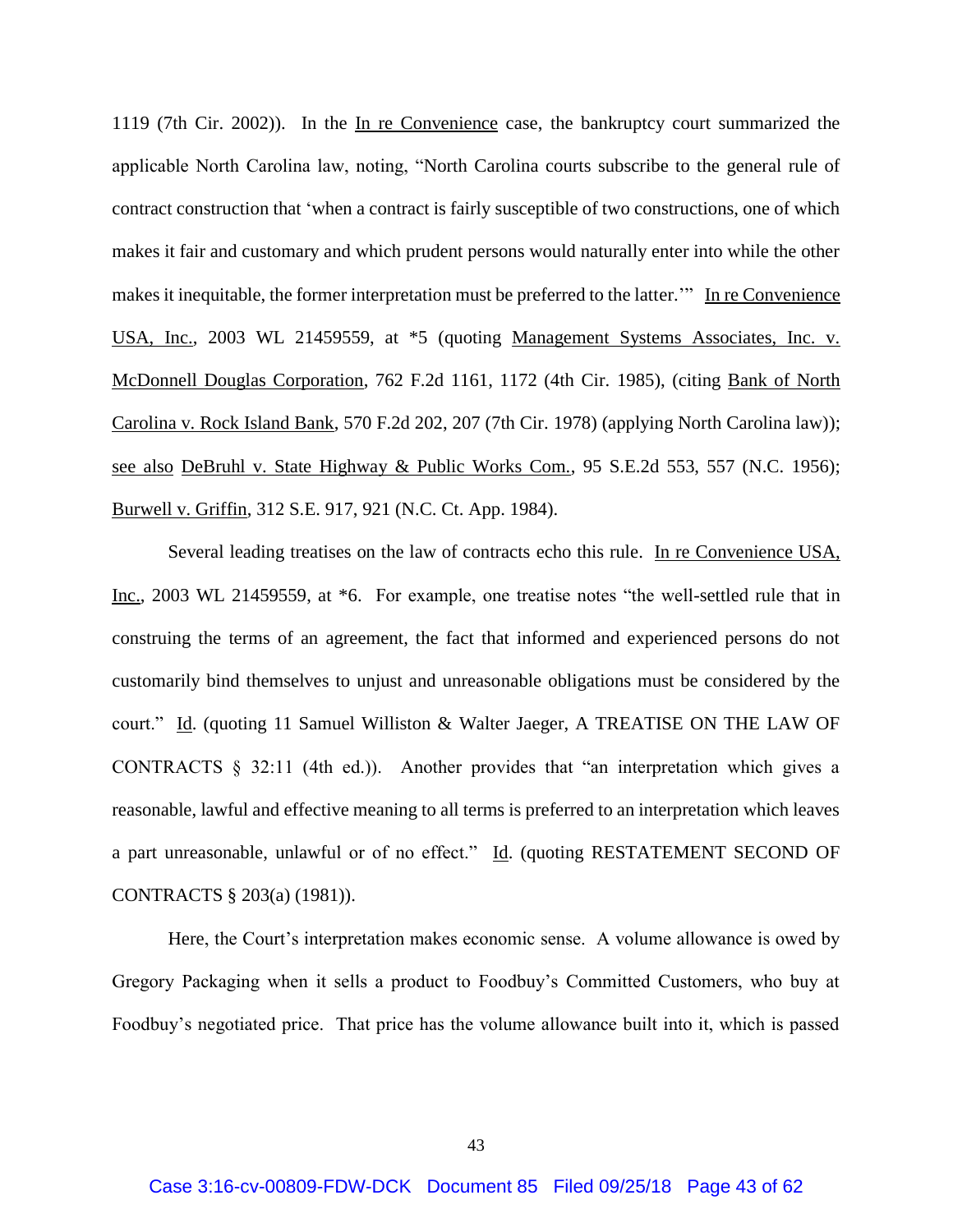back to Foodbuy (and, in part, its customer), resulting in a fair net price. (Trial Tr. 657:4-13 (DiPrima); (see also Trial Tr. 537:6-8 (D. Gregory)).

The alternate interpretation put forth by Foodbuy makes no economic sense, and no reasonable supplier would enter into such an agreement. Gregory Packaging sells to school bid customers at its lowest margins—mere cents per case. It cannot be said that it would make economic sense to pay a volume allowance on school bid cases. The volume allowance owed to Foodbuy was, at its lowest point, \$1.00 per case for most products (Def. Ex. 1), and went much higher than that, (Def. Ex. 2). Thus, under Foodbuy's interpretation, Gregory Packaging would *lose* money on school bid cases, which makes no economic sense because approximately 60% of Gregory Packaging's business is through school bids. No reasonable supplier would agree to a deal where it loses money on 60% of its business. Instead, Gregory Packaging's interpretation – and the Court's – results in a fair and customary arrangement. See Mgmt. Sys. Associates, Inc., 762 F.2d at 1172 (citations omitted).

#### **c. Usual and Customary Practice in the Industry**

The evidence showed both Foodbuy and Gregory Packaging approached the negotiation and decision to enter into the Foodbuy Supplier Agreement as actors intimately familiar with the usual and standard practices of the foodservice industry. It is with that background that they negotiated and agreed to the Agreement.

"[A] court may look to known customs or usages in a particular industry to determine the meaning of a contract." M&G Polymers USA, LLC v. Tackett, 135 S. Ct. 926, 935 (2015). Indeed, in North Carolina, "[a] custom or usage may be proved in explanation and qualification of terms of a contract which otherwise would be ambiguous." Bank of America, N.A., v. Old Republic Ins.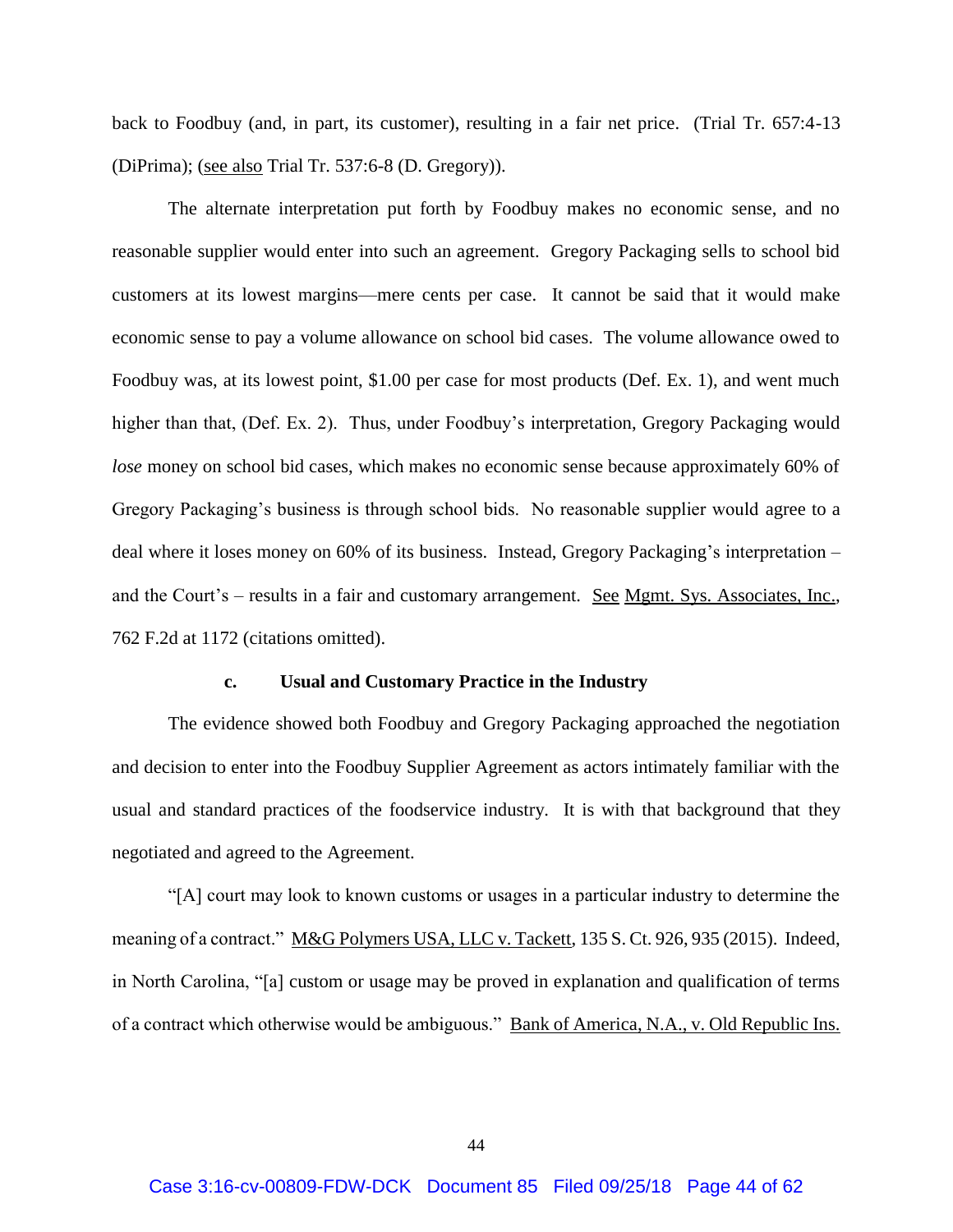Co., 4 F. Supp. 3d 790, 796 (W.D.N.C. 2014) (citing E.L. Scott Roofing Co. v. State, 82 N.C. App. 216, 223, 346 S.E.2d 515, 520 (1986)).

Here, the evidence shows the custom and practice of the industry is that a volume allowance is not owed for cases of product sold outside of a GPO's (Foodbuy's) program. Indeed, that is why "off-contract" is an industry term. A witness from the industry testified that no one in the industry would expect a volume allowance to be owed on a case sold outside of a GPO's program, even if that customer is purchasing other products through the GPO. Moreover, Gregory Packaging works with other GPOs, and has never participated in a deal in which a GPO is entitled to a volume allowance for sales outside of its program.

This usual and customary practice in the industry supports the Court's interpretation—both parties knew when they negotiated the Agreement that GPOs in the industry only collect a volume allowance on cases of juice sold through the GPOs program and at the GPOs price, which has a volume allowance built in. This usual and customary practice—known to industry participants supports the Court's interpretation.

#### **d. The Drafter of the Agreement**

The United States Court of Appeals for the Fourth Circuit recently recognized that "we construe ambiguous provisions in contracts against the drafters." Bartels by and through Bartels v. Saber Healthcare Group, LLC, 880 F.3d 668, 685 (4th Cir. 2018) (Floyd, J., concurring in part and concurring in judgment); Maersk Line, Ltd. v. United States, 513 F.3d 418, 423 (4th Cir. 2008) ("The basic contract law principle contra proferentem counsels that we construe any ambiguities in the contract against its draftsman."). Indeed, the Court has a "duty under North Carolina law to construe the ambiguous contract terms against the drafter," to the extent there are any ambiguous terms. Cosey v. Prudential Ins. Co. of America, 735 F.3d 161, 170 (4th Cir. 2013); see also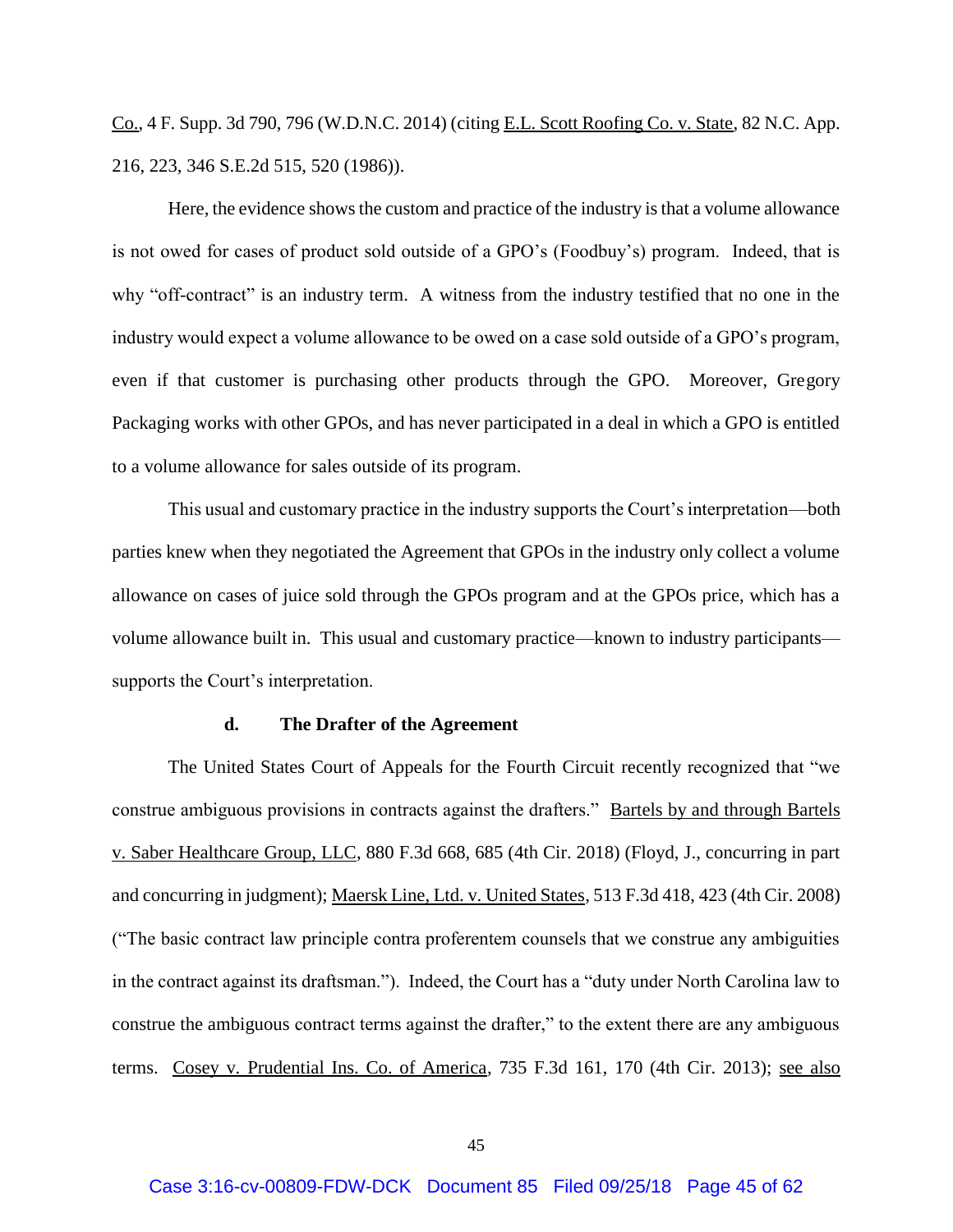Benezra v. Zacks Inv. Research, Inc., No. 1:11-CV-596, 2012 WL 1067559 (M.D.N.C. March 30, 2012) ("[U]nder North Carolina law, any ambiguity in a contract must be resolved against the drafter.") (internal citations omitted); Novacare Orthotics & Prosthetics E., Inc. v. Speelman, 528 S.E.2d 918, 921 (N.C. Ct. App. 2000) ("[W]hen an ambiguity is present in a written instrument, the court is to construe the ambiguity against the drafter—the party responsible for choosing the questionable language.").

Here, even if there were an ambiguity, it should be construed against Foodbuy, as drafter of the Agreement. The Foodbuy Supplier Agreement was drafted by Foodbuy and based on Foodbuy's template. Any changes to the actual language of the agreement (not the information in its attachments, such as pricing) suggested by Gregory Packaging were rejected. Therefore, while the Court finds the contract unambiguous, even if it were to apply this principle of contractual interpretation, it finds the Agreement was drafted by Foodbuy and should be construed against it. This supports the Court's interpretation of the Contract.

#### **e. Conduct of the Parties During the Course of the Agreement**

Most corroborative of the Court's interpretation of the Agreement above is the conduct of the Parties prior to the time this dispute arose and when both were acting under the Agreement as they interpreted it. Under North Carolina law, the Court "must give consideration to evidence of the parties' own interpretation of the contract prior to the controversy." Bicket v. McLean Sec., Inc., 532 S.E.2d 183, 188 (N.C. Ct. App. 2000) (quoting Investment Trust v. Belk–Tyler, 289 S.E.2d 145, 148 (N.C. Ct. App. 1982) (internal citation omitted)).

The U.S. Court of Appeals for the Fourth Circuit has held the same, specifically holding that the parties conduct during the course of a contract is subject to "great, if not controlling, influence." Assoc. v. McDonnell Douglas, 762 F.2d 1161, 1171 (4th Cir. 1985) ("The practical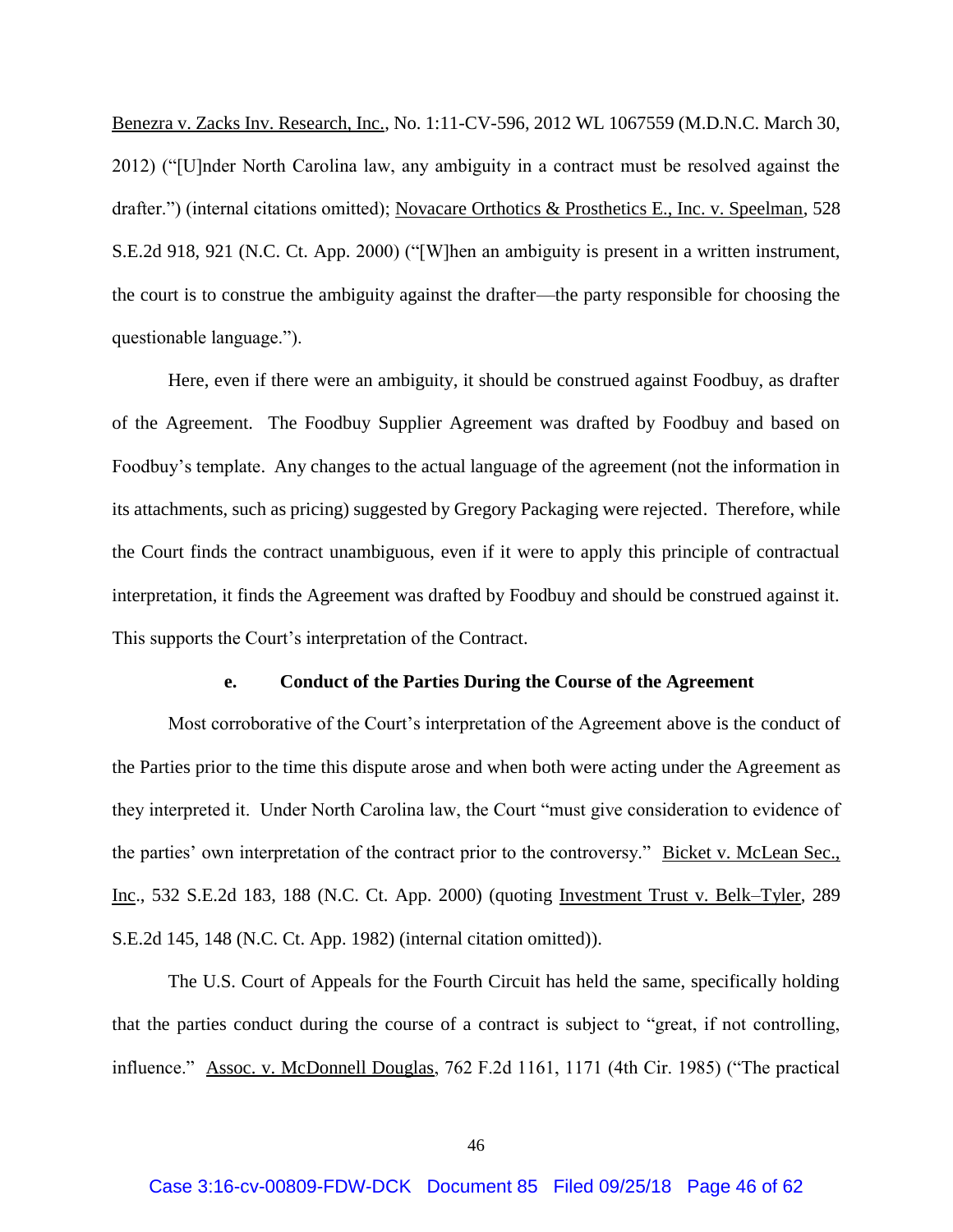interpretation of a contract by the parties for any considerable period of time before it comes to the subject of controversy, is deemed to be of great, if not controlling, influence.").

The Court finds the following actions by the parties support the Court's interpretation of the Agreement:

• Foodbuy considered the financial components of the Agreement and Amendment to be the product pricing and the contracted volume allowance—price was the key.

The point of the Agreement, from Foodbuy's perspective, was to provide the benefit of an improved net cost—made up of price and volume allowance—back to Committed Customers.

• During negotiations of the original Agreement, one Committed Customer, Navigator, indicated it wanted to "cut a separate deal" with Gregory Packaging and be excluded from the Foodbuy contract.

• Foodbuy's Chief Commercial Officer testified that Suppliers pay a volume allowance because they get additional volume from Foodbuy's membership.

• Foodbuy's Chief Commercial Officer testified that Committed Customers, as defined in the Agreement, are customers of Foodbuy that enter into an agreement "to buy on the Foodbuy program." By signing up with Foodbuy, Committed Customers gain the opportunity to buy on Foodbuy's programs and negotiate improved net costs that come back to them in two ways— a deviated price and a volume allowance.

• Foodbuy encourages its Committed Customers to buy "on-contract" by sending analyses to Committed Customers showing the advantages of the Foodbuy program.

• Although Foodbuy admits that direct deals are excluded and Foodbuy does not earn a volume allowance on Gregory Packaging's direct deals, Foodbuy also admits the contract does not explicitly exclude direct deals. This shows that purchases outside of the Foodbuy program do not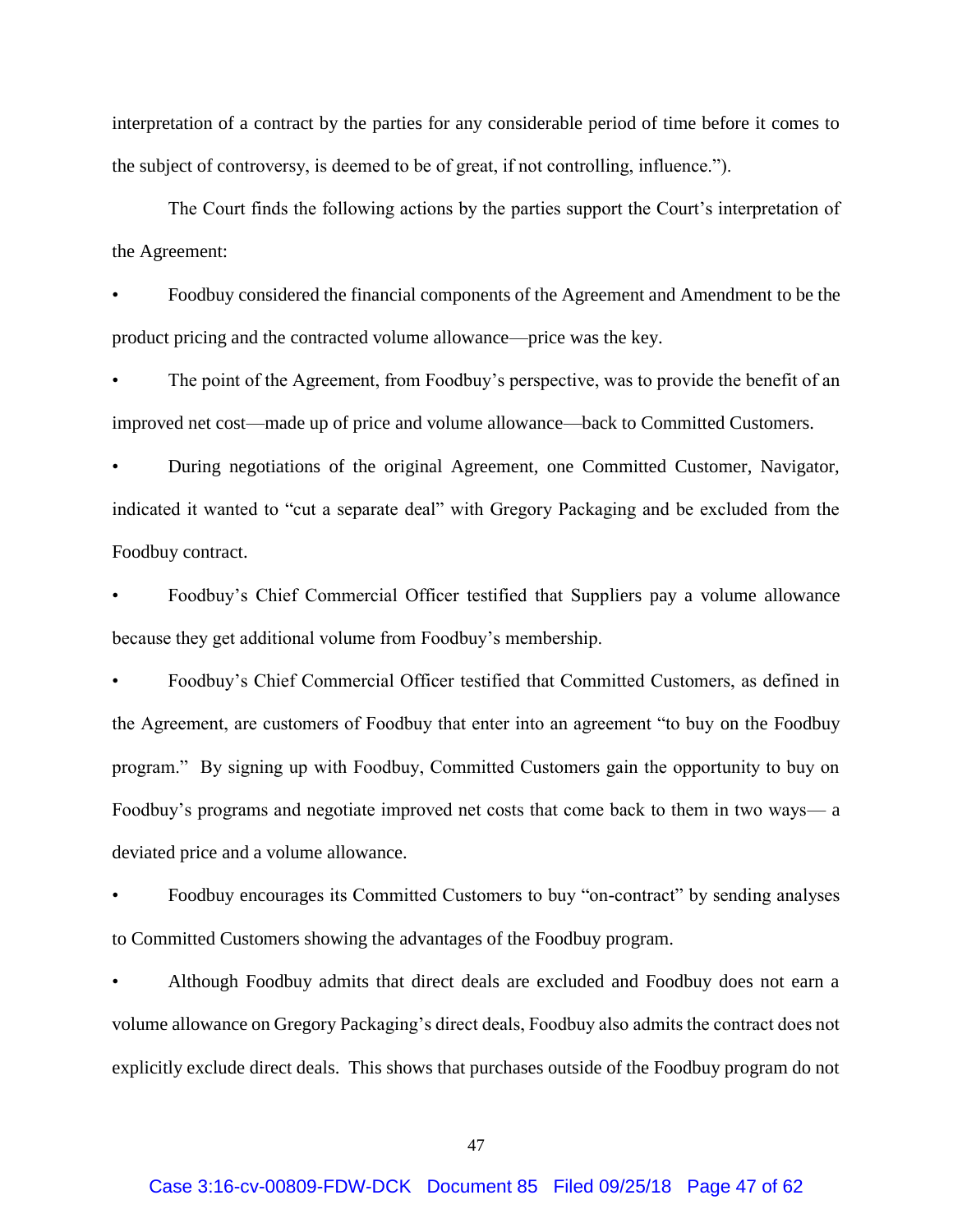have to be explicitly excluded because all Parties understood they are not included pursuant to the dictates of paragraph 2 of the Agreement.

While Foodbuy maintains it is entitled to a volume allowance for purchases made by schools through school bids—and not through Foodbuy—it excluded some school bids from the beginning, namely some from Chartwells, its affiliate. This shows that Foodbuy understood from the beginning that bid purchases should have been excluded; otherwise, Foodbuy would not have given up a volume allowance on any school bid purchases, and particularly not for the Compass entities or sectors.

• At some points during the relationship, Foodbuy would ask Gregory Packaging if it had school bids in certain districts.

• In one instance, Mr. Absaloms asked Gregory Packaging if a cross-dock would earn a volume allowance because "they would do it at the contracted price," showing that during the Agreement, Foodbuy recognized that it was only entitled to a volume allowance for sales made at its contracted price.

In another example, Mr. Absaloms noted internally to Foodbuy that a deduction in volume allowance payments from Gregory Packaging for one distributor, Benjamin Foods, was "valid" because Benjamin Foods was not implementing Foodbuy's Pricing. When Mr. Absaloms attempted to collect a volume allowance on Benjamin Foods notwithstanding Gergory Packaging's valid deductions, he did not say he could do so under the Agreement, but instead told Gregory Packaging that Benjamin Foods was using Foodbuy pricing, and thus indicating Foodbuy's interpretation that only cases sold at Foodbuy's price earned a volume allowance.

48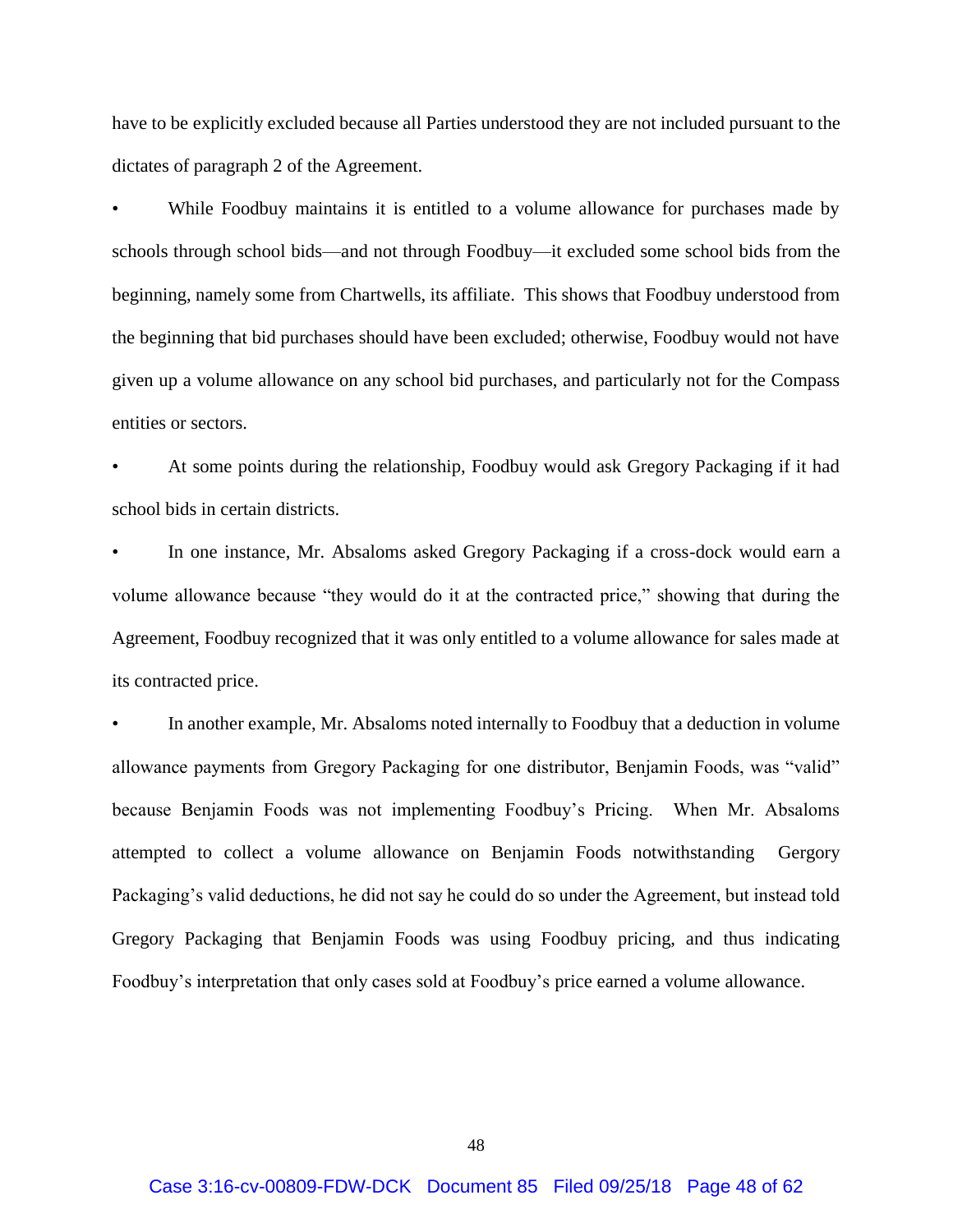• A Vice President at Foodbuy called "double-dipping" a "problem" and noted the source of the problem was that schools purchasing under school bids had been subscribed (incorrectly) to Gregory Packaging's volume allowance billing terms.

• Mr. Absaloms sought to avoid double-dipping situations once Gregory Packaging's competitor took over as the Foodbuy preferred supplier.

• Foodbuy employees noted that bid business should not have been subscribed to the Gregory term-set.

• Foodbuy called it "overbilling" when it admitted it had invoiced Gregory Packaging for volume allowances for three Committed Customers and two distributors selling through bid pricing and not Foodbuy pricing.

• Most importantly, when Gregory Packaging found out about instances of double-dipping or instances where Gregory Packaging was being invoiced for a volume allowance for cases that were not sold through Foodbuy's program, Foodbuy would accept a deduction and not require that Gregory Packaging pay those volume allowances. This is particularly probative of how Foodbuy interpreted the Agreement because while taking these actions, Foodbuy claims it "administered the Agreement according to what was agreed between the parties and what was signed." If Foodbuy had been operating at the time under its current interpretation of the Agreement, it would have refused to allow Gregory Packaging to deduct those amounts.

Lastly, Foodbuy never shared its current interpretation of the Agreement—that it permits Foodbuy to collect a volume allowance on everything—to Gregory Packaging throughout the four years of the Agreement, despite numerous opportunities to do so.

**B. Gregory Packaging's Counterclaims**

49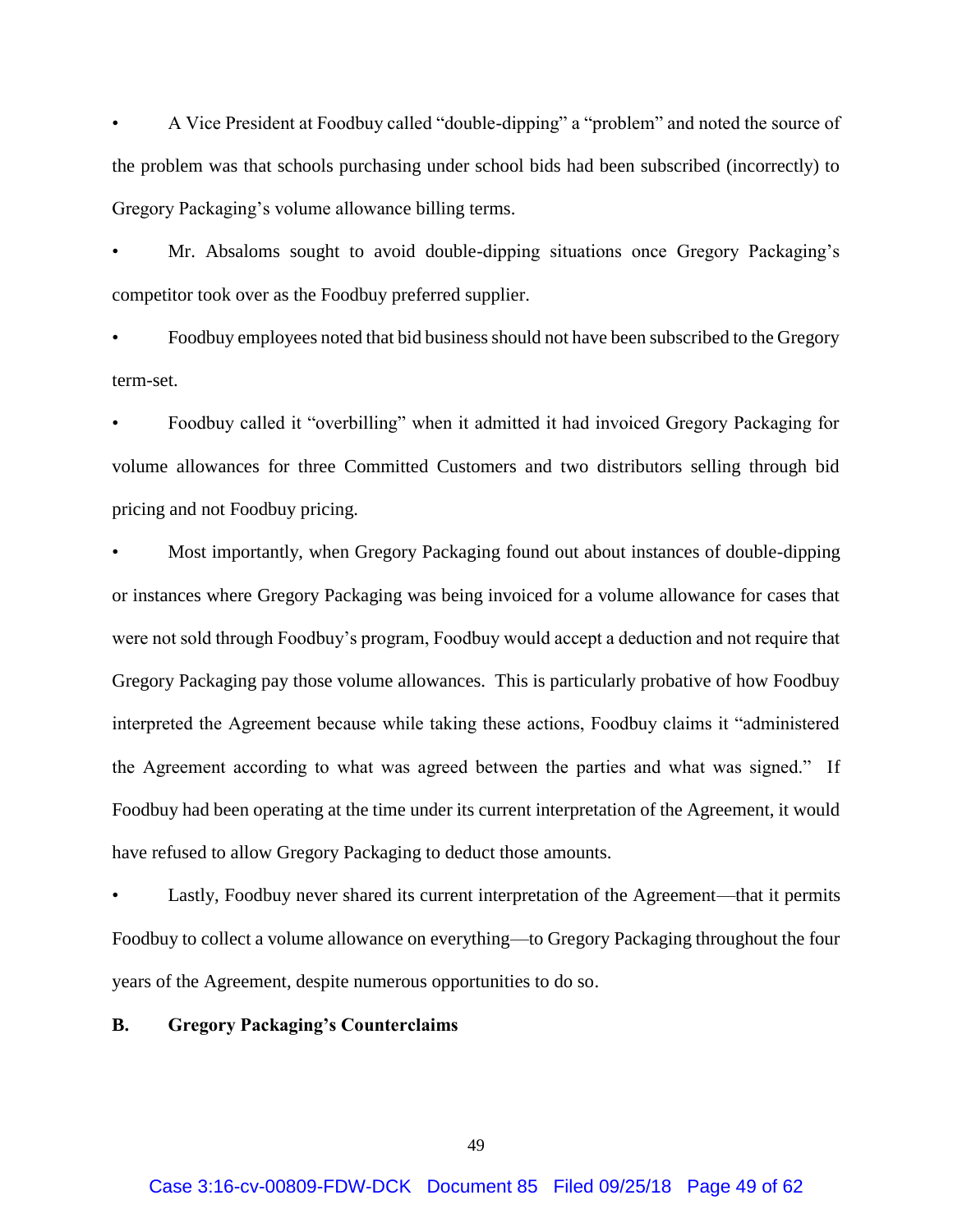With the Court's interpretation of the Foodbuy Supplier Agreement in mind, the Court first turns to Gregory Packaging's counterclaims, and then to consideration of Foodbuy's claims.

### **1. Count One: Breach of Contract**

The first counterclaim for Breach of Contract does not relate to the major dispute, but instead relates to Paragraph 5 of the Agreement, which obligates Foodbuy to assist Gregory Packaging in disputes with Foodbuy Distributors. (Def. Ex. 1 at  $\P$  5). Foodbuy distributors are independent distributors but have contracts with Foodbuy. The relevant portion of the Agreement provides:

5. Payment. Payment for products supplied by Seller to Foodbuy Distributors purchasing on behalf of Committed Customers shall be subject to a separate contract between the Seller and the Foodbuy Distributor. **In the event of a dispute between Seller and a Foodbuy Distributor with respect to the Product supplied to a Foodbuy Distributor pursuant to this Agreement, Foodbuy will use commercially reasonable efforts to assist in resolving the dispute.**

(Def. Ex. 1 at ¶ 5) (emphasis added).

Under the plain terms of the contract, Foodbuy was required to use "commercially reasonable efforts" to assist Gregory Packaging in its disputes with Foodbuy Distributors. "Commercially reasonable efforts" is a phrase used often in the law. See, e.g., Meridian Investments, Inc. v. Federal Home Loan Mortgage Corp., 855 F.3d 573 (4th Cir. 2017); NNN Durham Office Portfolio 1, LLC v. Grubb & Ellis Co., No. 12-CVS-3945, 2016 NCBC 93A, 2016 WL 7489690 (N.C. Super. Dec. 29, 2016). "In determining "commercial reasonableness," courts should not engage in a selective process identifying whether any specific activity should or should not have been used." Lexington Furniture Indus., Inc. v. Bob Timberlake Collection, Inc., No. 08 CVS 02407, 2009 WL 2901618, at \*7 (N.C. Super.Ct. Feb. 9, 2009) (citing Avesair, Inc. v. InPhonic, Inc., 2007 NCBC 32 ¶ 36 (N.C.Super.Ct. Oct. 16, 2007)).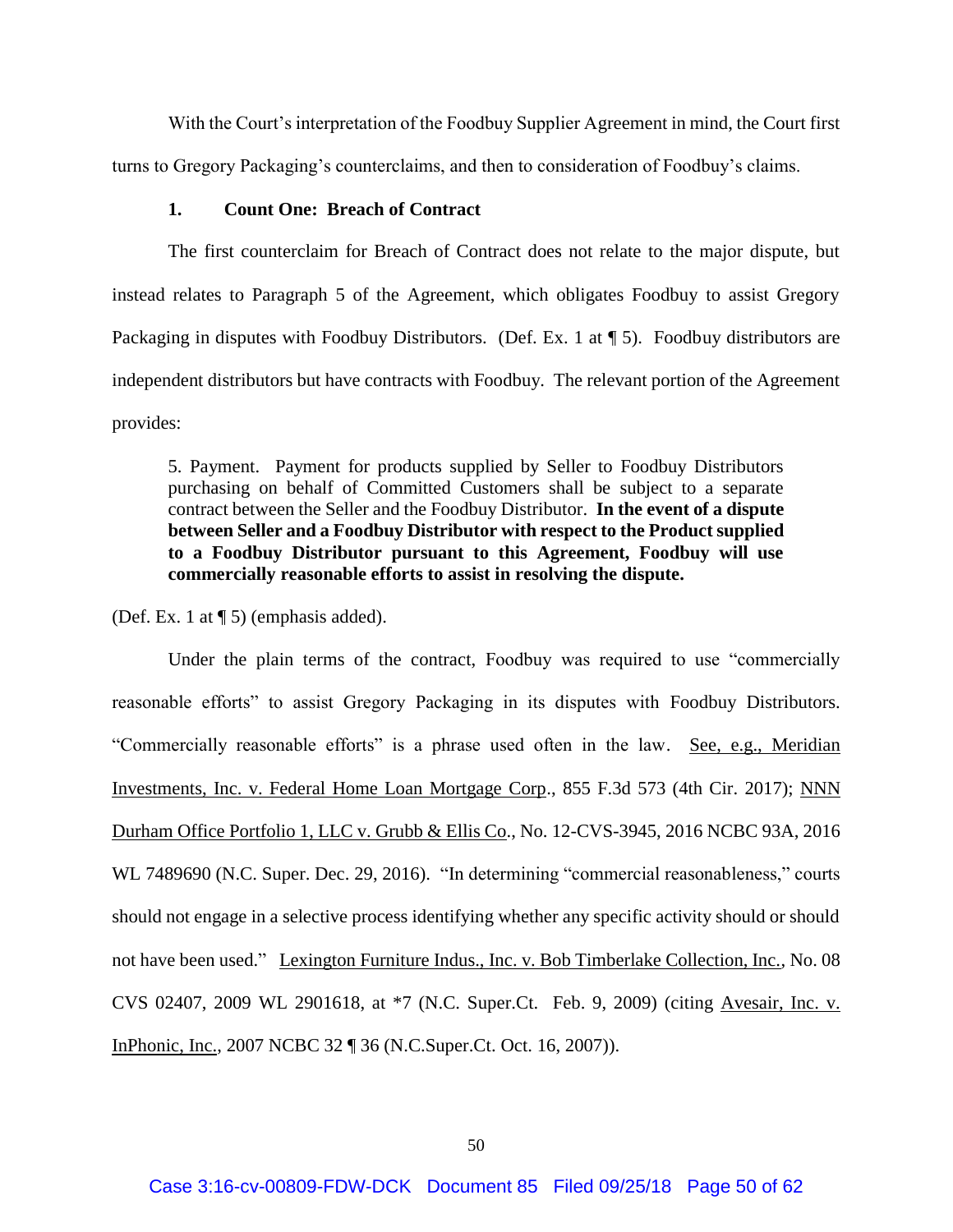Here, Gregory Packaging argues Foodbuy breached Paragraph 5 of the Agreement by not assisting Gregory Packaging when Gregory Packaging sought case tracking information from distributors. Gregory Packaging did not present a preponderance of the evidence to show that Foodbuy failed to use "reasonable commercial measures" to resolve disputes arising under the Agreement or of any dispute between Gregory Packaging and a Foodbuy Distributor. The evidence shows that Foodbuy engaged in pre-litigation mediation, as well as numerous discussions with Gregory Packaging in order to try to resolve the dispute prior to filing its claim. This claim is without merit. Furthermore, even if Gregory Packaging had presented sufficient evidence on this claim, Gregory Packaging failed to present sufficient evidence of damages caused by any breach of this provision by Foodbuy.

### **2. Count Two: Breach of Contract and Count Four: Unjust Enrichment**

The second counterclaim is also for Breach of Contract, but this count is at the heart of this dispute and alleges a breach of contract based on Foodbuy overcharging Gregory Packaging. Under the Court's interpretation of the Agreement explained above, Foodbuy agreed to invoice Gregory Packaging—and Gregory Packaging agreed to pay—a volume allowance for cases of juice sold through Foodbuy's program. Foodbuy breached the Agreement by invoicing Gregory Packaging for far more cases than that—cases that were off contract that Foodbuy never sold.

Over-invoicing is a breach of the Agreement. As explained above, the Agreement's plain language makes clear that only cases: (i) of certain products; (ii) sold at Foodbuy's contract price; (iii) to Foodbuy distributors; (iv) buying on behalf of Foodbuy Committed Customers, are eligible for a volume allowance. This is not only how the industry works, it makes sense—Foodbuy earns a volume allowance on those cases it played a role in selling and that were sold at its negotiated price, which has a volume allowance built into it. That is the only transaction that would make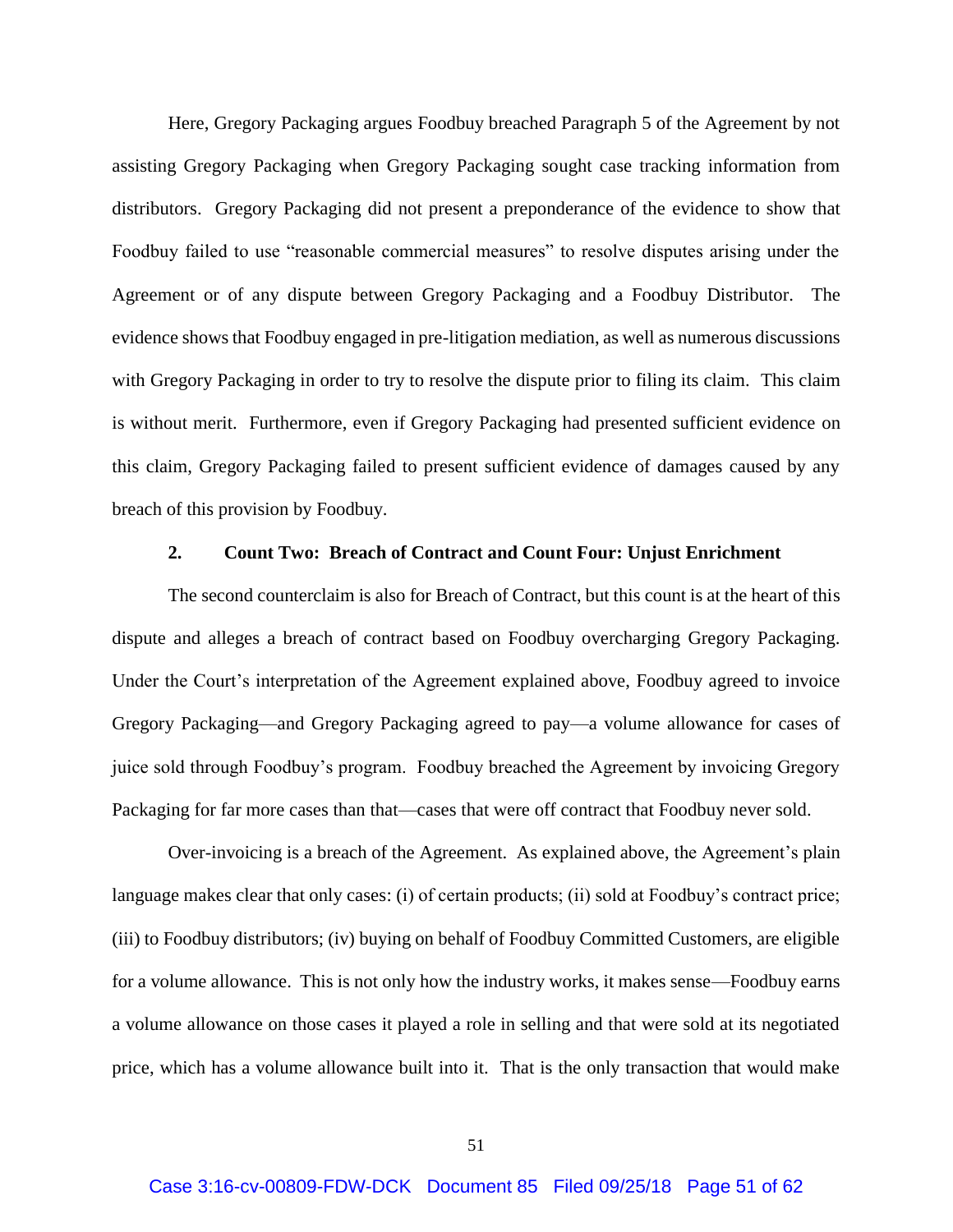economic sense, and it is the only deal to which Gregory Packaging agreed. Foodbuy breached that Agreement, and Gregory Packaging is entitled to recover damages on this claim.

Based on the exhibits and testimony at trial that support the findings of fact above, the Court concludes Gregory Packaging is entitled to recover \$7,057,882.52 in compensatory damages. (See Def. Exhibit 325; Trial Tr. 611-612 (Early)).

In light of this ruling on Gregory Packaging's breach of contract claim, the Court concludes Gregory Packaging is not entitled to judgment on count four, which was its alternative claim for unjust enrichment. Benchmark Elecs., Inc. v. Cree, Inc., No. 1:16-CV-529, 2018 WL 472819, at \*13 (M.D.N.C. Jan. 18, 2018) ("A contract implied in law cannot be asserted where there is an express agreement between the parties, unless there is a clear indication the parties abandoned the contract and no longer intended to be bound by it.") (citing Triad Packaging, Inc. v. SupplyOne, Inc., 925 F. Supp. 2d 774, 787–89 (W.D.N.C. 2013), aff'd, 597 Fed.Appx. 734 (4th Cir. 2015); Geoscience Grp., Inc. v. Waters Const. Co., 759 S.E.2d 696, 702 (N.C. Ct. App. 2014)).

## **3. Count Three: Breach of the Implied Covenant of Good Faith and Fair Dealing**

In every contract there is an implied covenant of good faith and fair dealing that neither party will do anything which injures the right of the other to receive the benefits of the agreement." Williams v. Craft Dev., LLC, 682 S.E.2d 719, 723 (N.C. Ct. App. 2009) (internal quotation marks and citation omitted). Where the claim for breach of good faith is "part and parcel" of a similar claim for breach of an express term of the contract claim, that claim will rise and fall with the other breach of contract claim. Shalford v. Shelley's Jewelry, Inc., 127 F.Supp.2d 779, 787 (W.D.N.C. 2000) (quoting Murray v. Nationwide Mut. Ins. Co ., 472 S.E.2d 358, 368 (N.C. Ct. App. 1996)). Because the covenant of good faith and fair dealing is an implied term, it cannot be used to contradict the express terms of a contract. Rich Food Servs., Inc. v. Rich Plan Corp., 98 F. App'x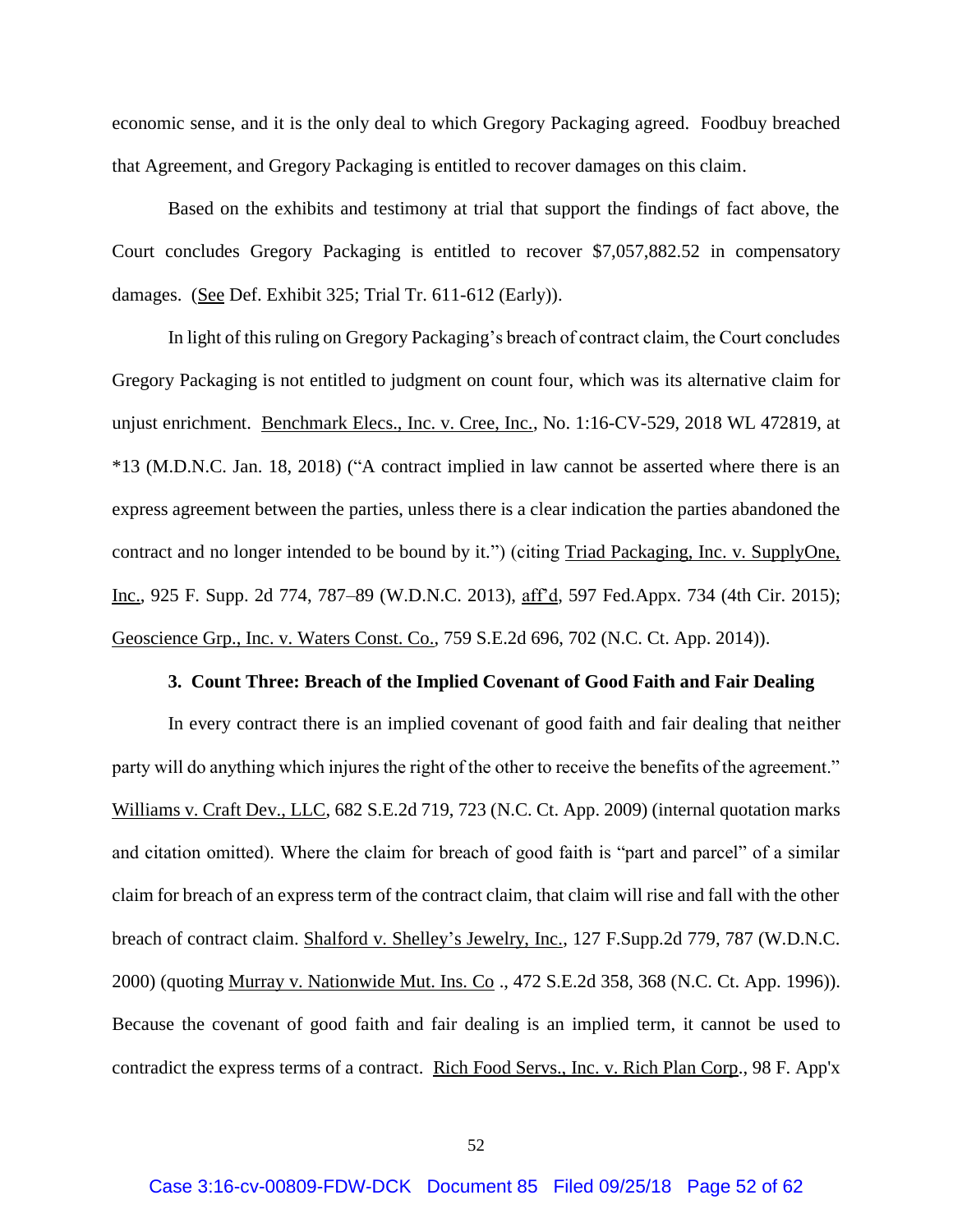206, 211 (4th Cir. 2004) (unpublished) (citing Campbell v. Blount, 24 N.C. App. 368, 371, 210 S.E.2d 513, 515 (1975)). This understanding conforms to the central purpose of the implied duty of good faith, which is to allow enforcement of a vague or incomplete agreement that the ratifying parties intended to be binding, but that lacks certain terms essential to proper contract formation. See Ultra Innovations, Inc. v. Food Lion, Inc., 130 N.C. App. 315, 317, 502 S.E.2d 685, 687 (1998). In these cases, the duty of good faith provides the missing terms of the agreement that necessarily flow from the parties' intentions, thus allowing enforcement of the contract. Id.

Although some courts in North Carolina have considered good faith and fair dealing claims separate from breach of contract claims, see, e.g., Eli Research, Inc. v. United Commc'ns Grp., LLC, 312 F.Supp.2d 748, 761 (M.D.N.C. 2004), the weight of North Carolina authority holds that a claim for breach of the covenant of good faith and fair dealing based on facts identical to those supporting a breach of contract claim should not be pursued separately. See, e.g., Shelley's Jewelry, 127 F.Supp.2d at 787; Mech. Indus. v. O'Brien/Atkins Assocs., P.A., No. 1:97CV99, 1998 U.S. Dist. LEXIS 5389, at \*11 (M.D.N.C. Feb. 4, 1998) (noting that North Carolina recognizes a separate cause of action for breach of good faith and fair dealing only in limited circumstances involving special relationships between the parties, such as cases involving funeral services and insurance contracts).

Here, Gregory Packaging's evidence of breach of the duty of good faith and fair dealing involves substantially the same conduct indicating breach of the express contract terms. At trial, Gregory Packaging did not present a preponderance of the evidence to establish that Foodbuy acted in bad faith or maliciously invoiced Gregory Packaging for any cases that it knew it was not entitled to invoice, instructed distributors to hide evidence from Gregory Packaging, or other conduct outside the evidence establishing the breach of the Agreement. Accordingly, this claim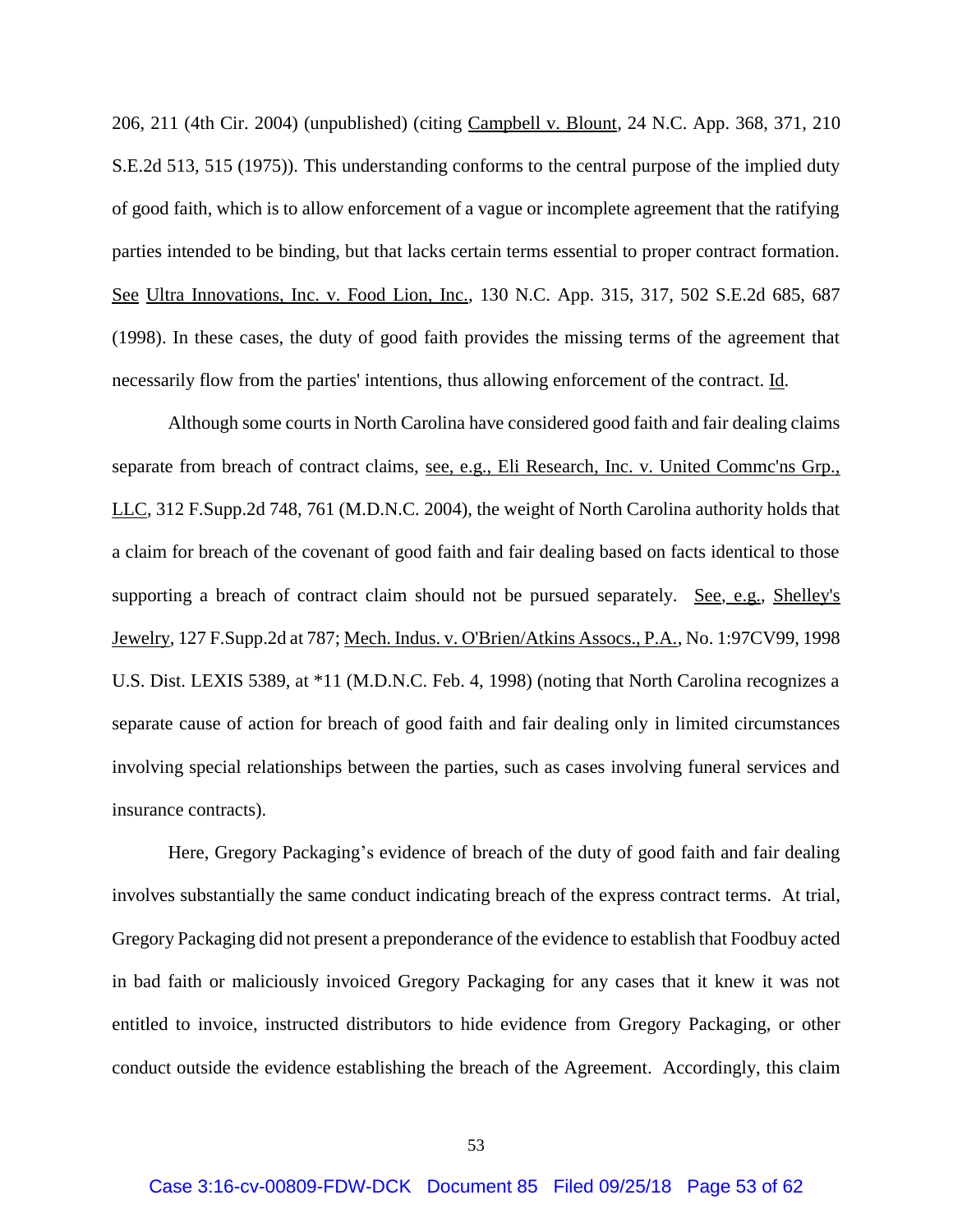must "rise and fall with the underlying claims for breach of contract." BioSignia, Inc. v. Life Line Screening of Am., Ltd., No. 1:12CV1129, 2014 WL 2968139, at \*5 (M.D.N.C. July 1, 2014) (dismissing cause of action for breach of the covenant of good faith and fair dealing as duplicative of its breach of contract claim). Accordingly, Gregory Packaging is not entitled to judgment on this claim.

# **4. Counts Five and Eight: Tortious Interference with Contact and Unfair and Deceptive Trade Practices**

Gregory Packaging failed to prove any of its remaining counterclaims by a preponderance of the evidence.<sup>1</sup> As an initial matter, the economic loss rule bars recovery on Gregory Packaging's causes of action for tortious interference with contract and unfair and deceptive trade practices. North Carolina's economic loss rule provides that "[o]rdinarily, a breach of contract does not give rise to a tort action by the promisee against the promisor." Legacy Data Access, Inc. v. Cadrillion, LLC, 889 F.3d 158, 164 (4th Cir. 2018) (quoting N.C. State Ports Auth. v. Lloyd A. Fry Roofing Co., 294 N.C. 73, 240 S.E.2d 345, 350 (1978)). The Fourth Circuit recently explained the economic loss rule and its application in North Carolina:

A "tort action must be grounded on a violation of a duty imposed by operation of law," not a violation of a duty arising purely from "the contractual relationship of the parties." Rountree v. Chowan Cty., 796 S.E.2d 827, 831 (N.C. Ct. App. 2017) (citation and internal quotation marks omitted). Thus, a "tort action does not lie against a party to a contract who simply fails to properly perform the terms of the contract." Id. at 830 (citation omitted). "It is the law of contract," not tort law, "which defines the obligations and remedies of the parties in such a situation." Id. (citation omitted). Accordingly, "North Carolina law requires" courts "to limit plaintiffs' tort claims to only those claims which are 'identifiable' and distinct from the primary breach of contract claim." Broussard v. Meineke Disc. Muffler Shops, Inc., 155 F.3d 331, 346 (4th Cir. 1998) (quoting Newton v. Standard Fire Ins. Co., 291 N.C. 105, 229 S.E.2d 297, 301 (1976) ).

 $\overline{\phantom{a}}$ 

 $1$  The Court notes it ruled during trial that Gregory Packaging was not entitled to judgment on its counterclaims for Fraud and Fraud by Concealment, which were counts six and seven. Therefore, those claims need not be addressed herein.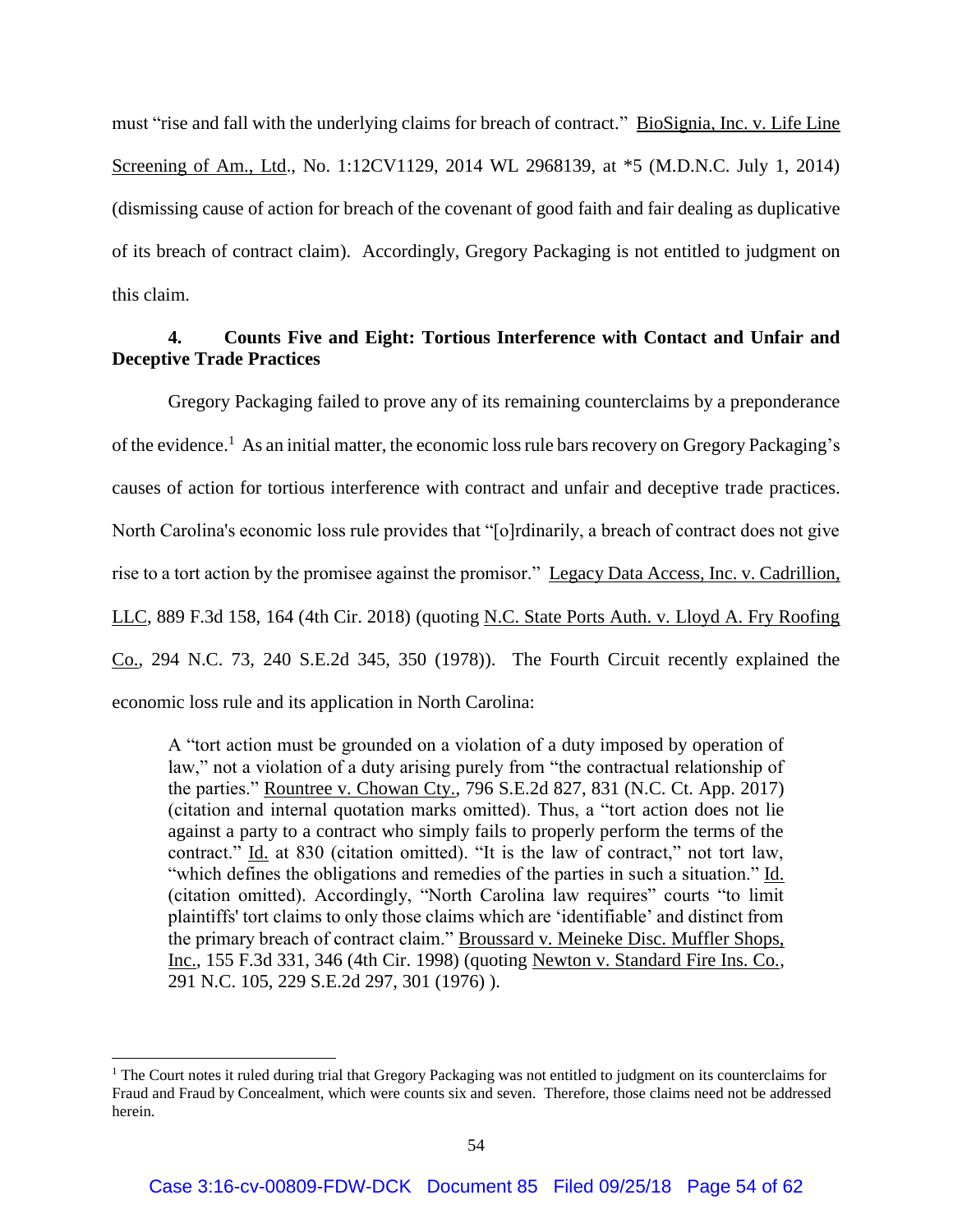The economic loss rule reflects "the fundamental difference between tort and contract claims." Id. Contract law is designed to place an injured party in the position he would have occupied had the parties adhered to their contract. Tort law, by contrast, incorporates "principles of punishment" by allowing recovery of punitive damages. Strum v. Exxon Co., 15 F.3d 327, 330 (4th Cir. 1994). In preventing parties from asserting tort claims for a simple breach of contract, the economic loss rule thus "encourages contracting parties to allocate risks for economic loss themselves." Lord v. Customized Consulting Specialty, Inc., 182 N.C. App. 635, 643 S.E.2d 28, 30 (2007) (opinion by Wynn, J.); see also Moore v. Coachmen Indus., Inc., 129 N.C. App. 389, 499 S.E.2d 772, 780 (1998) ("To give a party a remedy in tort ... would permit the party to ignore and avoid the rights and remedies granted or imposed by the parties' contract.").

Legacy Data Access, Inc. v. Cadrillion, LLC, 889 F.3d at 164. In Legacy Data Access, the Fourth Circuit rejected, as it had before, attempts by parties "'to manufacture a tort dispute out of what is, at bottom, a simple breach of contract claim' as 'inconsistent both with North Carolina law and sound commercial practice.'" Id. (quoting Broussard v. Meineke Disc. Muffler Shops, Inc., 155 F.3d 331, 346 (4th Cir. 1998) (citing Strum v. Exxon Company, 15 F.3d 327, 329 (4th Cir. 1994))).

Because Gregory Packaging does not identify or allege independent duty owed by Foodbuy to Gregory Packaging outside of the scope of the contract, the economic loss rule precludes Gregory Packaging's tort claims. Strum v. Exxon Co., USA, 15 F.3d 327, 331 (4th Civ. 1994) (applying North Carolina law and citing Newton v. Standard Fire Ins. Co., 291 N.C. 105, 111-112, 229 S.E.2d 297, 301 (1976); Asheville Contracting Co. v. City of Wilson, 62 N.C. App. 329, 342, 303 S.E.2d 365, 373 (1983)). "To pursue a tort claim and a breach of contract claim concerning the same conduct, a plaintiff must allege a duty owed him by the defendant separate and distinct from any duty owed under a contract." Kelly v. Georgia-Pacific, LLC, 671 F. Supp. 2d 785, 791 (E.D.N.C. 2009) (quotation omitted). In Paine v. Webber Jackson & Curtis, Inc., which the Kelly case cites, the North Carolina Court of Appeals held that "an omission to perform a contractual obligation is never a tort unless such omission is also the omission of a legal duty." 299 S.E.2d 292, 295-96 (N.C. Ct. App. 1983). Gregory Packaging seeks recovery for exactly what North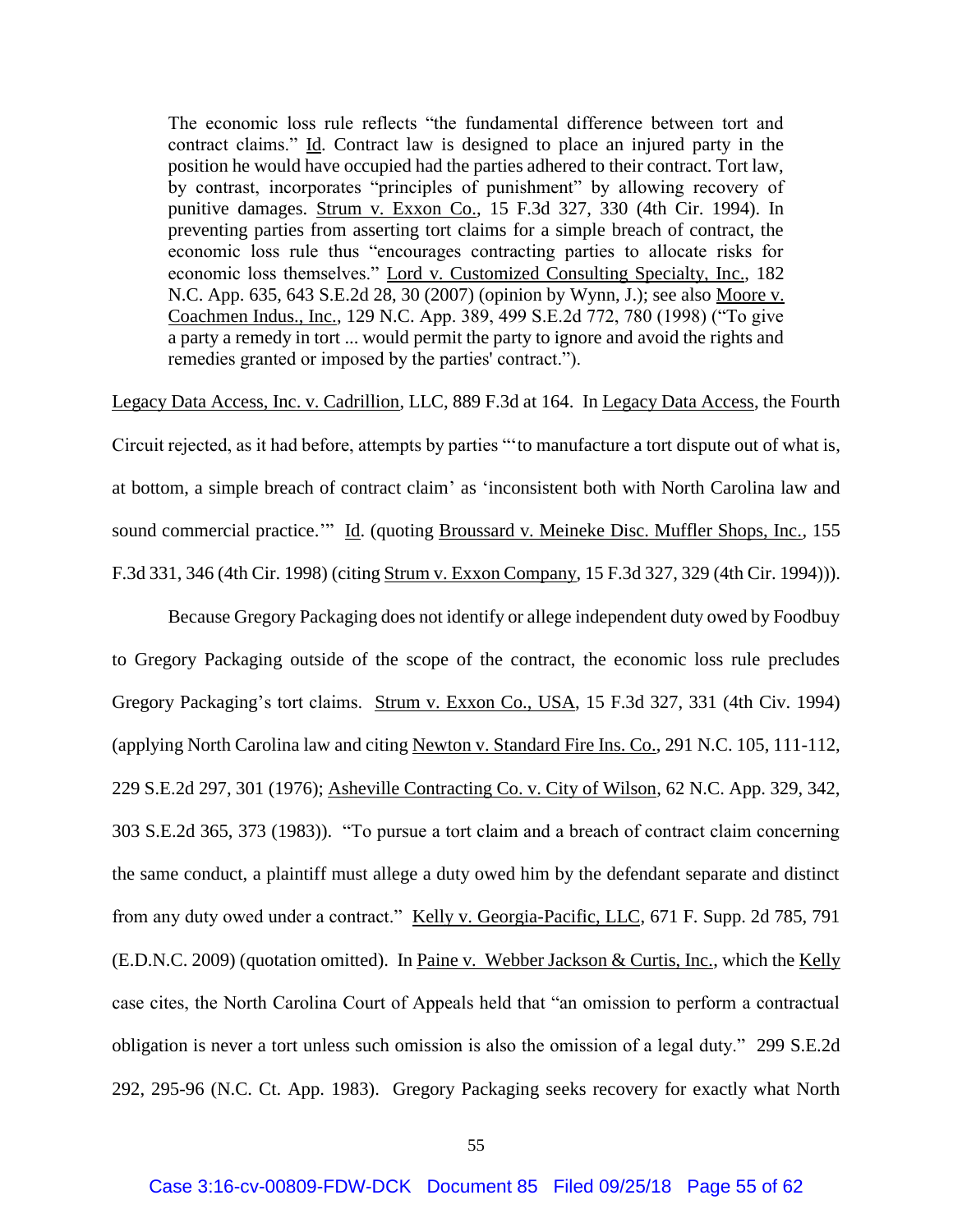Carolina law prohibits – economic loss in tort – and all of the tort claims are improper as a matter of law for this reason.

Gregory Packaging contends that the economic loss rule is not applicable to its tort counterclaims. However, Gregory Packaging has failed to prove that an independent tort arose beyond its breach of contract counterclaims. Gregory Packaging further failed to provide any competent evidence at trial of any aggravating circumstances. For instance, with regard to its tortious interference counterclaim, Gregory Packaging failed to present evidence that any distributor cancelled any contract or changed its relationship with Gregory Packaging in any detrimental way as a result of Foodbuy's actions, or that damages resulted from Foodbuy's actions. See ACS Partners, LLC v. Americon Grp., Inc., No. 3:09CV464-RJC-DSC, 2010 WL 883663, at \*8 (W.D.N.C. Mar. 5, 2010). Likewise, the Court dismissed Gregory Packaging's fraud and fraud by concealment counterclaims due to Gregory Packaging's failure to meet its burden of proof; thereby, removing Gregory Packaging's "substantial aggravating circumstances" argument. (Trial Tr. Vol. IV, p. 737.) See Legacy Data Access, Inc., LLC, 889 F.3d at 166 ("[A] plaintiff may not circumvent the economic loss rule simply by claiming that a breach of contract claim also sounds in fraud. Rather, North Carolina courts have long held that 'mere unfulfilled promises cannot be made the basis of an action for fraud.'" (quoting Williams v. Williams, 220 N.C. 806, 18 S.E.2d 364, 366 (1942); accord Brandis v. Lightmotive Fatman, Inc., 115 N.C. App. 59, 443 S.E.2d 887, 891 (1994)).

In short, "the "crux of this matter is and always has been a contract dispute," and under the facts here, Foodbuy only breached a contractual duty owed to Gregory Packaging. Legacy Data Access, Inc., LLC, 889 F.3d at 164 (citation omitted). Thus, the economic loss rule still guides and bars each of Gregory Packaging's tort counterclaims.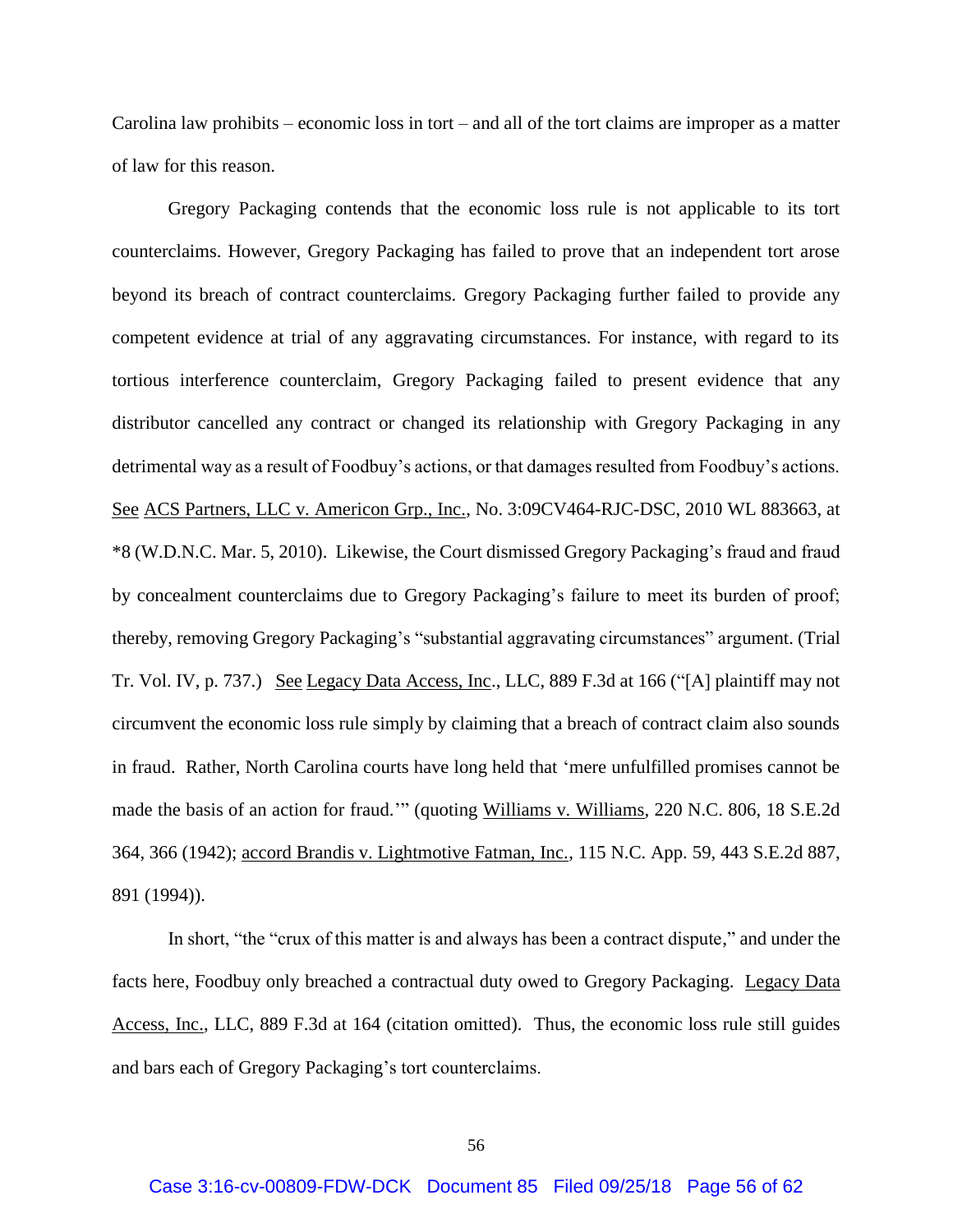However, even if the economic loss rule did not operate to bar Defendant's counterclaims, each of the counterclaims fails under the facts found by the Court above based on the evidence presented at trial. Gregory Packaging failed to prove sufficient aggravating circumstances to entitle it to recover the extraordinary remedies found in North Carolina's Unfair and Deceptive Trade Practices Act, N.C. Gen. Stat. § 75-1.1. A case out of the North Carolina Superior Court for Rowan County, Business Court, by the Honorable Adam Conrad is instructive on the wellsettled applicable law as explained by state and federal courts.

[E]xtraordinary damages are foreign to contract law. "North Carolina follows the general rule that punitive or exemplary damages are not allowed for breach of contract." Newton v. Standard Fire Ins. Co., 291 N.C. 105, 111, 229 S.E.2d 297, 301 (1976). This is a sound and venerable rule, one that promotes certainty in commercial contract negotiations. Businesses and individuals are free to focus on the value to be gained by commercial cooperation, rather than the pitfalls posed by legal wild cards. See E.I. DuPont de Nemours & Co. v. Pressman, 679 A.2d 436, 446 (Del. 1996) ("Parties would be more reluctant to join in contractual relationships, or would expend more effort explicitly defining such relationships, if they faced the prospect of damages which could be out of proportion to the amounts involved in the contract.").

[]Because section 75–1.1 and contract law serve different purposes and rest on divergent remedial principles, section 75–1.1 "piggyback" claims are disfavored by North Carolina and federal courts alike. . . .[collecting cases]. Courts strive to keep section 75–1.1 (along with its promise of extraordinary damages) within its proper legal bounds. A section 75–1.1 claim may not be based on the "existence of an agreement, the terms contained in the agreement, and the interpretation of an agreement." [Broussard v. Meineke Discount Muffler Shops, Inc., 155 F.3d 331, 347 (4th Cir. 1998)]. Thus, "a mere breach of contract, even if intentional, is not sufficiently unfair or deceptive to sustain an action under N.C.G.S.  $\S$  75–1.1." Branch Banking & Trust Co. v. Thompson, 107 N.C. App. 53, 62, 418 S.E.2d 694, 700 (1992). There must exist "some type of egregious or aggravating circumstances" to invoke section 75–1.1.

A classic example of an aggravating circumstance is deception "in the formation of the contract." Bartolomeo v. S.B. Thomas, Inc., 889 F.2d 530, 535 (4th Cir. 1989). A defendant's conduct may be actionably deceptive if it induced the plaintiff to enter a contract "when it did not intend to keep the promises made." . . . . Likewise, "evidence of deliberate misrepresentations made by defendant during the formation of the contract" could be a sufficiently aggravating circumstance. . . .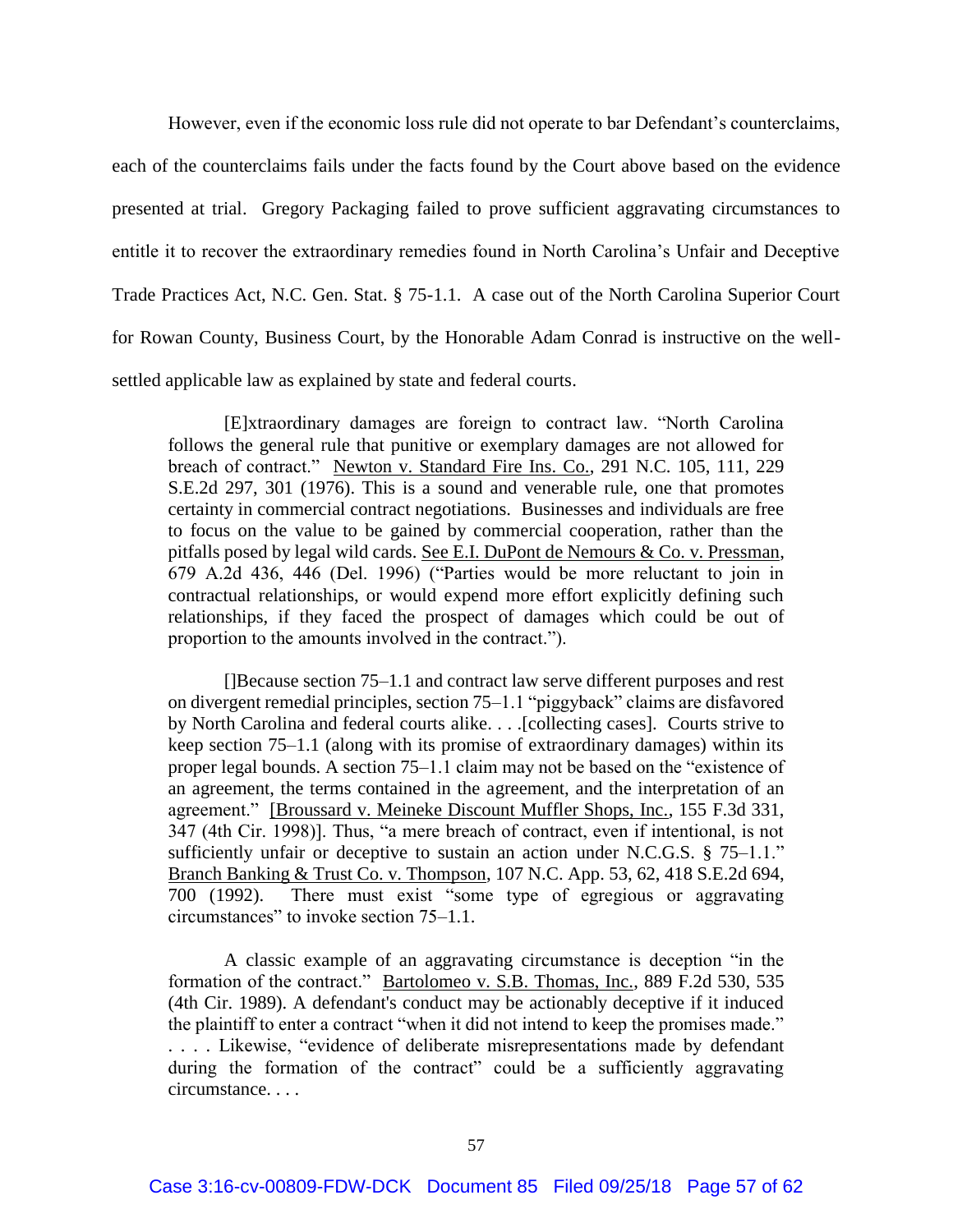[]It is far more difficult to allege and prove egregious circumstances after the formation of the contract. One reason for this is that disputes concerning the circumstances of the breach are often bound up with one party's exercise of perceived rights and remedies under the contract. Even where the exercise of contractual rights is "allegedly contrary to the terms of the agreement," the legal question concerns the interpretation and application of the agreement—that is, whether the contract has been breached. Taylor v. United States, 89 F.Supp.3d 766, 773 (E.D.N.C. 2014); see also PCS Phosphate Co. v. Norfolk S. Corp., 559 F.3d 212, 224 (4th Cir. 2009); Dew Elec., Inc. v. Mass Elec. Constr. Co., 3:09cv361– RJC–DCK, 2010 WL 883671, at \*3-4, 2010 U.S. Dist. LEXIS 19904, at \*11–12 (W.D.N.C. Mar. 5, 2010). These claims are "best resolved by simply determining whether the parties properly fulfilled their contractual duties." Heron Bay Acquisition, 781 S.E.2d at 893 (quoting Mitchell, 148 N.C. App. at 75, 557 S.E.2d at 623–24).

[] Thus, the North Carolina Court of Appeals has repeatedly stressed that a section 75–1.1 violation "is unlikely to occur during the course of contractual performance." . . . . [collecting cases]. A party's "threats to terminate," "efforts to encourage" another to continue contractual performance while "planning to breach," and "refusal to otherwise meet" contractual obligations do not rise to the level of aggravating circumstances. Deltacom, 2011 WL 2036676, at \*4, 2011 U.S. Dist. LEXIS 54488, at \*12–13; see also Bartolomeo, 889 F.2d at 534–36; Kerry Bodenhamer Farms, 2017 WL 1148793, at \*7-9, 2017 NCBC LEXIS 27, at \*19– 24; Wellness Group, LLC v. King Bio, Inc., No. 1:12-cv-00281-MR-DLH, 2014 WL 1632930, at \*6, 2014 U.S. Dist. LEXIS 57239, at \*16 (W.D.N.C. Apr. 24, 2014).

Post v. Avita Drugs, LLC, No. 17 CVS 798, 2017 WL 4582151, at \*4–5 (N.C. Super. Oct. 11,

2017) (multiple citations omitted). In <u>Post</u>, the court concluded, "Only where the circumstances" of the breach exhibit clear deception are they sufficiently egregious to impose section 75–1.1 liability." Id. at \*5. Gregory Packaging failed to prove this at trial. See also LRP Hotels of Carolina, LLC v. Westfield Ins. Co., No. 4:13-CV-94-D, 2014 WL 5581049, at \*3 (E.D.N.C. Oct. 31, 2014) ("[C]ourts must guard against permitting a litigant to transform a breach of contract claim into a UDTPA claim . . . . Mere breach of contract is not sufficient to sustain a UDTPA claim unless the breach is surrounded by substantial aggravating circumstances. . . . Moreover, a fundamental disagreement between the parties about a contract's terms and coverage is not a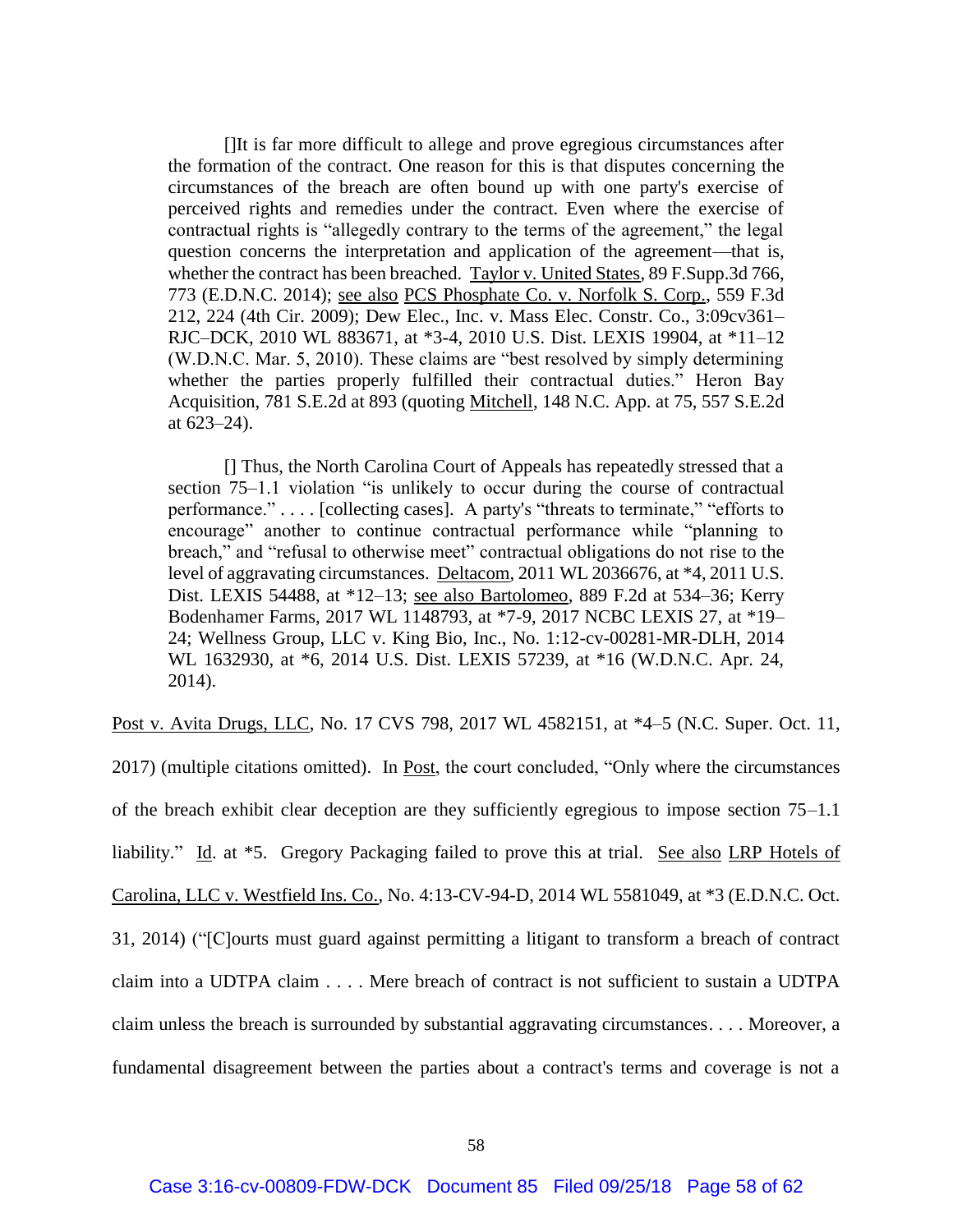"substantial aggravating circumstance[ ].".") (citing Birtha v. Stonemor, N.C. LLC, 727 S.E.2d 1, 10 (N.C. Ct. App. 2012) (noting that even an intentional breach of contract "is not sufficiently unfair or deceptive" to sustain a UDTPA action); PCS Phosphate Co. v. Norfolk S. Corp., 559 F.3d 212, 224 (4th Cir. 2009); Broussard v. Meineke Disc. Muffler Shops. Inc., 155 F.3d 331, 346–47 (4th Cir.1998); Griffith v. Glen Wood Co., 646 S.E.2d 550, 558 (N.C. Ct. App. 2007)).

For similar reasons, Gregory Packaging failed to present sufficient evidence to prove tortious interference with contract. See also Performance Sales & Mktg., LLC v. Lowe's Companies, Inc., No. 5:07CV140, 2010 WL 2294323, at \*10 (W.D.N.C. June 4, 2010) (noting that in order to prove tortious interference with contract, a party must show: 1) a valid contract between the party and a third person; (2) the opposing party knows of the contract; (3) the opposing party *intentionally induces* the third person not to perform the contract; (4) and in doing so acts *without justification*; (5) resulting in actual damage to the party asserting the claim) (citing Embree Constr. Group, Inc. v. Rafcor, Inc., 411 S.E.2d 916, 924 (N.C. 1992)). Gregory Packaging failed to prove these claims by a preponderance of the evidence.

### **C. Foodbuy's Breach of Contract Claim and Alternative Claim for Unjust Enrichment**

Having ruled on Gregory Packaging's claims, the Court turns to Foodbuy's claims for breach of contract. The Court notes that Gregory Packaging contends that Foodbuy is not entitled to recover anything under the Agreement because Foodbuy breached first, thereby excusing Gregory Packaging from performance. Gregory Packaging's reliance on case law is misplaced, and the Court is not convinced the evidence shows Gregory Packaging was no longer under any obligation to perform, and thus no obligation to pay outstanding invoices to Foodbuy.

For the reasons stated above, the Court rejected Foodbuy's interpretation of the contract and therefore concludes Foodbuy is not entitled to full judgment on its breach of contact claim for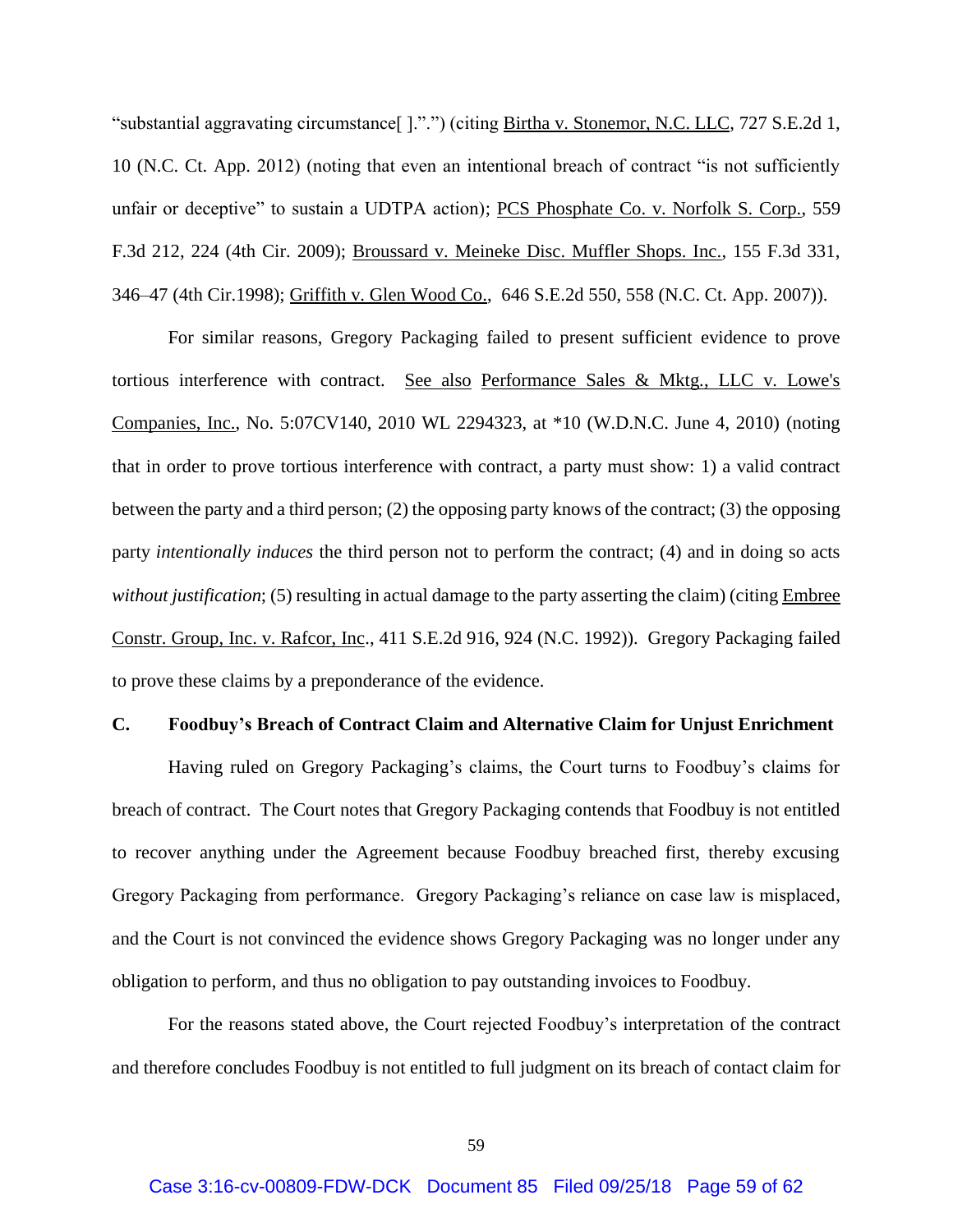its alleged failure to pay allowances, growth incentives, or overcharging. The Court's interpretation of the Agreement and the evidence at trial does not support such allegations.

Under the terms of the Agreement as interpreted herein, however, the Court finds Foodbuy is entitled to judgment, in part, on any unpaid invoices for the months of March 2015 through June 2015 when the written contract expired. These amounts owing for these unpaid invoices, however, should be modified to reflect the Court's interpretation of the contract provisions, and any recovery permitted herein shall be limited accordingly. In so ruling, the Court declines to enter the declaratory judgment requested by Gregory Packaging.

The Court also concludes that Foodbuy is not entitled to recover any damages allegedly incurred during July 2015 and August 2015. Based on the findings of fact above pursuant to the evidence submitted at trial, the Agreement clearly expired in June 2015. Although the parties engaged in discussions aimed at reaching another agreement, neither a meeting of the minds nor the execution of a written contract occurred. Absent either of these two things, Foodbuy is not entitled to recover under its breach of contract or unjust enrichment theories. WRH Mortg., Inc. v. S.A.S. Assocs., 214 F.3d 528, 534 (4th Cir. 2000) ("Where a contract governs the relationship of the parties, the equitable remedy of restitution grounded in quasi-contract or unjust enrichment does not lie.") (citing Acorn Structures, Inc. v. Swantz, 846 F.2d 923, 926 (4th Cir.1988)). Accordingly, Gregory Packaging is entitled to judgment on the claims related to the July and August 2015 invoices.

#### **D. Damages Owed to Gregory Packaging**

As noted above, Gregory Packaging suffered \$7,057,882.52 in compensatory damages. Gregory Packaging has moved for prejudgment interest on this award. State law governs prejudgment interest awards in diversity cases. Liberty Mut. Fire Ins. Co. v. JT Walker Indus.,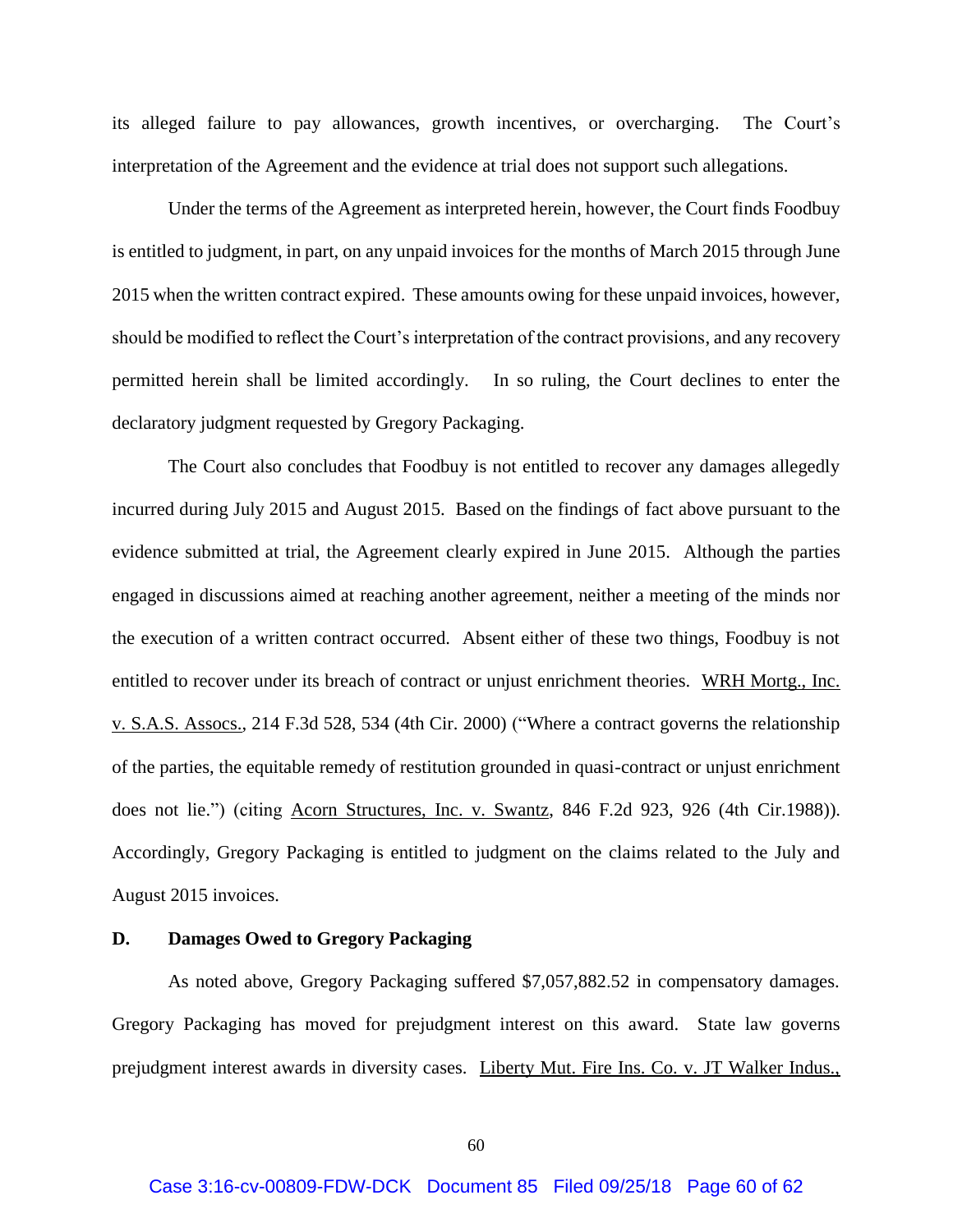Inc., 554 F. App'x 176, 192 (4th Cir. 2014). The legal rate of interest in North Carolina is 8% per annum. N.C. Gen. Stat. § 24-1. For breach of contract, the amount awarded bears interest from the date of breach. N.C. Gen. Stat. § 24-5(a); Canady v. Crestar Mortgage Corp., 109 F.3d 969, 975 (4th Cir. 1997) ("Under North Carolina law, interest runs from the date of the defendant's breach, not the date of the plaintiff's demand for a refund."). Accordingly, the Court awards prejudgment interest on the base compensatory damages award<sup>2</sup> at the North Carolina statutory rate of 8% per annum. The Court thus calculates \$2,207,299.86 in prejudgment interest:

| Year             | <b>Damages</b><br>from<br>Overcharging | Growth<br><b>Incentive</b><br><b>Damages</b> | <b>Total</b><br><b>Damages</b> | <b>Interest</b><br>Rate | <b>Interest</b> | <b>Years</b><br>from<br>judgment | <b>Total interest</b> |
|------------------|----------------------------------------|----------------------------------------------|--------------------------------|-------------------------|-----------------|----------------------------------|-----------------------|
| $2011 -$<br>2012 | 919,930.56                             | 145,963.84                                   | 1,065,894.40                   | 0.08                    | 85,271.55       | 6                                | \$<br>511,629.31      |
| $2012 -$<br>2013 | 1,083,215.57                           |                                              | 1,083,215.57                   | 0.08                    | 86,657.25       | 5                                | \$<br>433,286.23      |
| 2013-<br>2014    | 2,178,206.19                           | 370935.8                                     | 2,549,141.99                   | 0.08                    | 203,931.36      | $\overline{4}$                   | \$<br>815,725.44      |
| 2014-<br>2015    | 1,861,078.68                           |                                              | 1,861,078.68                   | 0.08                    | 148,886.29      | 3                                | \$<br>446,658.88      |
|                  | \$2,207,299.86                         |                                              |                                |                         |                 |                                  |                       |

## **III. CONCLUSION**

After trial in this matter, the Court therefore ORDERS, JUDGES, and DECREES:

- 1. Foodbuy breached the Foodbuy Supplier Agreement with Gregory Packaging.
- 2. Foodbuy owes \$7,057,882.52 in compensatory damages in addition to prejudgment

interest at 8% in the total amount of \$2,207,299.86; and post-judgment interest calculated from the date of this Order.

 $\overline{\phantom{a}}$ 

<sup>&</sup>lt;sup>2</sup> The figures represented herein mirror the proposed award for judgment interest as calculated by Gregory Packaging in its proposed findings of fact and conclusions of law submitted to the Court post-trial. The Court notes the prejudgment interest here is calculated using only that portion of the compensatory damages referred to as "Foodbuy Pricing Data" and "Unearned Growth Incentives" as those damages appear on Defendant's Exhibit 325.